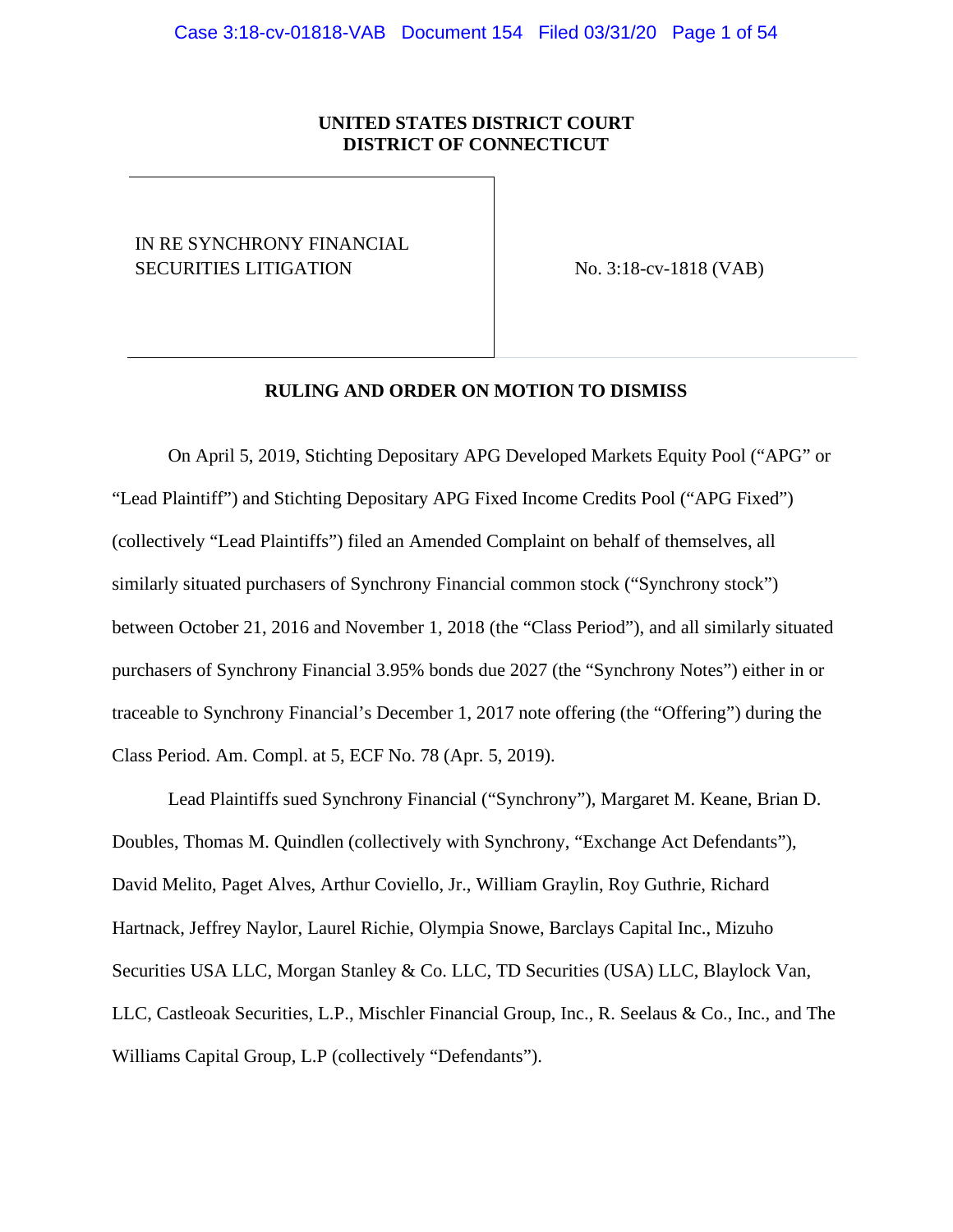Lead Plaintiffs allege numerous violations of Sections 10(b), 20A, and 20(a) of the

Exchange Act, 15 U.S.C. §§ 78j(b), 78t-1, and 78t(a), against Synchrony, Ms. Keane, Mr.

Doubles, and Mr. Quindlen; insider trading in violation of SEC Rule 10b-5, 17 C.F.R. § 240.10b-

5 promulgated thereunder, against Ms. Keane, Mr. Doubles, and Mr. Quindlen; and violations of

Sections 11 and 15 of the Securities Act of 1933, 15 U.S.C. §§ 77k and 77o against Defendants.

Defendants move to dismiss the Securities Class Action in its entirety and with prejudice.

For the reasons explained below, the Court **GRANTS** the motion to dismiss **with** 

## **prejudice**.

## **I. FACTUAL AND PROCEDURAL BACKGROUND**

## **A. Factual Allegations[1](#page-1-0)**

According to Lead Plaintiffs:

This case is about a company that loosened its underwriting standards to boost growth, handing out credit cards to consumers who never should have had them. When it saw that this scheme generated a pool of bad loans, the company pulled back on underwriting so hard that it stalled its own growth and killed its most lucrative retail partnership with Walmart. Each step of the way, rather than disclose to investors that its lax underwriting standards had generated significant loan losses and historic charge-offs, and how its pull-back on underwriting was causing pushback from retail partners and jeopardizing the Walmart contract, Synchrony hid the truth and issued a series of materially false and misleading statements to investors that artificially inflated Synchrony's securities prices. When the truth was revealed, Synchrony's securities prices fell sharply in response, causing significant harm to the class of Synchrony investors that Lead Plaintiff APG represents in this action.

Am. Compl.  $\P$  1. The relevant events in this lawsuit culminate in Walmart's termination of its

twenty-year partnership with Synchrony and Walmart's breach of contract action filed against

<span id="page-1-0"></span><sup>&</sup>lt;sup>1</sup> For the purposes of these motions at this time, all nonconclusory factual allegations in the Amended Complaint are accepted as true. All reasonable inferences are drawn in favor of the nonmovant, Lead Plaintiffs. *U.S. v. City of N.Y.*, 359 F.3d 83, 91 (2d Cir. 2004).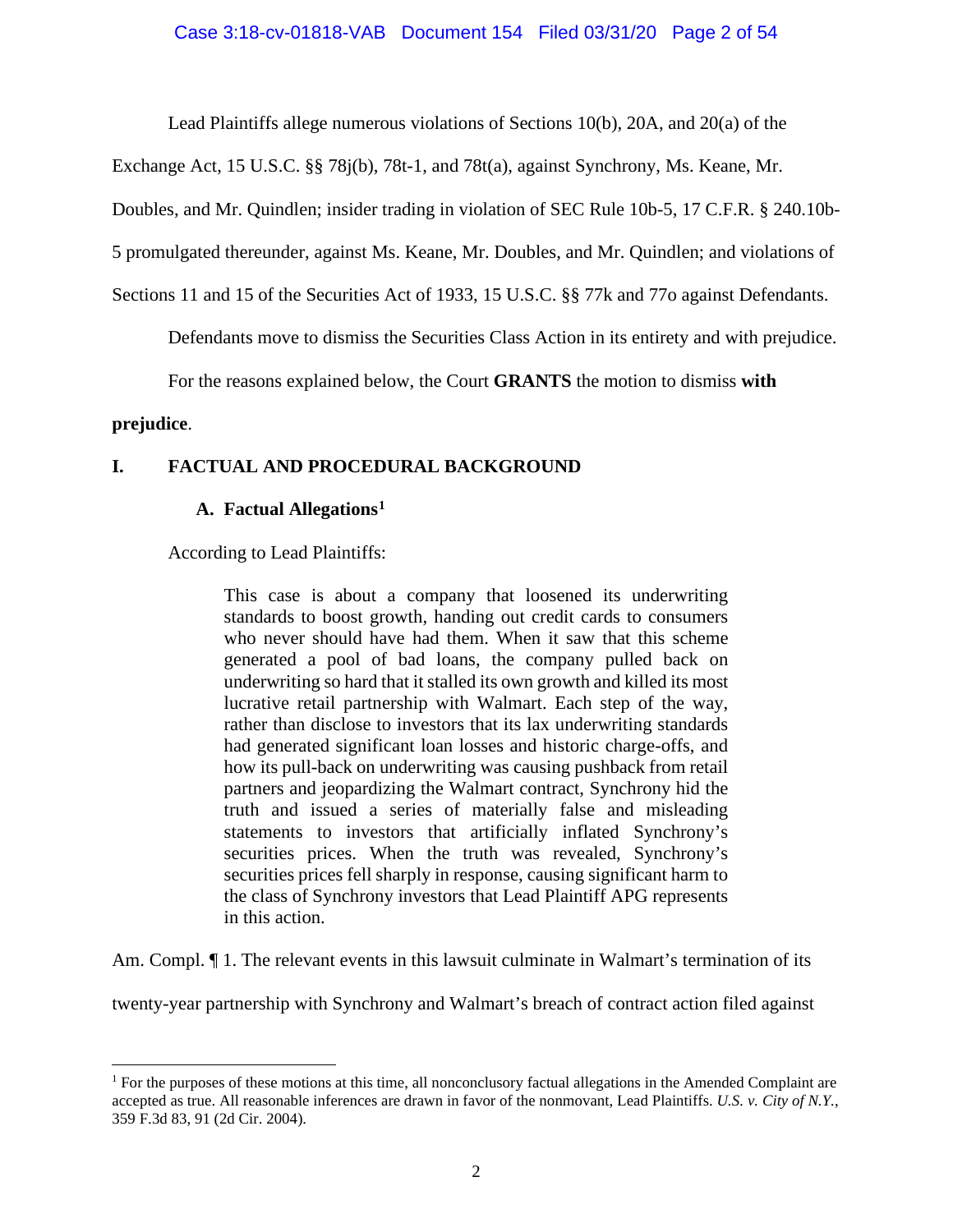#### Case 3:18-cv-01818-VAB Document 154 Filed 03/31/20 Page 3 of 54

Synchrony shortly thereafter, and also focus on Synchrony's statements and underwriting efforts leading up to Walmart's announcement of its non-renewal. *See* Am. Compl. ¶¶ 1–37; Defs.' Mem. of Law in Supp. of Their Mot. to Dismiss the Am. Compl. at 1–2, ECF No. 99 (June 26, 2019) ("Sec. Defs.' Mem").

Synchrony, a Delaware corporation and consumer financial services company based in Connecticut, sells stock on the New York Stock Exchange. Am. Compl. ¶ 45*.* As of October 26, 2017, Synchrony allegedly had over 780 million shares of stock outstanding. *Id.* Synchrony allegedly is the largest provider of private label credit cards in the United States. *Id.* ¶ 51. Private label credit cards allegedly bear the name of a specific retailer and are intended primarily for use on purchases with that retailer. *Id*. Synchrony also offers general purpose co-brand credit cards ("Dual Cards"), which are "branded by one of Synchrony's retail partners," and "functions like a [private label credit card] when a consumer uses it to purchase goods or services from that retail partner, but . . . like an ordinary credit card when the consumer uses it elsewhere." *Id.* ¶ 52. Synchrony allegedly "has a practice of converting [private label credit card] customers into Dual Card customers." *Id.* ¶ 53. Synchrony's credit cards are generally backed, however, by banks and credit card issuers, and not the retail partners themselves. [2](#page-2-0) *Id.* ¶¶ 3, 52.

Within each of Synchrony's three sales platforms—Retail Card, Payment Solutions, and CareCredit—Synchrony allegedly has partner relationships with retailers and consumer brands. *Id.*  $\P$  55–56. The retail partnerships allegedly are the "cornerstone of Synchrony's business,"

<span id="page-2-0"></span><sup>2</sup> *See, e.g.*, *Tatusko v. GE Capital Corp.*, No. 3:04-cv-1828 (CFD), 2007 WL 2524940, at \*1 n.5 (D. Conn. Aug. 31, 2007) ("Private label credit cards are store credit cards. GE Capital issued private label cards for stores such as Gap, Home Depot, and Lowes."); *Bryan v. Credit Control, LLC*, No. 18-cv-0865 (SJF)(SIL), 2018 WL 6520730, at \*1 (E.D.N.Y. Dec. 11, 2018) ("Although the Debt stems from a credit card that could only be used to purchase goods from Kohl's, the store's credit accounts are issued and owned by third-party banks. Kohl's credit cards were issued by Chase Bank until 2011, and since then by Capital One Bank.") (citations omitted).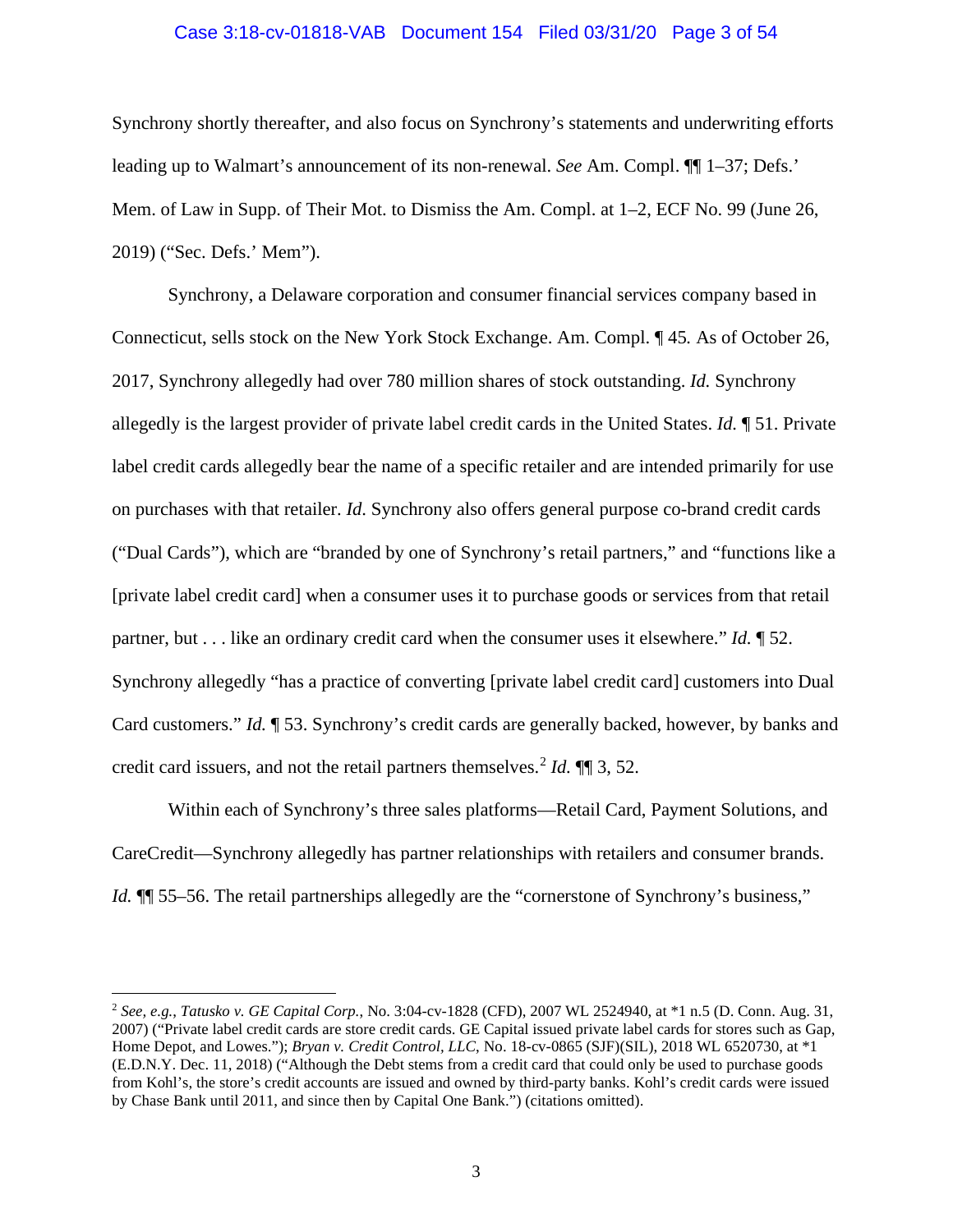#### Case 3:18-cv-01818-VAB Document 154 Filed 03/31/20 Page 4 of 54

and include "retail giants" like Sam's Club,<sup>[3](#page-3-0)</sup> Amazon, BP, Lowe's, The Gap, J.C. Penney, Ashley Furniture Homestore, and until recently, Walmart. *Id.* ¶ 56. Retailers allegedly "enter into Retail Card arrangements with Synchrony to increase sales and marketing, and to encourage customer loyalty," while customers get "instant access to credit, discounts, attractive loyalty programs, and promotional offers." *Id.* ¶ 57.

Synchrony allegedly controls the credit criteria, issues the credit cards, and owns the underlying accounts and loan receivables generated under the programs. *Id.* Based on retailer share arrangements that are allegedly typically included in Synchrony's Retail Card partnership agreements, Synchrony and the retail partner allegedly "share in the gains from their partnership that flow from customers' fees, interest payments and other charges on their credit accounts," provided that "the economic performance of the program exceeds a contractually-defined threshold." *Id.* ¶ 58. Synchrony allegedly claims that its retailer share arrangements "align its interests with its partners[.]'" *Id.*

Walmart, allegedly the nation's largest retailer, was also Synchrony's "most important retail partner." *Id.* ¶ 59. Synchrony allegedly maintained an office in Bentonville, Arkansas, where Walmart also has its headquarters. *Id.*  $\parallel$  60. At the end of 2017, "the Walmart partnership" accounted for more than 10% of the total interest and fees on Synchrony loans." *Id.* ¶ 63. In early 2019, "Synchrony estimated the size of its Walmart portfolio to be approximately \$9 billion." *Id.*  Walmart allegedly focuses a "significant portion of [its] store credit card business . . . on subprime borrowers," *id.* ¶ 69, and "historically [has] drawn a significant amount of its business from low-income consumers with subprime credit," *id.* ¶ 67. Consequently, "Walmart was incentivized to encourage Synchrony to grant subprime customers access to credit," which

<span id="page-3-0"></span><sup>&</sup>lt;sup>3</sup> Sam's Club is a "Walmart subsidiary and retail wholesale club." Am. Compl.  $\P$  61.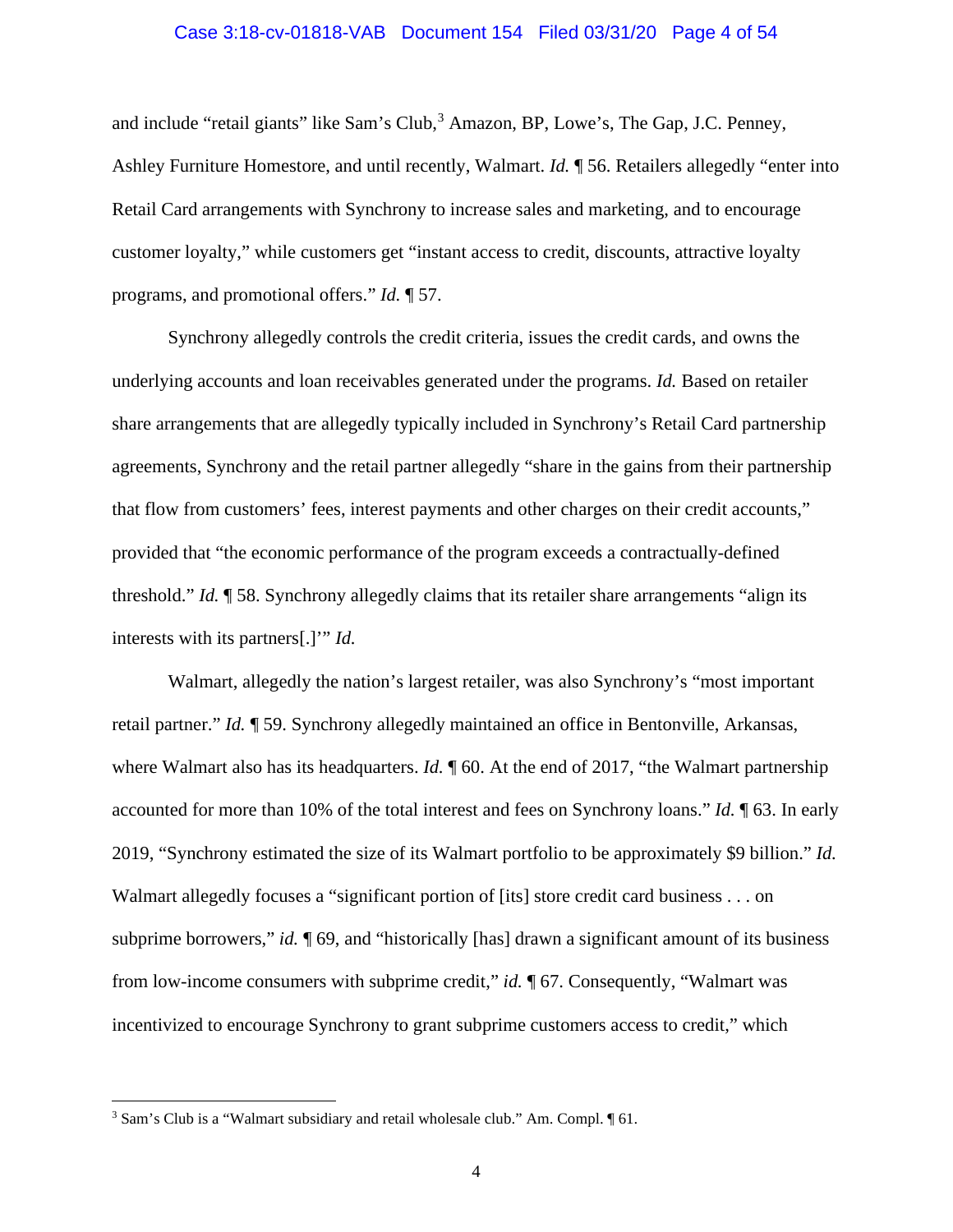#### Case 3:18-cv-01818-VAB Document 154 Filed 03/31/20 Page 5 of 54

"increase[d] Walmart's sales as well as Walmart's fees on the credit card financing" under its retailer share agreement with Synchrony." *Id.* ¶ 69. Because Synchrony allegedly leveraged its balance sheets, "a modest increase in losses [due to subprime and near-prime borrowers<sup>[4](#page-4-0)</sup>] can have a meaningful impact" on Synchrony's capital position and securities prices. *Id.* 166. Synchrony allegedly "generated a lot of revenue from [subprime borrowers] through interest payments and late fees," and "Walmart wanted approval for almost everyone." *Id.* ¶ 71.

Briefly, Defendants are alleged to have committed numerous misrepresentations related to Synchrony's credit underwriting practices; "the resulting decrease in near-prime and subprime customers;" and "pushback" from retail partners, namely Walmart. *Id.* ¶ 98. These misrepresentations allegedly began on October 21, 2016, and continued as late as June 2018. *See id.*  $\P$  100—when Ms. Keane assured investors that Synchrony's relationship with Walmart, its largest retail partner, was strong. *See id.* ¶¶ 100–71.

The falsity of the statements detailed in the Amended Complaint allegedly came to light when: (1) on April 28, 2017 (the start of the Class Period), Synchrony announced "disappointing results for the first quarter of fiscal year 2017, including that net income had dropped 14% from a year earlier," and attributed these losses to the "poor credit profile of its loan portfolio" and a spike in charge-offs, *id.* ¶ 232; (2) on July 26, 2018, Synchrony confirmed—after media sources

Am. Compl.  $\P$  65–66 (footnotes omitted).

<span id="page-4-0"></span><sup>4</sup> According to Securities Plaintiffs:

Credit scores "rank order" consumers by their predicted credit risk, and a credit score indicates how likely a consumer is to repay a debt relative to other consumers. Below-prime borrowers are typically defined as individuals with a FICO score below 660.1 In 2016, 2017, and 2018, over 25% of Synchrony's credit card loans were issued to borrowers with FICO scores of 660 or less. . . . Subprime and near-prime borrowers typically have lower incomes, worse credit histories, and represent a higher risk of loss than prime borrowers. This risk is compounded by the fact that consumer credit loans rarely require any collateral to protect the company from losses.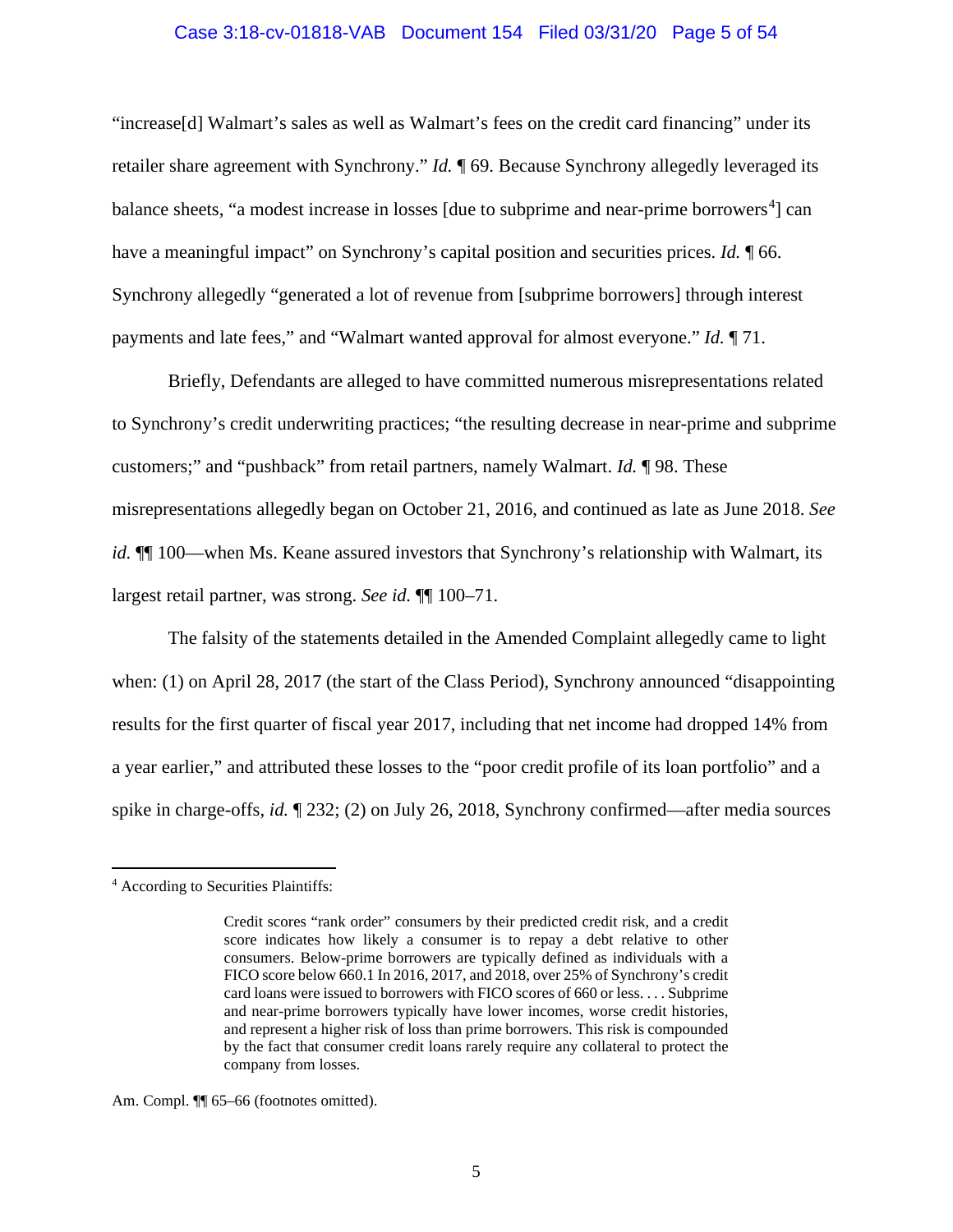#### Case 3:18-cv-01818-VAB Document 154 Filed 03/31/20 Page 6 of 54

first reported—that Walmart ended its twenty-year partnership with Synchrony in favor of Capital One Bank, *id.* ¶¶ 174–75; and (3) on November 1, 2018 (the end of the Class Period), Walmart sued Synchrony in federal court, claiming "that Synchrony intentionally underwrote the Walmart/Synchrony credit card program in a way that exposed the program to significant credit risk and harmed Walmart," *id.* ¶ 177.

Lead Plaintiffs therefore generally allege that Exchange Act Defendants' misrepresentations were materially false and misleading, artificially inflating Synchrony's stock price and ultimately, when the truth was revealed, leading to significant losses and harm to shareholders. According to the Lead Plaintiffs, Ms. Keane and Mr. Doubles "held themselves out as knowledgeable" about Synchrony's underwriting practices, its partnership relationships, and retail partners' pushback on Synchrony's changes to its credit underwriting. *Id.* ¶¶ 262-63.

### **1. Parties to the Securities Class Action**

#### **i. Exchange Act Parties**

APG "is one of the largest institutional investors in the world" with allegedly "over \$500 billion under management." Am. Compl. ¶ 43. APG allegedly purchased shares of Synchrony stock during the Class Period. *Id.* APG Fixed is an investment pool that allegedly purchased Synchrony Notes during the Class Period. *Id.* ¶ 44. Lead Plaintiffs allegedly "suffered damages as a result of the federal securities laws alleged herein." *Id.* ¶¶ 43–44.

Lead Plaintiffs allege violations of Sections 10(b), 20A, and 20(a) of the Exchange Act and SEC Rule 10b-5 against Synchrony and the following corporate officers:

- Margaret M. Keane, who allegedly is and was for all relevant times the Chief Executive Officer ("CEO") and President of Synchrony, as well as a member of its Board of Directors; *id.* ¶ 46;
- Brian D. Doubles, who allegedly is and was for all relevant times Synchrony's Chief Financial Officer ("CFO") and Executive Vice President, *id.* ¶ 47;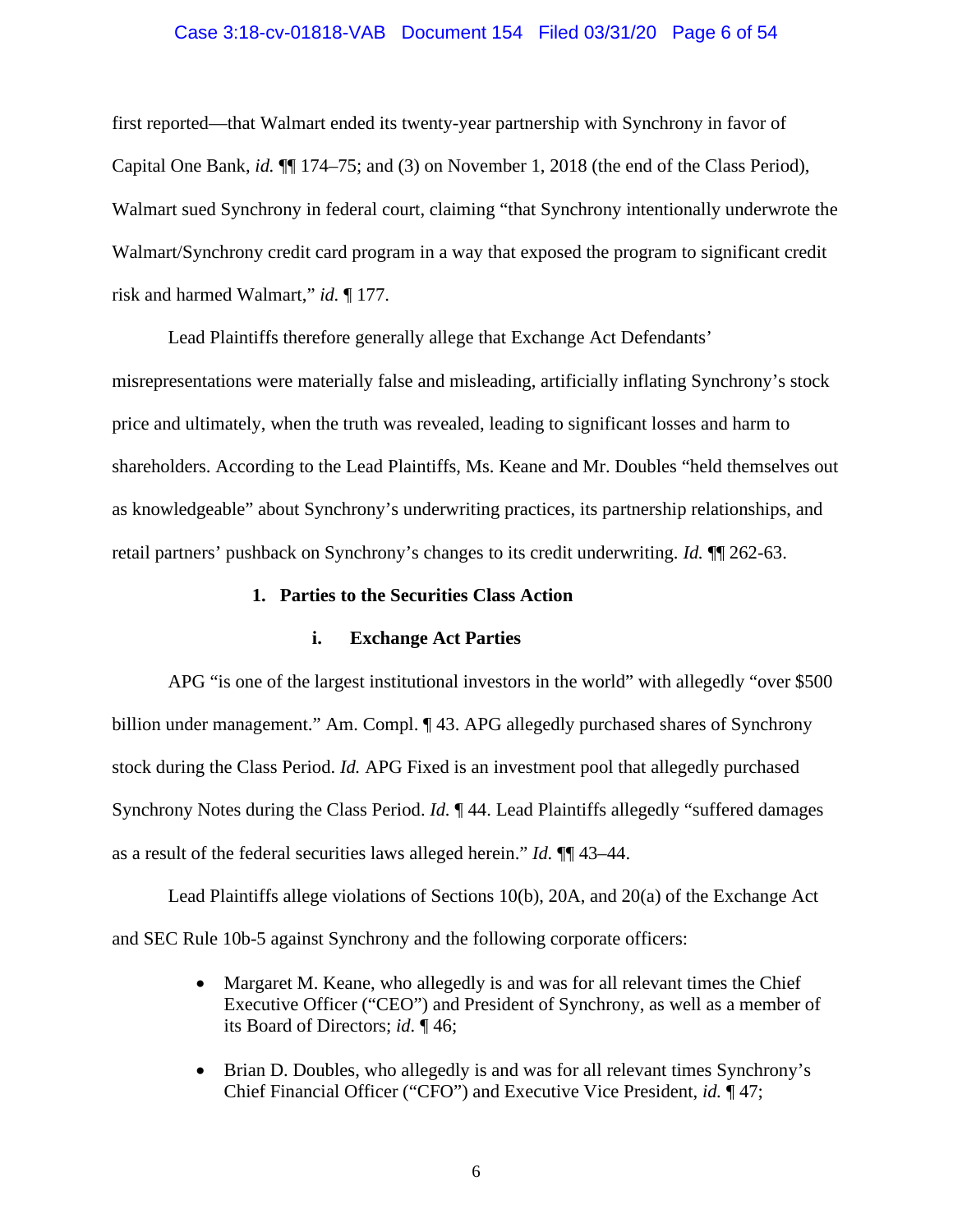• Thomas M. Quindlen, who allegedly is and was for all relevant times Synchrony's Executive Vice President and CEO of Retail Card, *id.* ¶ 48.

During the Class Period, Ms. Keane and Mr. Doubles allegedly "regularly spoke in public . . . about [Synchrony's] underwriting standards and practices, the quality of its loan portfolio, its relationships with its retail partners, the Offering . . . [they] possessed the power and authority to control the contents of Synchrony's reports to the SEC, press releases, and [more.]" *Id.* ¶ 50. In addition, Lead Plaintiffs allege that Ms. Keane and Mr. Doubles "were each provided with copies of the Company's reports and press releases alleged herein to be misleading prior to, or shortly after, their issuance and had the ability and opportunity to prevent their issuance or cause them to be corrected." *Id.* 

"Because of their positions and access to material non-public information available to them, Defendants Keane and Doubles each knew that the adverse facts specified herein had not been disclosed to, and were being concealed from, the public, and that the positive representations which were being made were then materially false and/or misleading." *Id.*

## **ii. Securities Act Parties**

Lead Plaintiffs allege violations of Sections 11 and 15 of the Securities Act against Ms. Keane and Mr. Doubles, who were allegedly each Synchrony officers at the time of the Registration Statement's filing with the SEC on September 16, 2016, *id.* ¶¶ 39, 329, and the following individual Defendants:

- David Melito, who allegedly served as Synchrony's Senior Vice President, Chief Accounting Officer, and Controller from at all relevant times, *id.* ¶ 330;
- Paget Alves, who alleged served as a member of Synchrony's Board of Directors ("BOD") at all relevant times, *id.* ¶ 331;
- Arthur Coviello, Jr., who allegedly served as a member of Synchrony's BOD at all relevant times, *id.* ¶ 332;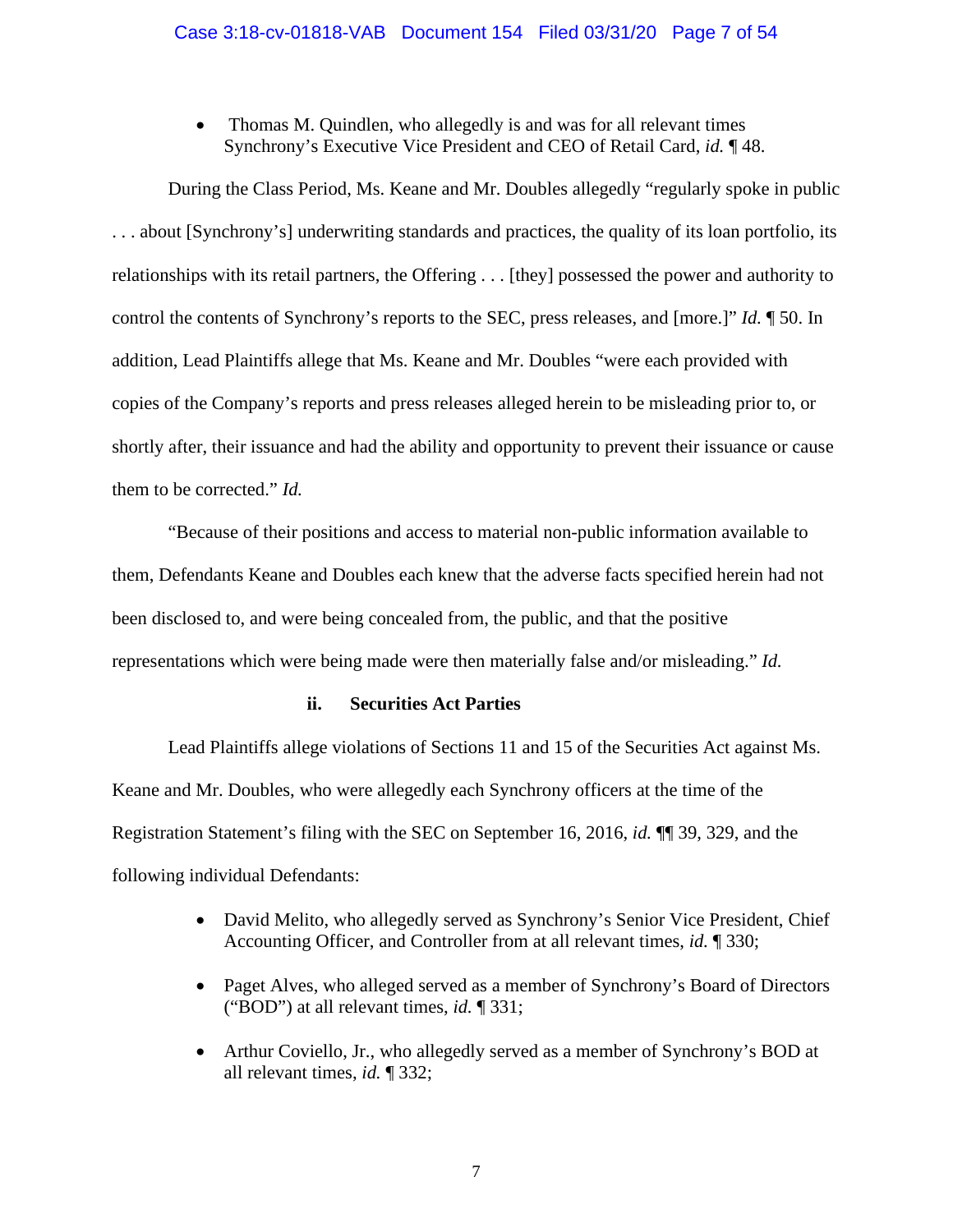- William Graylin, who allegedly served as a member of Synchrony's BOD at all relevant times, *id.* ¶ 333;
- Roy Guthrie, who allegedly served as a member of Synchrony's BOD at all relevant times, *id.* ¶ 334;
- Richard Hartnack, who allegedly served as a member of Synchrony's BOD at all relevant times, *id.* ¶ 335;
- Jeffrey Naylor, who allegedly served as a member of Synchrony's BOD at all relevant times, *id.* ¶ 336;
- Laurel Richie, who allegedly served as a member of Synchrony's BOD at all relevant times, *id.* ¶ 337; and
- Olympia Snowe, who allegedly served as a member of Synchrony's BOD at all relevant times, *id.* ¶ 338.

Defendants Keane, Doubles, Melito, Alves, Coviello, Graylin, Guthrie, Hartnack, Naylor,

Richie, and Snowe are collectively referred to as the Securities Act Individual Defendants.

The following Underwriter Defendants also allegedly violated Sections 11 and 15 of the

Securities Act:

- Barclays Capital Inc. ("Barclays"), allegedly a Connecticut corporation with headquarters in New York, New York, operating as a brokerage firm and investment advisor; Barclays allegedly paid an underwriting discount of \$1,613,150 for its services as a joint book-running manager for the Offering, *id.* ¶ 343;
- Mizuho Securities USA LLC ("Mizuho"), allegedly a Delaware limited liability company with headquarters in New York, New York, operating as an investment bank; Mizuho was allegedly paid an underwriting discount of \$1,613,150 for its services as a joint book-running manager for the Offering, *id.* ¶ 344;
- Morgan Stanley & Co. LLC ("Morgan Stanley"), allegedly a Delaware limited liability company with headquarters in New York, New York, operating as an investment bank; Morgan Stanley was allegedly paid an underwriting discount of \$1,613,700 for its services as a joint book-running manager for the Offering, *id.* ¶ 345;
- TD Securities (USA) LLC ("TD Securities"), allegedly a Delaware limited liability company with headquarters in New York, New York, operating as an investment bank and brokerage firm; TD Securities was allegedly paid an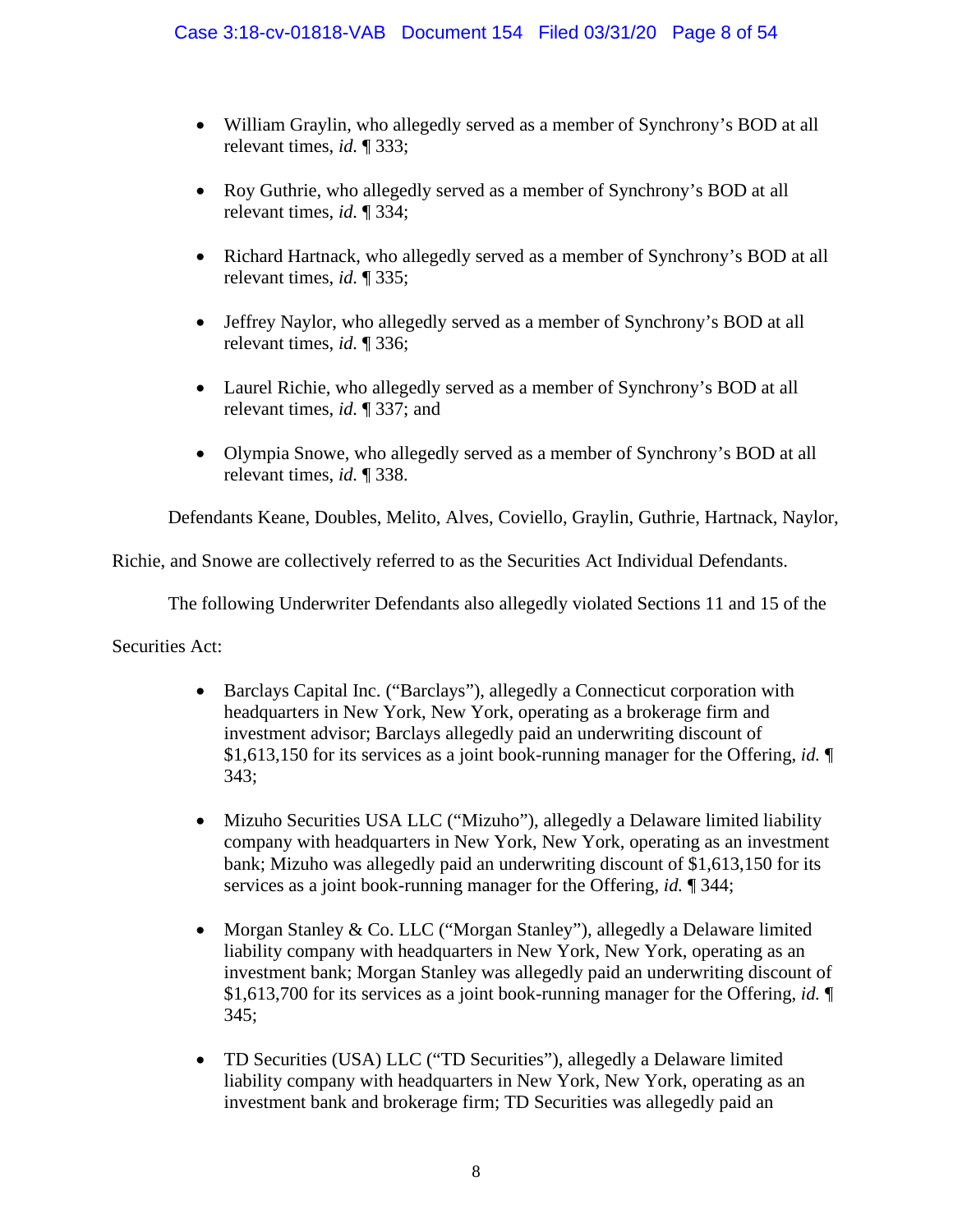underwriting discount of \$385,000 for its services as a senior co-manager for the Offering, *id.* ¶ 346;

- Blaylock Van, LLC ("Blaylock Van"), allegedly a California corporation with headquarters in New York, New York, operating as an investment advisor and brokerage firm; Blaylock Van was allegedly paid an underwriting discount of \$55,000 for its services as a co-manager for the Offering, *id.* ¶ 347;
- CastleOak Securities, L.P. ("CastleOak"), allegedly a Delaware limited liability company with headquarters in New York, New York, operating as a brokerage firm; Blaylock Van was allegedly paid an underwriting discount of \$55,000 for its services as a co-manager for the Offering, *id.* ¶ 348;
- Mischler Financial Group, Inc. ("Mischler"), allegedly a California corporation with headquarters in Corona Del Mar, California, operating as a brokerage firm; Mischler was allegedly paid an underwriting discount of \$55,000 for its services as a co-manager for the Offering, *id.* ¶ 349;
- R. Seelaus & Co., Inc. ("R. Seelaus"), allegedly a Delaware limited liability company with headquarters in Summit, New Jersey, operating as a brokerage firm; R. Seelaus was allegedly paid an underwriting discount of \$55,000 for its services as a co-manager for the Offering, *id.* ¶ 350; and
- The Williams Capital Group, L.P. ("Williams"), allegedly a Delaware partnership with headquarters in New York, New York, operating as a brokerage firm; Williams was allegedly paid an underwriting discount of \$55,000 for its services as a co-manager for the Offering, *id.* ¶ 351.

## **2. Relevant Alleged Misrepresentations and Nondisclosures Before April 28, 2017**

Lead Plaintiffs allege that in mid-2016, "Synchrony recognized a marked deterioration in the credit quality of its 2015 and 2016 vintage loans and anticipated charge-offs across the whole portfolio." *Id.* ¶ 72. This deterioration allegedly was caused by Synchrony's conversion of a number of Walmart private label credit cards to Dual Cards between 2011 and 2016. *Id.* ¶ 74. Although this conversion was allegedly done to boost usage and revenue, "the outcome was that losses increased—because riskier borrowers had more freedom to use their cards—and Walmart saw less revenue than it expected to receive under its partnership with Synchrony." *Id.* ¶ 75. Following these increased losses, Synchrony allegedly undertook a widespread analysis of these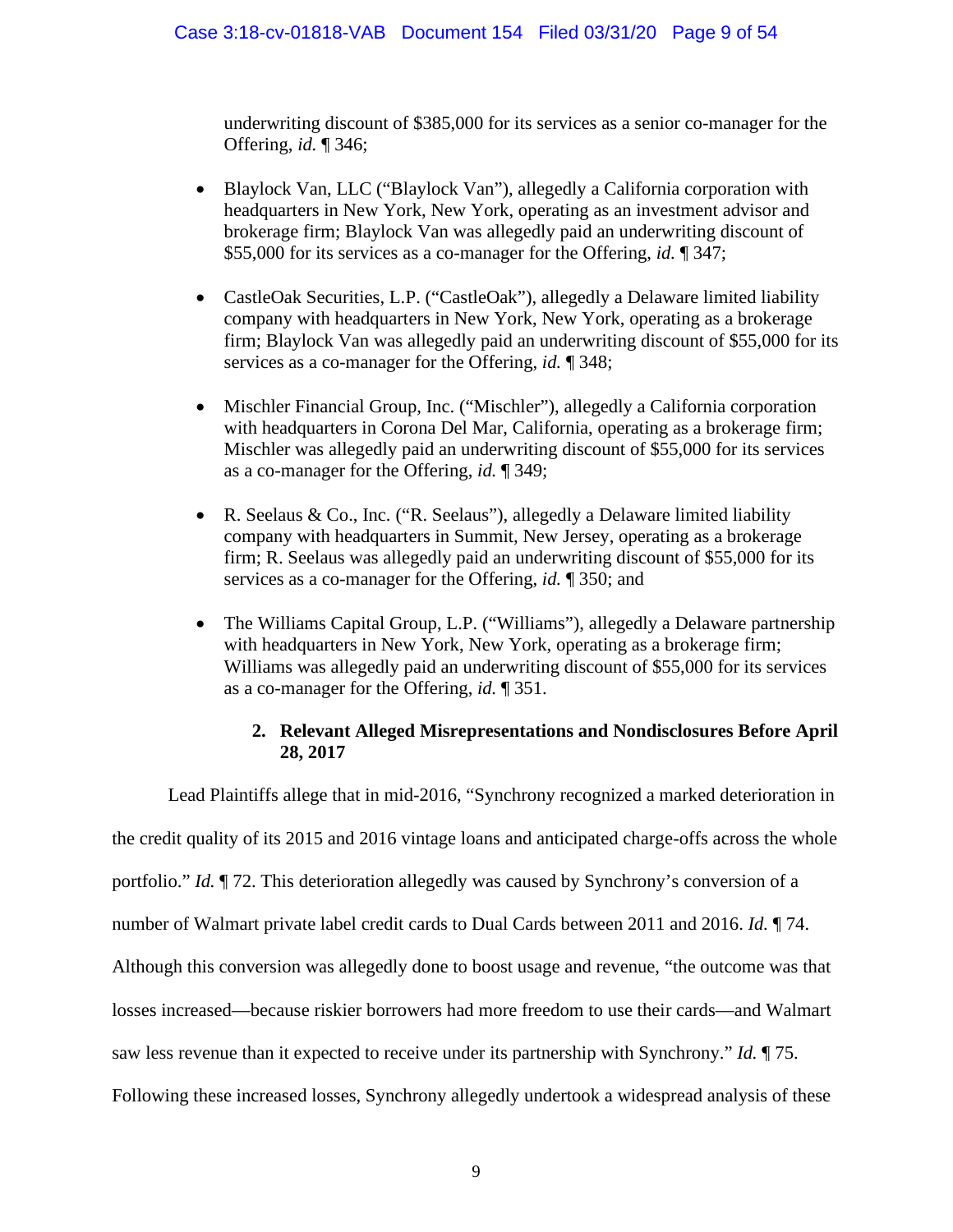#### Case 3:18-cv-01818-VAB Document 154 Filed 03/31/20 Page 10 of 54

losses. *Id.* ¶ 76. At the end of 2016, Synchrony allegedly realized that "Walmart's loan losses were dramatically higher" than it had originally anticipated, which pulled down Synchrony's entire loan loss metric. *Id*.

In the second half of 2016 and through early 2017, allegedly unknown to investors, Synchrony "drastically tightened its underwriting standards" in response to its "risky and deteriorating portfolio." *Id.* ¶ 78. Lead Plaintiffs allege that at the same time, Synchrony "misrepresented to investors that its underwriting remained 'consistent' and 'disciplined,' and that any underwriting changes were 'surgical' in nature." *Id.* ¶ 23. During "the first third of the Class Period, Synchrony hid from investors its need to tighten underwriting—and the fact that it had already tightened underwriting—because it would have sent a negative message to the market that Synchrony's underwriting was previously too lax." *Id.* ¶ 99.

Lead Plaintiffs present numerous examples of Synchrony's alleged misrepresentations, as well as Ms. Keane and Mr. Doubles's alleged personal benefit therefrom.

On October 21, 2016, Mr. Doubles allegedly emphasized to investors Synchrony's "'strong growth' in loan receivables and the 'favorable' 'credit environment.'" *Id.* ¶ 100. On October 27, 2016, Synchrony allegedly filed a Form 10-Q and reported its loan portfolio's "stable asset quality." *Id*. On November 3, 2016, in a presentation to investors, Synchrony allegedly emphasized its focus on "[d]isciplined [u]nderwriting." *Id.*

These alleged misrepresentations "artificially inflated the price of Synchrony common stock" so that from October 20 to November 9, 2016, the stock price increased "more than 11%." *Id.*  $\parallel$  102 (emphasis omitted). On November 9, 2016, Mr. Doubles and Ms. Keane each allegedly sold 2,000 shares at \$30.00/share. *Id.* ¶ 103. On November 22, 2016, both Ms. Keane and Mr. Doubles allegedly entered into Rule 10b5-1 plans for stock sales to occur in February 2017. *Id.* ¶ 104. That same day, they also allegedly each sold 6,0000 shares at \$34.00/share. *Id.*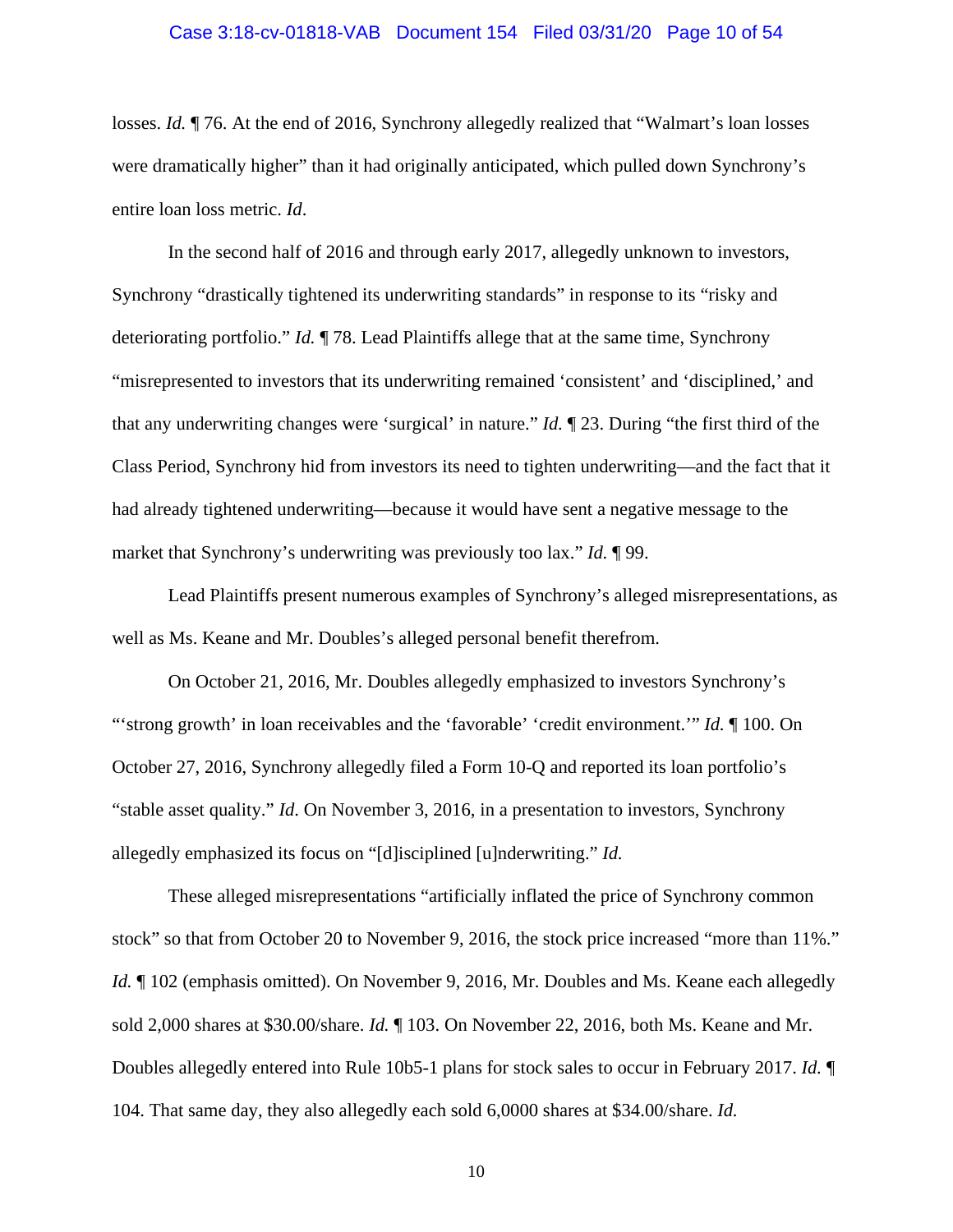#### Case 3:18-cv-01818-VAB Document 154 Filed 03/31/20 Page 11 of 54

On December 7, 2016, at the Goldman Sachs U.S. Financial Services Conference, Mr. Doubles allegedly claimed that Synchrony was "not seeing anything right now" that required it to "change [its] underwriting." *Id.* ¶ 105. On January 20, 2017, on an earnings call, Mr. Doubles allegedly stated Synchrony had maintained "very consistent credit guidelines." *Id.* Mr. Doubles made similar statements in Synchrony presentations on January 30, 2017; February 23, 2017; and February 27, 2017, when Mr. Doubles allegedly claimed that "[w]e haven't really changed our underwriting significantly over the past 9 to 12 months." *Id.*

These statements allegedly artificially inflated Synchrony's stock price and caused it to increase more than 8% from November 22, 2016 to February 27, 2017. *Id.* ¶ 107. Furthermore, industry analysts like Jefferies and Deutsche Bank also allegedly accepted these representations, and praised Synchrony's "higher quality portfolio . . . [and] credit strategies." *Id.* ¶ 108. On February 28, 2017, Mr. Doubles allegedly sold 8,109 shares of Synchrony stock and Ms. Keane allegedly sold 11,500 shares, each for \$36.13/share. *Id.* ¶ 109.

On April 4, 2017, Synchrony allegedly filed its 2017 Proxy Statement on Form DEF 14A, and stated that it "maintained stable credit metrics and remained disciplined on underwriting." *Id.* ¶ 110 (emphasis omitted).

Former employees allegedly corroborate Synchrony's underwriting changes beginning in 2016. *Id.* ¶ 83. Former Employee ("FE") 5, a former Vice President of Operations at Synchrony who dealt with the Lowe's account, stated that Lowe's and its customers were complaining about not obtaining as much credit as the customers had wanted. *Id.* ¶ 84. According to FE5, who learned about this from quarterly updates from Ms. Keane, these complaints "stemmed from concerns at Synchrony that collectible losses were higher than what the Company expected." *Id.*

FE6, a former Regional Credit Sales Manager at Synchrony, stated that "employees' bonuses decreased in parallel to the decrease in the number of consumers that Synchrony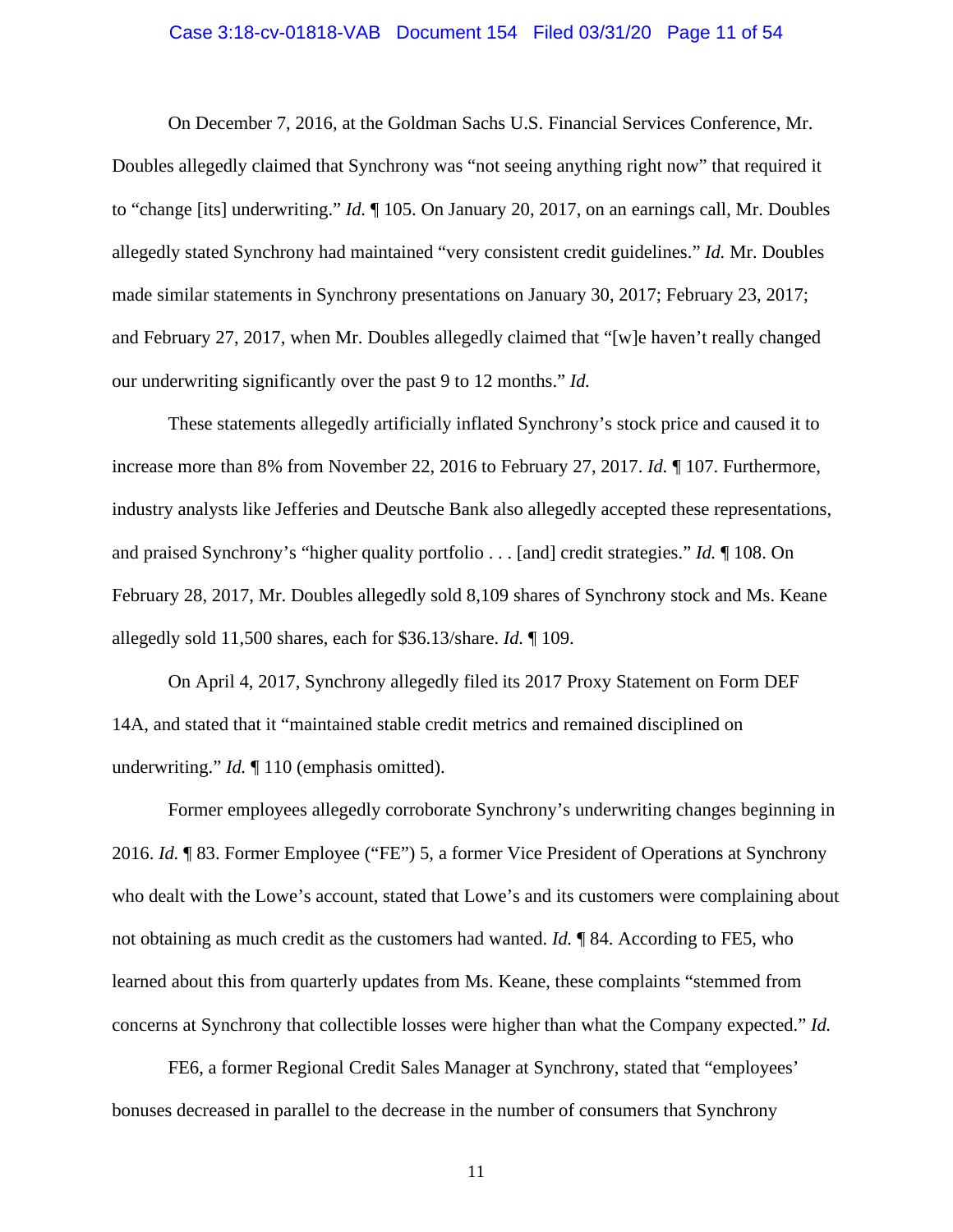#### Case 3:18-cv-01818-VAB Document 154 Filed 03/31/20 Page 12 of 54

approved because Synchrony based a portion of sales employees' bonuses on the number of applications submitted and a portion on the number of applications actually approved." *Id.* ¶ 85. FE6 also allegedly "witnessed a 'significant drop' in approvals going into the spring of 2017, ... with a year-over-year decline of approximately 15–20%." *Id.* ¶ 89. At the same time, in early 2017, FE8, a former Credit Collections Specialist at Synchrony, allegedly witnessed "an increase in customers with better credit scores obtaining Synchrony cards." *Id.* ¶ 88.

On April 28, 2017, on an earnings call, Synchrony allegedly made its "first partial corrective disclosure," *id.* ¶ 100, and announced "sharply disappointing results for the first quarter of fiscal year 2017, including a 14% decline in annual net income, and attributed its poor performance to its souring loan portfolio," *id.* ¶ 111. Mr. Doubles allegedly stated, with respect to underwriting: "The changes that we've been making, we'll continue to make, are pretty surgical in nature." *Id.* ¶ 90. On the same call, Ms. Keane allegedly stated: "'Our results were impacted by the 45% increase in the provision for loan losses we experienced this quarter,'" and that "'net charge-offs came in at 5.33% compared to 4.74% in the first quarter of last year.'" *Id.* ¶ 113. Mr. Doubles allegedly added that the "'provision for loan losses increased 45% over last year,'" that "'the increase was driven by higher reserve build and receivables growth,'" and that the "'back half of [2016] is better than first half,'" but that the "'underwriting box for us has been largely consistent." *Id.*  $\P$  113–14. When asked by a Credit Suisse analyst to "talk about what things [Synchrony is] doing differently" in response, and whether Synchrony is "doing things either to tighten from a credit perspective or from a profitability perspective," Ms. Keane allegedly reiterated that Synchrony's "overall underwriting standards and cutoffs have been largely consistent." *Id.* ¶ 115 (emphasis omitted). Ms. Keane allegedly further answered:

> [W]e haven't made what I would call significant changes to our underwriting model to tighten up. The changes that we've been making, we'll continue to make, are pretty surgical in nature.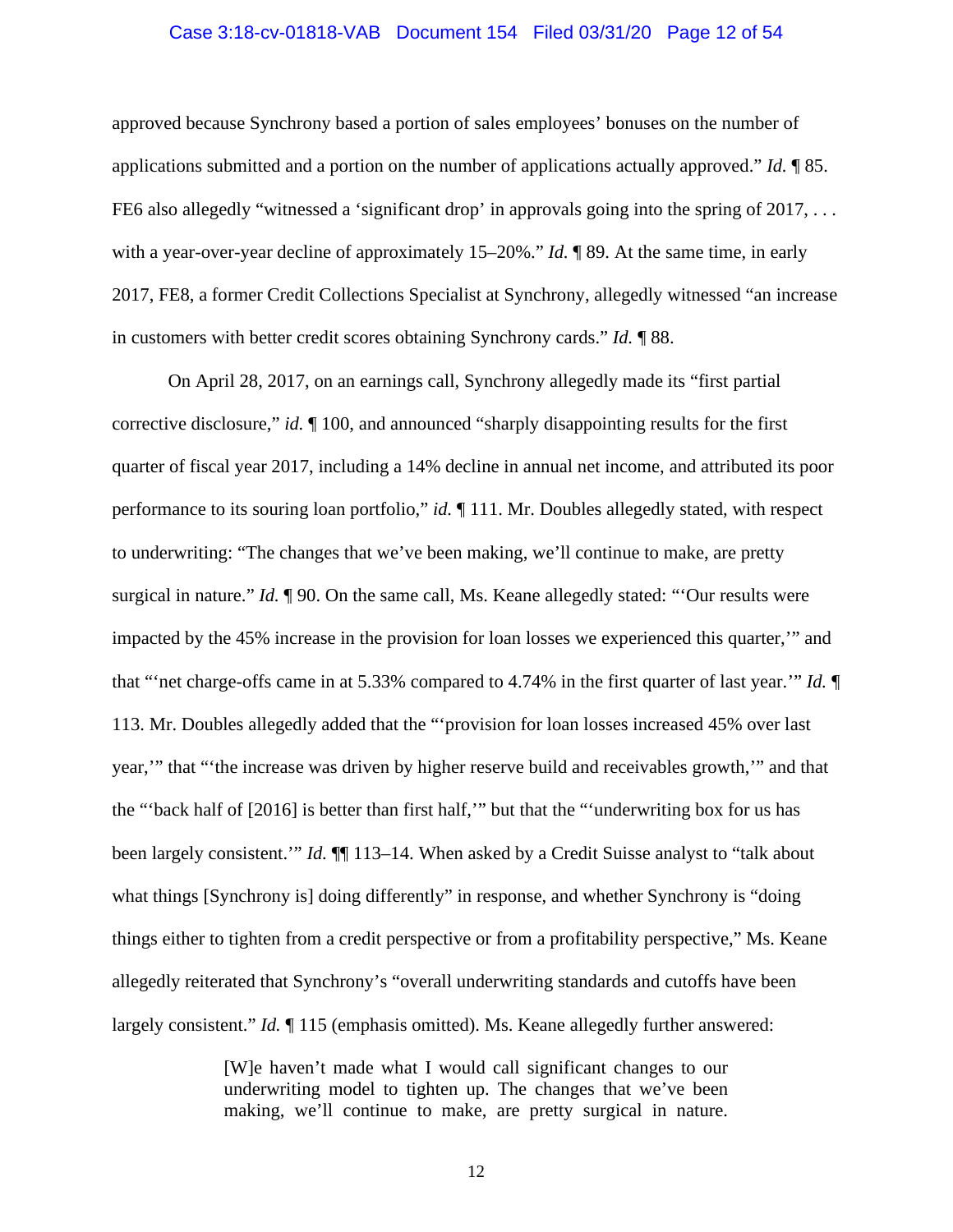They're specific to certain portfolios or certain credit strategies. We're always adjusting things like line assignments, refining upgrade strategies and things like that. So yes, we tightened a bit in the second half. We'll continue to refine our strategies here as we move throughout 2017 . . . I wouldn't say it's anything dramatic that's going to slow down the growth rate of the business.

*Id.* (emphasis omitted). Mr. Doubles later allegedly repeated that the "modifications" were

"pretty surgical." *Id.* ¶ 116.

Synchrony's stock allegedly dropped nearly 16% due to the statements made on the April 28, 2017 call. *Id.* ¶¶ 118, 236. Following Synchrony's announcement on changes to its underwriting practices, "market researchers and the media connected Synchrony's poor loan portfolio performance to its lax underwriting practices." *Id.* ¶ 238 (citing and quoting from numerous sources).

Lead Plaintiffs allege that these statements "continued to downplay the widespread nature of Synchrony's tightening of its underwriting and that the underwriting changes were so significant that they would materially reduce approvals and threatened Synchrony's longstanding relationships with its retail partners, including Walmart." *Id.* ¶ 119.

## **3. Impact on Synchrony's Partnership with Walmart and Relevant Events After April 28, 2017**

According to the Lead Plaintiffs, the Exchange Act Defendants "publicly misstated (and failed to disclose) that the modifications to Synchrony's underwriting, and the resulting decrease in near-prime and subprime customers, frustrated retail partners' (including Walmart's) ongoing demand for more approvals from Synchrony for near-prime and subprime customers, and caused Synchrony's retail partners to push back on these credit decisions by Synchrony." *Id.* ¶ 98.

According to the Lead Plaintiffs, "Walmart historically had one of the lowest requirements for credit approvals across all of Synchrony's portfolios," *id.* ¶ 123, and tension with Walmart ensued due to Synchrony's alleged tightening of its underwriting practices, *id.* ¶¶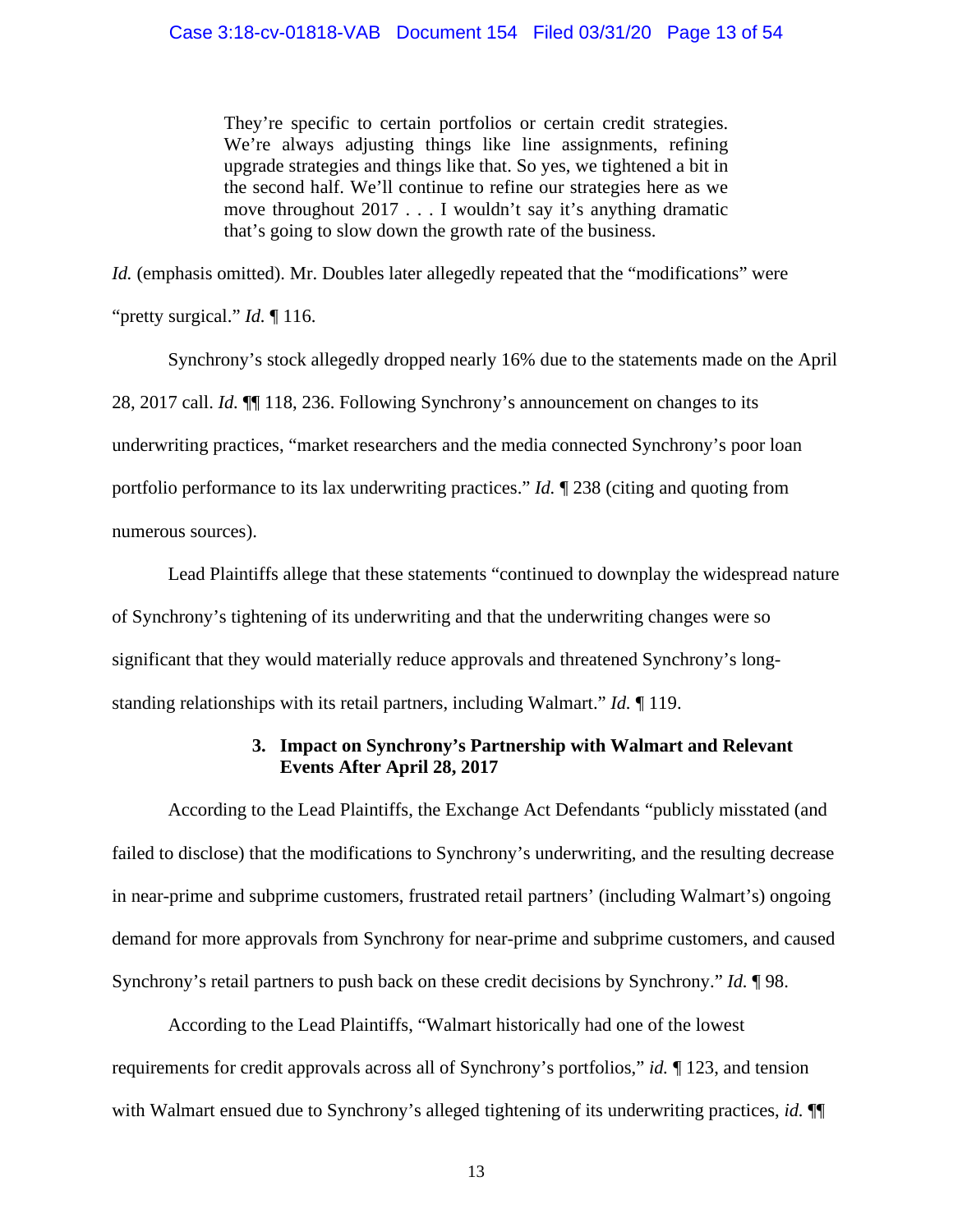#### Case 3:18-cv-01818-VAB Document 154 Filed 03/31/20 Page 14 of 54

121–27. Numerous former employees recount how they heard through supervisors or first-hand that Walmart was displeased, "beginning in the fall of 2017, when it saw approval rates for [private label credit cards or Dual Cards] beginning to drop." *Id.* ¶ 134; *see also id.* ¶¶ 122, 125 133, 135–39, 144–47, 149–53. Former employees also describe Synchrony's allegedly "struggling" relationship with Sam's Club, a Walmart subsidiary. *Id.* ¶ 140–41.

Ms. Keane's allegedly increased contacts with Walmart in the middle of 2017 was further "evidence that the relationship between Synchrony and Walmart was suffering." *Id.* ¶ 142. According to FE6, Ms. Keane and Mr. Quindlen flew frequently to Walmart's Arkansas headquarters between April and June 2017. *Id.* According to FE9, a former Acquisitions Strategy Manager at Synchrony, Ms. Keane visited Walmart's headquarters about once or twice a month during this time, before she visited once or twice a year. *Id.* ¶ 143.

The "pushback" that Synchrony allegedly received from retail partners regarding its "new underwriting standards and decreased approvals" extended beyond Walmart, and included Sam's Club and Lowe's, which was concerned mainly about its commercial customers. *Id.* ¶¶ 155–56. Lead Plaintiffs allege the following instances where Exchange Act Defendants "repeatedly overstated the health of its partnerships and affirmatively, falsely represented that Synchrony was receiving no 'pushback' from its partners on its credit decisions." *Id.* ¶ 157.

On June 2, 2017, in response to a question on an earnings call about "'2 big partnerships up in 2019,'" Ms. Keane allegedly responded that she was "pretty confident" that Synchrony would keep the partnerships. *Id.* Lead Plaintiffs also allege that Mr. Doubles "admitted" on this call that "Synchrony saw mid-2016 'as the inflection point' at which Synchrony started 'making changes almost immediately,'" allegedly to its underwriting practices. *Id.* ¶ 79.

On July 21, 2017, on an earnings call, Mr. Doubles similarly allegedly claimed feeling "pretty positive about the relationships that are coming up, the relationships we've had for a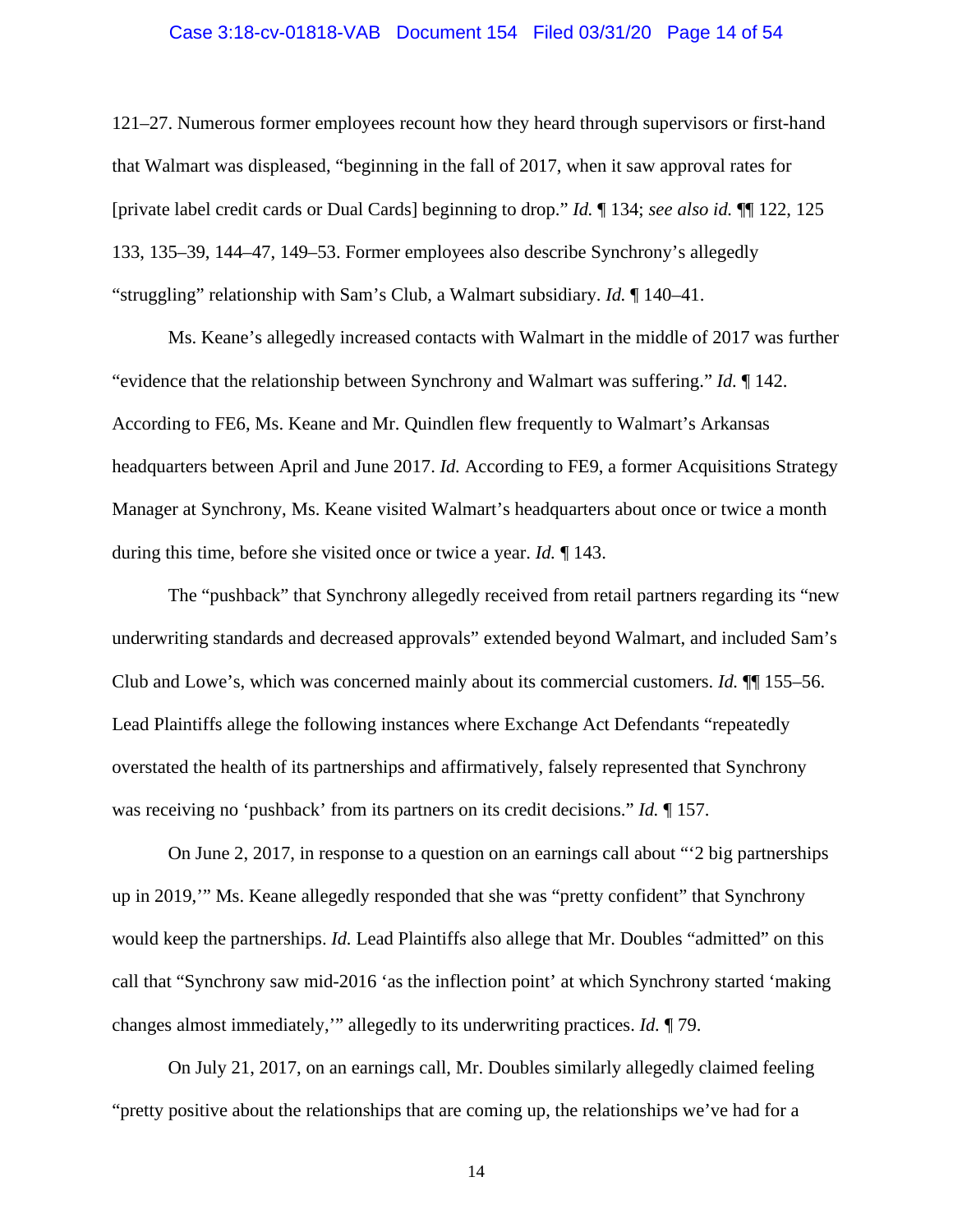#### Case 3:18-cv-01818-VAB Document 154 Filed 03/31/20 Page 15 of 54

very, very long time," and reiterated later that he was "confident" of renewals. *Id.* ¶ 157. According to Securities, Synchrony's stock price increased 4.54% that day "[i]n response to" these misrepresentations. *Id.* ¶¶ 211–12.

On October 20, 2017, on an earnings call, in response to an analyst's question about the "large renewals out in 2019," Ms. Keane allegedly responded that Synchrony was "very confident" about renewing those relationships. *Id.* ¶ 157. She also allegedly stated: "I feel like we have very good relationships right now." *Id.* According to Lead Plaintiffs, Synchrony's stock price increased 4.19% that day "[i]n response to" these misrepresentations. *Id.* ¶¶ 213–14.

On November 14, 2017, Mr. Doubles allegedly "dismissed analyst concerns about how Synchrony was managing the 'natural tension' between 'retailers that want to drive sales' and Synchrony's goals from 'the standpoint of both credit extension and growth.'" *Id.* ¶ 157. Mr. Doubles also allegedly claimed to investors that Synchrony's retailer share agreements "completely aligned" Synchrony's interests with those of its retail partners, so the retailers "have a real incentive not to underwrite deeper as well." *Id.* Finally, Mr. Doubles allegedly elaborated on Synchrony's "tighten[ing] up . . . of the approval criteria in some programs, not across-theboard but in certain target areas." *Id.* ¶ 82.

These alleged misrepresentations "artificially inflated Synchrony's stock price" such that from June 2 to November 14, 2017, Synchrony's stock price increased almost 19%. *Id.* ¶ 159. On November 17, 2017, Mr. Doubles and Ms. Keane allegedly entered into Rule 10b5-1 plans for stock sales in early 2018, "while they knew [about Walmart's pushback] . . . and . . . that Walmart had balked at renewing its partnership with Synchrony." *Id.* ¶ 160.

On January 19, 2018, on an earnings call, Ms. Keane allegedly again "rejected analyst concerns that the Company's 'underwriting refinements and tightening' had led to a decline in consumer purchase volume and 'pushback' from retail partners." *Id.* ¶ 161. Ms. Keane allegedly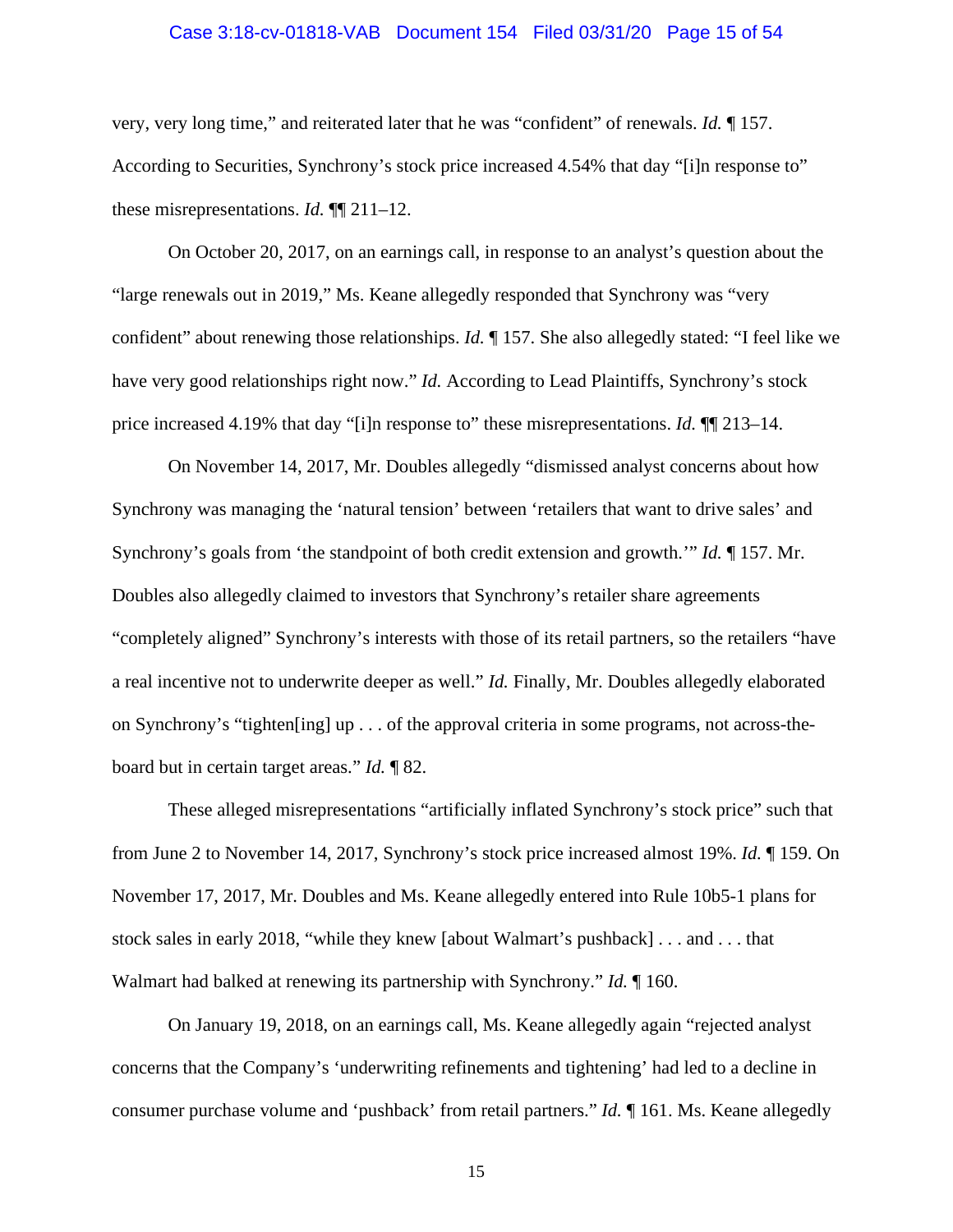#### Case 3:18-cv-01818-VAB Document 154 Filed 03/31/20 Page 16 of 54

stated that Synchrony was "not getting any pushback on credit," and that "these are modest refinements." *Id.* Mr. Doubles allegedly described the "refinements" as having had a "positive impact": "As you remember, we started making refinements to our underwriting in the second half of 2016, and we continue to see the positive impact of those changes." *Id.* ¶ 162.

Lead Plaintiffs allege these statements were "materially false and misleading," because Synchrony had received "pushback on credit" from Walmart and Lowe's, so Synchrony was not seeing a "positive impact" of its underwriting changes. *Id.* ¶ 163. These alleged misrepresentations "artificially inflated" Synchrony's stock prices and allegedly caused Synchrony's stock price to increase 3.14%, with Ms. Keane and Mr. Doubles allegedly personally benefitting. *Id.* ¶¶ 165, 218–21. On February 15, 2018, Mr. Doubles allegedly sold 12,374 shares and Ms. Keane sold 24,748 shares at \$36.70/share, "for combined total proceeds of \$1.362 million." *Id.* ¶ 165. Five days and six days later, Mr. Quindlen allegedly sold a total of 27,932 shares at prices ranging from \$36.72/share to \$37.00/share, "for total proceeds of \$1.027 million." *Id.* This allegedly was the first time Mr. Quindlen sold personally-held shares of Synchrony stock. *Id.*

On April 20, 2018, Mr. Doubles allegedly reported that in the first quarter of 2018, "consumer lending underwritten for customers with FICO scores lower than 600 declined 15%," which also reflected Synchrony's recent actions. *Id.* ¶ 96.

Lead Plaintiffs describe several other instances where the Exchange Act Defendants allegedly made misrepresentations and failed to disclose retailer pushback. *See id.* ¶¶ 166–71. For instance, on April 20, 2018, on an earnings call, while allegedly discussing changes to Synchrony's underwriting practices, Mr. Doubles stated: "We started to make refinements to our underwriting in the second half of 2016, and we continue to see the positive impact of those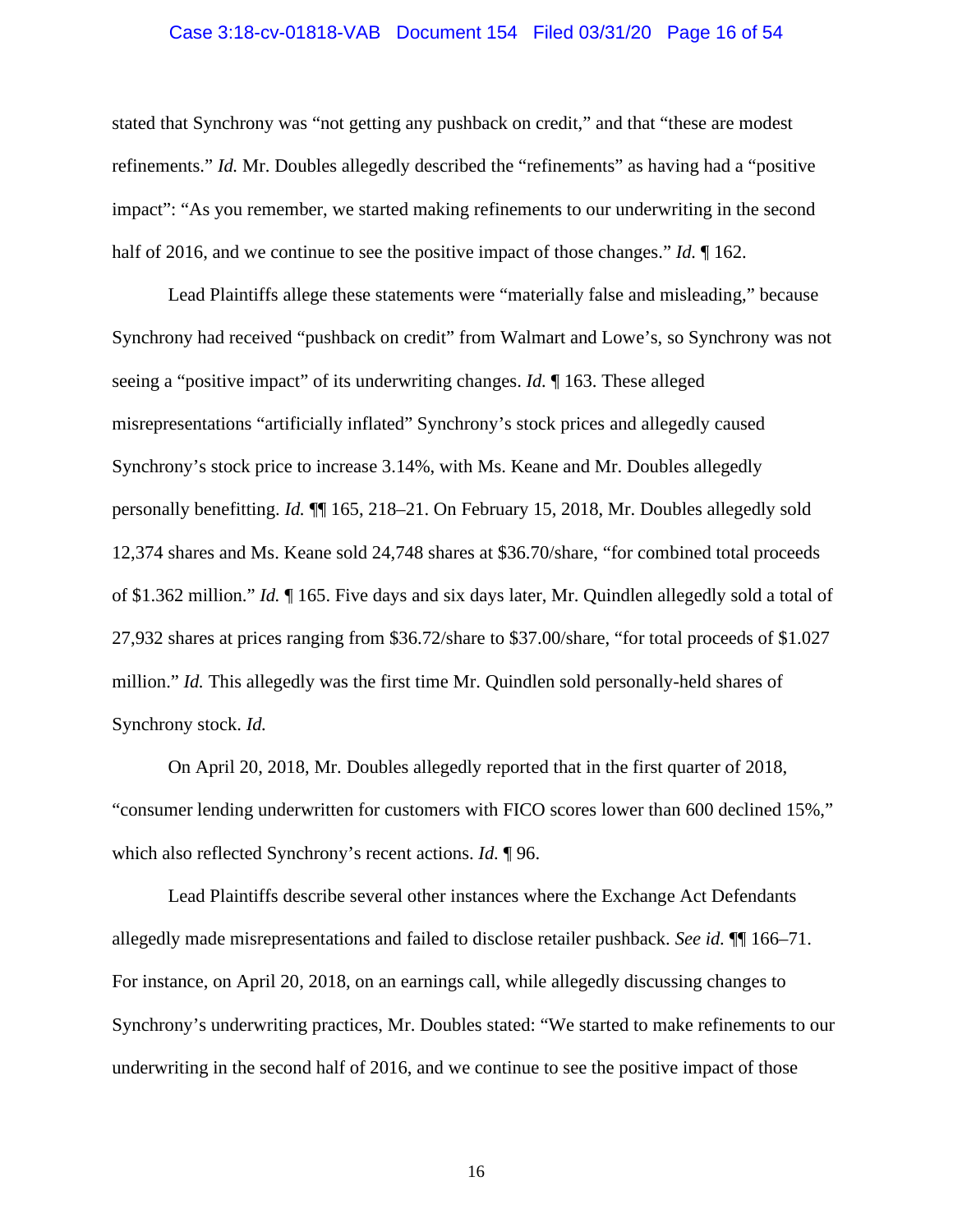changes." *Id.* ¶ 167. In response to an analyst's question about "big renewals" up in 2019, Ms.

Keane stated that Synchrony was "well entrenched" with its partners. *Id.*

On May 1, 2018, Mr. Doubles, Ms. Keane, and Mr. Quindlen allegedly personally

benefited from the artificial inflation of Synchrony's stock. *Id.* ¶ 168. Mr. Doubles allegedly sold

4,994 shares at \$32.87/share, Ms. Keane allegedly sold 20,496 shares at the same price, and Mr.

Quindlen allegedly sold 17,772 shares at \$32.89/share. *Id.* On May 22, 2018, Mr. Quindlen also

allegedly sold 3,082 shares at \$36.00/share. *Id.* The total proceeds from these sales allegedly

were \$1.533 million. *Id.*

On June 13, 2018, at a conference, in response to an analyst's question regarding

Synchrony's partner relationships, Ms. Keane allegedly stated:

We have a good partnership . . . I think we have good—Walmart is a good partner . . . I'm not afraid by our competition. I think we feel pretty positive about how we built out what we build out . . . With the renewals that we're working on, we have great partnerships, great dialogue going on.

*Id.* 170 (emphasis omitted).

#### **4. The End of Synchrony's Partnership with Walmart**

Exchange Act Defendants were allegedly aware that Walmart was unsatisfied with Synchrony's tightened underwriting standards and was considering replacing Synchrony—with Ms. Keane, Mr. Doubles, and Mr. Quindlen "intimately involved in servicing" and "salvag[ing]" the Walmart relationship—yet they continued to make materially false and misleading statements. *Id.* ¶¶ 274–80.

On July 12, 2018, "multiple media sources reported that Walmart was considering moving its branded credit card business from Synchrony to Capital One and had, in fact, pushed back on Synchrony's reduction in credit approvals after it tightened its underwriting." *Id.* ¶ 172. Citing confidential sources, the *Wall Street Journal* stated that Walmart was allegedly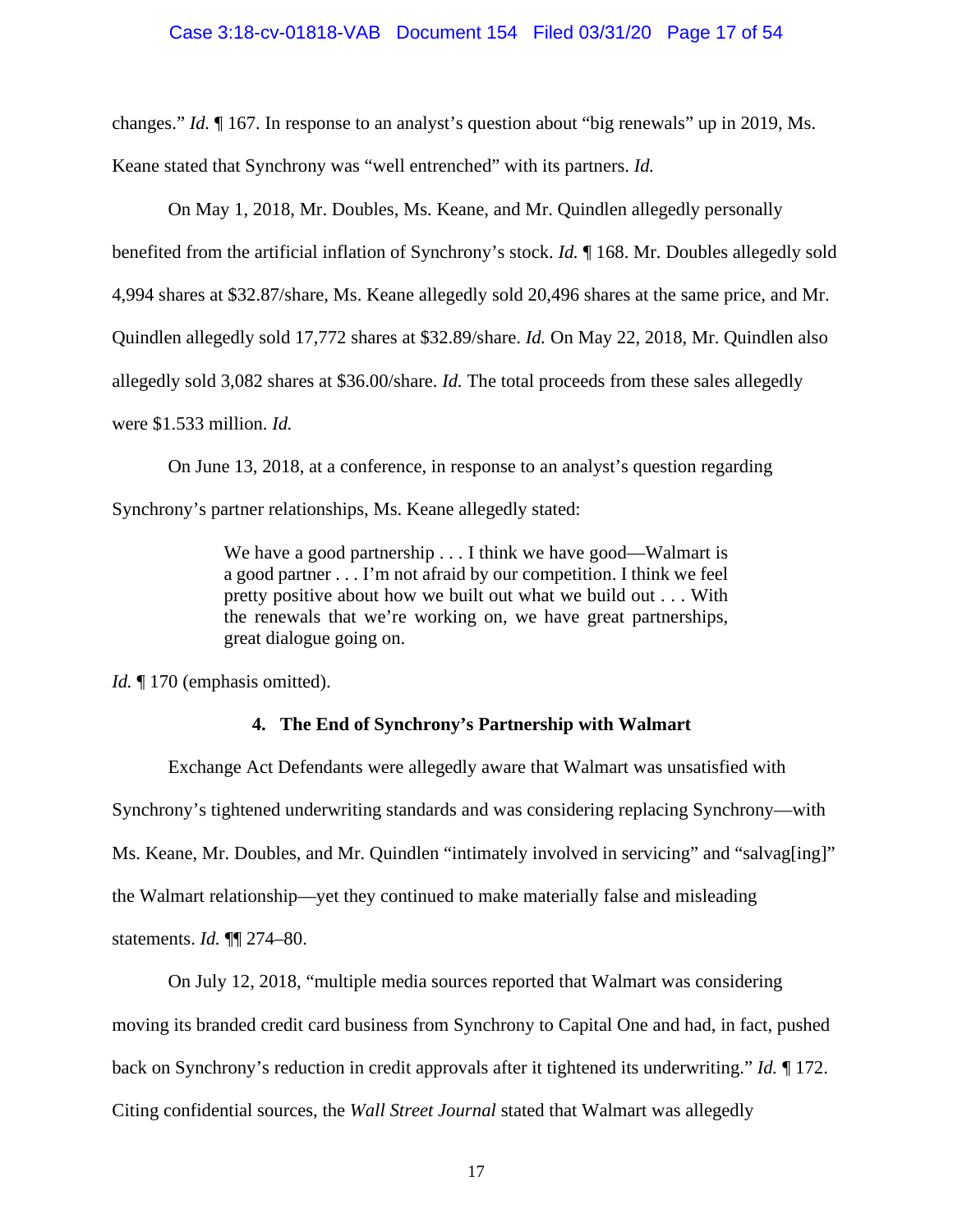#### Case 3:18-cv-01818-VAB Document 154 Filed 03/31/20 Page 18 of 54

dissatisfied with Synchrony because it "want[ed] Synchrony to approve a higher percentage of applicants," that Walmart executives allegedly believed Synchrony was "keeping too much of the cards' revenue," and that they "aired those concerns in a meeting with Synchrony's board last year." *Id.* ¶ 239. According to the *Wall Street Journal*, in late 2017, unknown to investors, Walmart allegedly launched "for the 'first time,' a formal request for bids from other credit card issuers," including meetings in early 2018 with Synchrony competitors Capital One and Goldman Sachs Group. *Id.* ¶ 148.

Upon this news, Synchrony's stock allegedly fell 5%. *Id.* ¶¶ 173, 239–41. Lead Plaintiffs allege that "[n]o other adverse, Company-specific news entered the market" that day, so the decline in Synchrony's stock price was entirely attributable to "the undisclosed material facts concerning the Walmart relationship that Synchrony had kept from investors" and which the *Wall Street Journal* reported. *Id.* ¶ 240.

On July 26, 2018, several media sources confirmed that "Walmart had selected Capital One for its store-brand cards, ending its close to 20-year relationship with Synchrony." *Id.* ¶ 242. Upon this news, Synchrony's stock allegedly fell 10.3% and analysts "worried about what the news portended for Synchrony moving forward." *Id.* ¶¶ 242–43. Lead Plaintiffs allege that "[n]o other adverse, Company-specific news entered the market" that day, so the decline in Synchrony's stock price was entirely attributable to "the undisclosed material facts concerning the Walmart relationship that Synchrony had kept from investors." *Id.* ¶ 243.

On July 27, 2018, on an earnings call, in response to an analyst's question about the state of the Synchrony-Walmart partnership, Mr. Doubles allegedly stated that the old agreement with Walmart "was somewhat unique in terms of the profile." *Id.* 176. Mr. Doubles allegedly continued: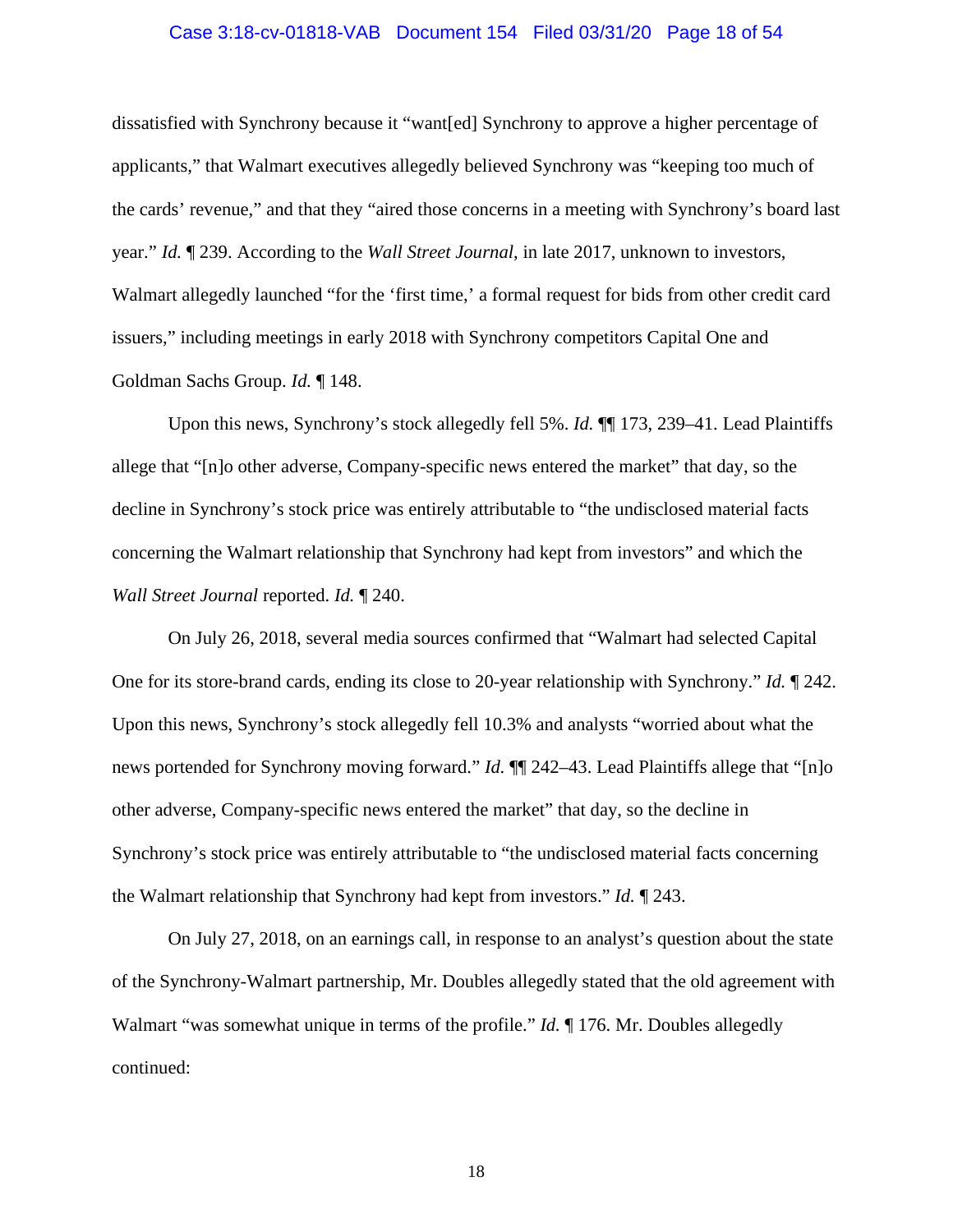That became a challenge for us from an economic standpoint. And in this case, we just weren't able to earn a return that was in line with the credit risk of the portfolio. Under the old agreement, we were earning an acceptable return for that risk. In the renewal discussions, it became clear that we weren't . . . going to be able to maintain that acceptable level of return for the risk that we are taking.

*Id.* In response to an analyst's question about whether Walmart's decision not to renew was due to Synchrony's tightening underwriting around the Walmart program, Mr. Doubles allegedly responded, "'No. I would not assume that,' because the 'credit actions' that Synchrony had taken to tighten underwriting were 'applied across pretty much [the] entire business.'" *Id.* ¶ 246 (emphasis omitted).

On July 30, 2018, a Barclays analyst allegedly downgraded Synchrony from a "Top Pick," stating that after the July 27, 2018 earnings call, he was not "particularly comforted by [Synchrony's] explanations, nor did [Barclays] feel [that Synchrony] adequately addressed concerns around future renewal uncertainties." *Id.* ¶ 247.

On October 24, 2018, the *Wall Street Journal* allegedly reported that in 2017, "after Walmart told Synchrony it should approve more applicants," Walmart "began offering loans from financial technology firm Affirm Inc. as an alternative to Synchrony cards." *Id.* ¶ 132.

On November 1, 2018, Walmart filed a lawsuit against Synchrony in Arkansas, alleging breach of contract and the implied covenant of good faith and fair dealing. *Id.* ¶ 177. Walmart sought \$800 million in damages and claimed:

> Synchrony said it took on a 'unique' level of 'credit risk' with the Walmart/Synchrony credit card program (that is, Synchrony extended credit to riskier customers in the Walmart/Synchrony credit card program as compared to other programs) because the contract between Synchrony and Walmart gave Synchrony what it viewed as an 'acceptable return' for that risk.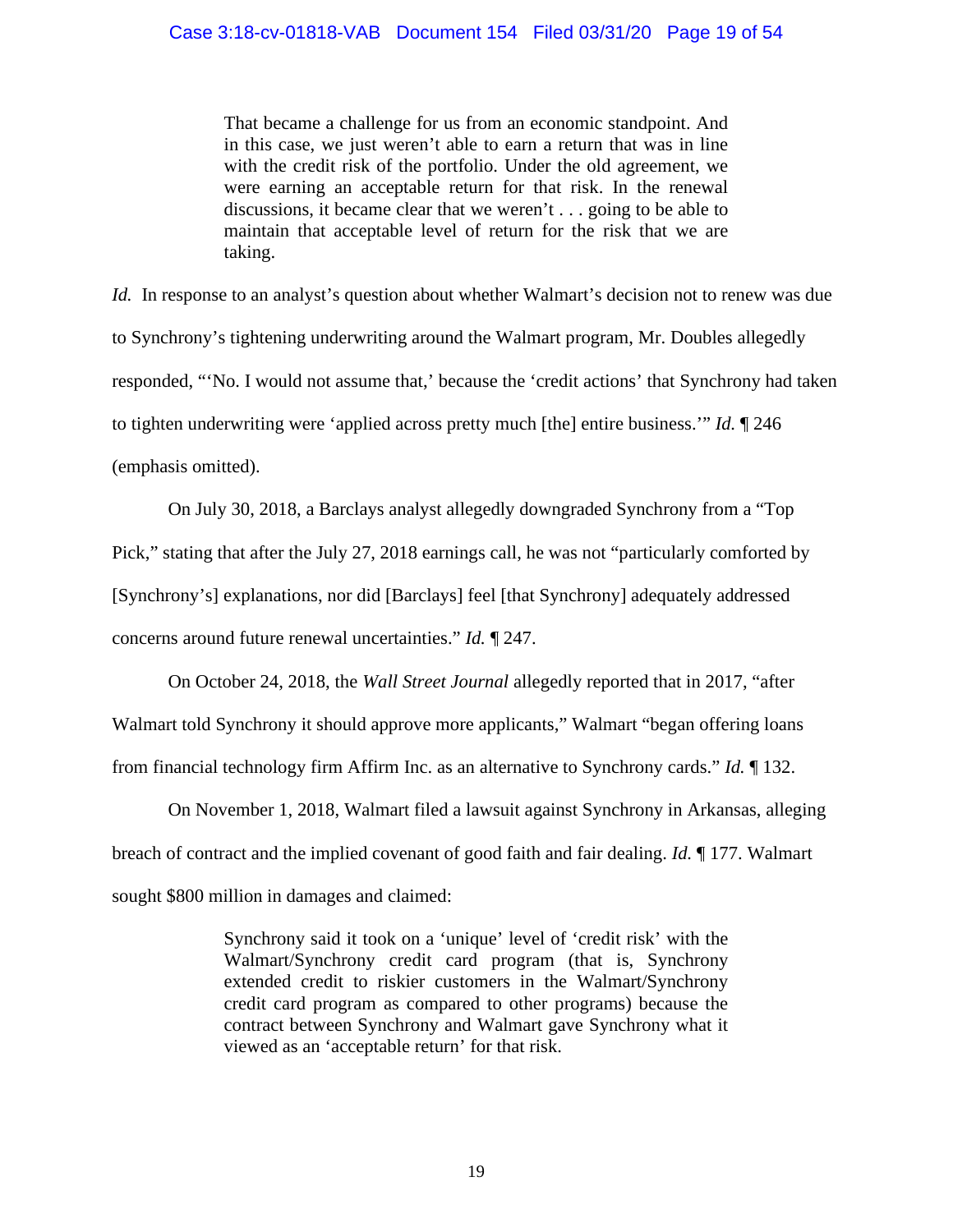*Id.* ¶¶ 177–78 (quoting *Walmart v. Synchrony*, Compl. ¶ 24, No. 5:18-cv-05216-TLP (W.D. Ark. Nov. 1, 2018) ("Walmart Compl.")).

From November 1 to November 2, 2018, Synchrony's shares allegedly declined by 10%. *Id.* ¶¶ 179, 249. Lead Plaintiffs allege that "[n]o other adverse, Company-specific news entered the market" that day, so the decline in Synchrony's stock price was entirely attributable to "the undisclosed material facts concerning the Walmart relationship that Synchrony had kept from investors." *Id.* ¶ 250. Market commentators and analysts allegedly "explicitly linked the allegations in Walmart's complaint to Synchrony's changing its underwriting standards and Walmart's complaints about those changes." *Id.* ¶ 251 (citing excerpts from the *Wall Street Journal*); *id.* ¶ 252 (citing excerpts from the *Arkansas Democrat-Gazette* and the *Motley Fool*); *id.* ¶¶ 253–54 (citing various analyst notes and reports).

Lead Plaintiffs allege that Synchrony, Ms. Keane, and Mr. Doubles

each made materially false and misleading statements and omissions concerning, among other things: (i) the quality of Synchrony's credit portfolio; (ii) Synchrony's purported "consistent" and "disciplined" approach to underwriting; and (iii) the strength of Synchrony's relationships with its key retail partners and purported lack of any pushback from them on Synchrony's changes to its credit approvals.

*Id.* ¶ 181.

Furthermore, Lead Plaintiffs allege that the statements described above

were also materially misleading for their failure to disclose the following material adverse facts: (i) in mid-2016, after years of approving risky subprime borrowers, Synchrony significantly tightened its underwriting standards; (ii) the tightened underwriting standards and resulting decline in subprime approvals created a conflict between Synchrony and its partners, including Walmart (then Synchrony's largest partner, with a customer base that included significant amounts of subprime customers); (iii) Walmart told Synchrony in 2017 to approve more borrowers; (iv) the conflict between Synchrony and Walmart jeopardized Walmart's renewal of its contract with Synchrony; (v) in the Fall of 2017, when Synchrony approached Walmart about renewing the Synchrony-Walmart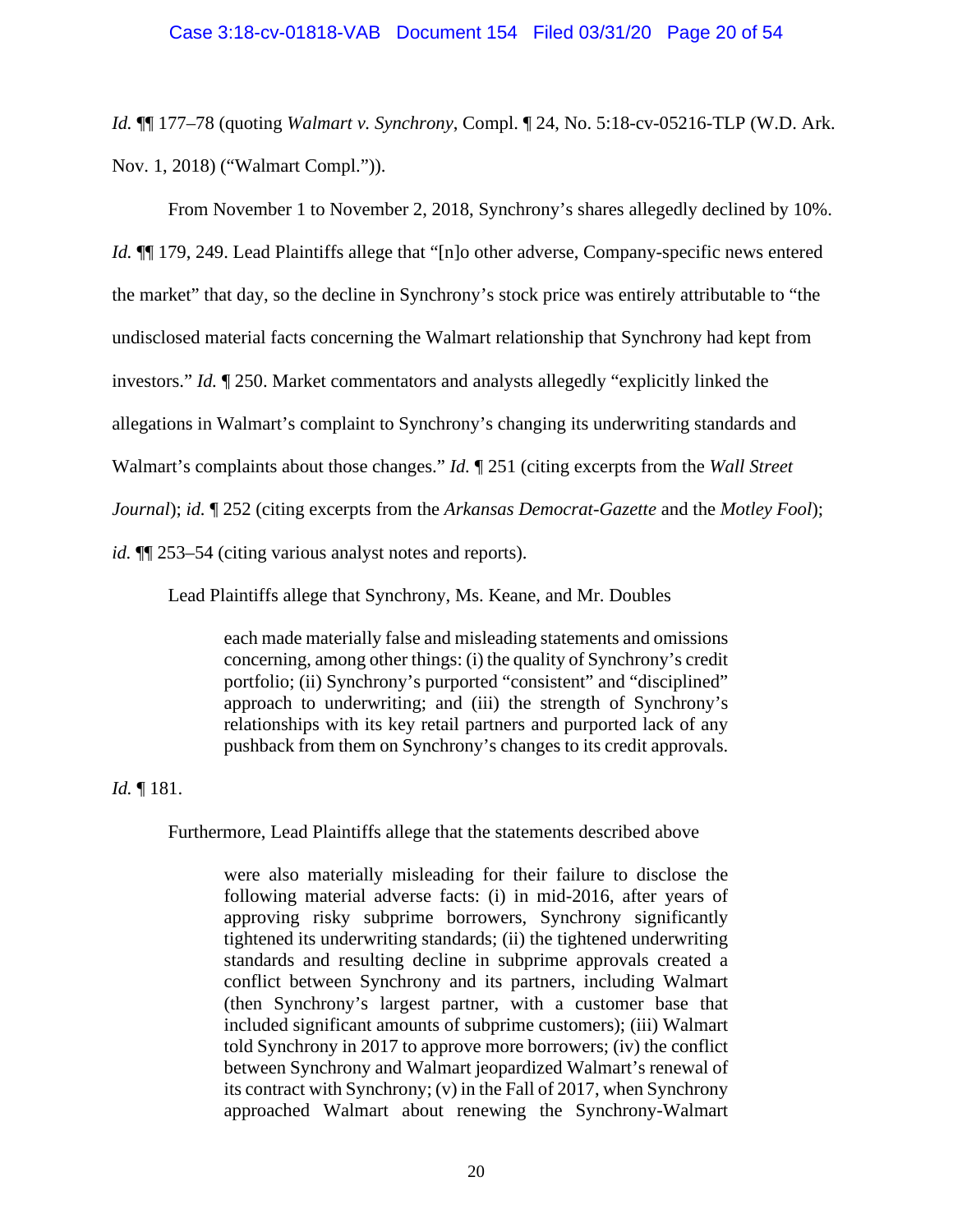contract, Walmart "balked" at the renewal; (vi) Walmart informed the Synchrony Board in 2017 of Walmart's concerns that Synchrony needed to approve more customers and was keeping too much of the cards' revenue; and (vii) in 2017, Walmart issued a formal request for contract bids from other credit card companies.

*Id.* ¶ 208.

As a result of their purchases of Synchrony securities during the Class Period and the Exchange Act Defendants' alleged misrepresentations detailed above, Lead Plaintiffs first allege they suffered harm under Section 10(b) of the Exchange Act and SEC Rule 10b-5. *Id.* ¶¶ 231, 298–307; *see also id.* ¶¶ 255–57 (regarding the presumption of reliance and why it should also apply Class-wide). Furthermore, they allege that the statutory safe harbor is inapplicable to Synchrony, *id.* ¶¶ 258–59, and that numerous facts support the inference that Exchange Act Defendants "knew or recklessly disregarded that their statements and omissions, as set forth . . . above were materially false and misleading when made," *id.* ¶ 260; *see also id.* ¶¶ 261–85.

According to Lead Plaintiffs, the stock sales of Ms. Keane, Mr. Doubles, and Mr. Quindlen detailed above was insider trading in violation of Section 20A of the Exchange Act because they sold Synchrony common stock "while in possession of material, nonpublic information about [Synchrony's] underwriting standards and practices, and its relationships with its retail partners." *Id.* ¶ 309.

Over the Class Period, Ms. Keane allegedly personally profited by selling 64,744 shares, with gross proceeds of \$2,261,860 and net proceeds of \$1,608,585, *id.* ¶ 312; Mr. Doubles allegedly personally profited by selling 33,477 shares, with gross proceeds of \$1,175,257 and net proceeds of \$747,743, *id.* ¶ 313; and Mr. Quindlen allegedly personally profited by selling 48,786 shares, with gross proceeds of \$1,722,616 and net proceeds of \$932,901, *id.* ¶ 314.

At the same time the Exchange Act Defendants allegedly were selling their stock, the Lead Plaintiffs allegedly purchased a total of 782,580 shares of Synchrony common stock for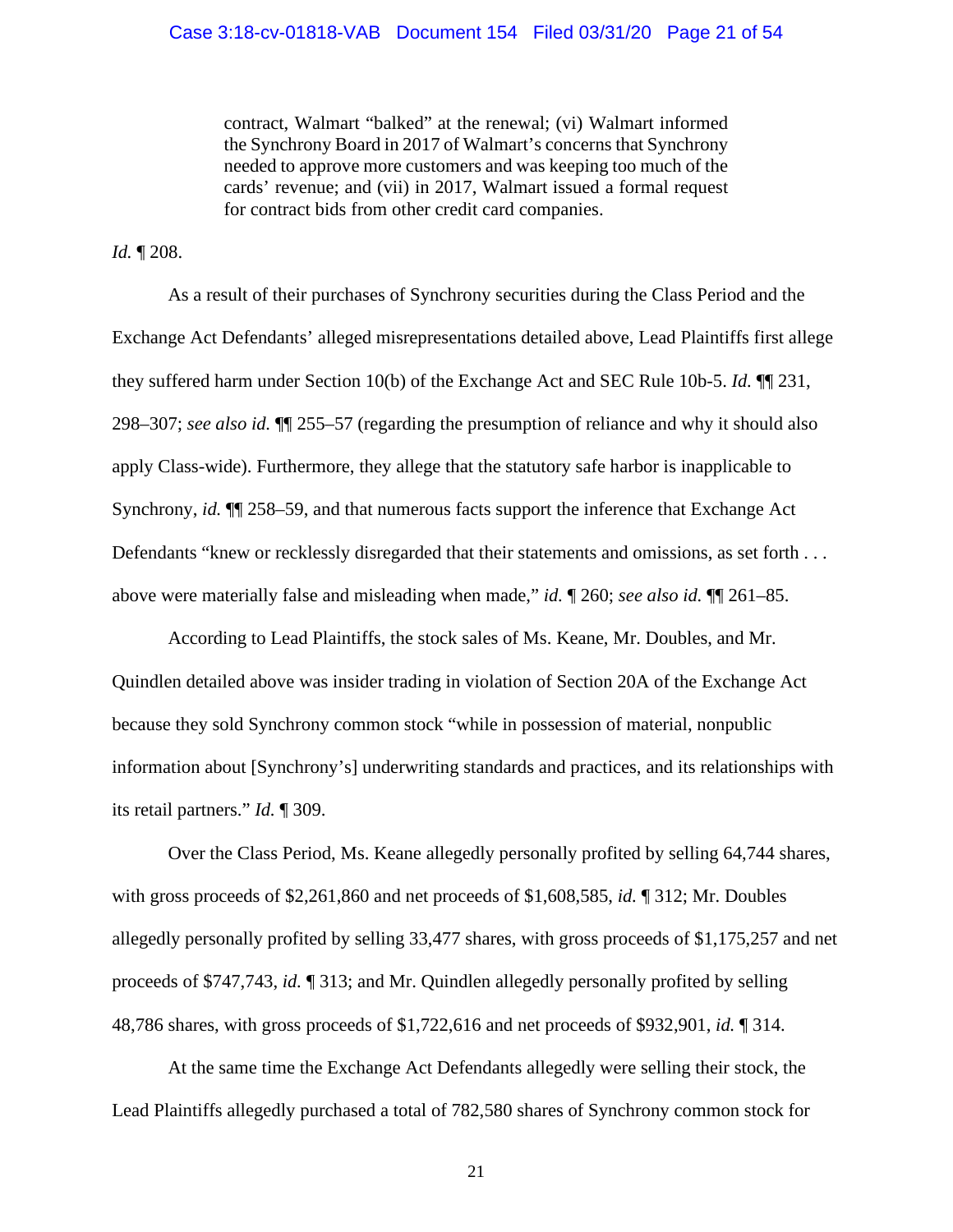#### Case 3:18-cv-01818-VAB Document 154 Filed 03/31/20 Page 22 of 54

more than \$27.2 million, *id.* ¶ 315, and they detail purchases by other class members as well. Lead Plaintiffs allege that their purchase of Synchrony common stock, contemporaneous with these alleged insider sales, caused them to pay "artificially inflated prices," and that "they would not have purchased Synchrony common stock at the prices they paid, or at all, if they had been aware" of this artificial inflation. *Id.* ¶ 317.

Ms. Keane, Mr. Doubles, and Mr. Quindlen also allegedly violated Section 20(a) of the Exchange Act for their misrepresentations because they are allegedly "controlling persons of Synchrony." *Id.* ¶ 319.

#### **5. Class Action Allegations Under the Securities Act**

In addition to the above allegations related to claims under the Exchange Act, Lead Plaintiffs also asserts strict liability and negligence claims under the Securities Act "on behalf of itself and the members of the class who purchased or otherwise acquired the Synchrony notes in the Offering and suffered damages as a result." *Id.* ¶ 320.

Defendants allegedly "made a series of materially untrue statements and omissions of material facts" in Synchrony's registration statement, preliminary prospectus, prospectus, and other public filings incorporated by reference or otherwise deemed part of the registration statement<sup>[5](#page-21-0)</sup> ("Offering Materials") in connection with the Offering of the Synchrony Notes, which has \$1 billion aggregate principal amount due in 2027. *Id.* ¶¶ 322, 326.

Lead Plaintiffs allege that the Securities Act Individual Defendants specifically "were required to supervise the preparation and dissemination of the [Offering's] Registration Statement." *Id.* ¶ 339. They allege that the Securities Act Individual Defendants had a duty:

<span id="page-21-0"></span><sup>5</sup> Specifically, these materials are Synchrony's Annual Report on Form 10-K for 2016 filed with the SEC on February 23, 2017, the preliminary prospectus supplement filed with the SEC on November 28, 2017, a pricing term sheet filed with the SEC on November 28, 2017, a prospectus supplement filed with the SEC on November 30, 2017. *Id.* ¶¶ 326–27.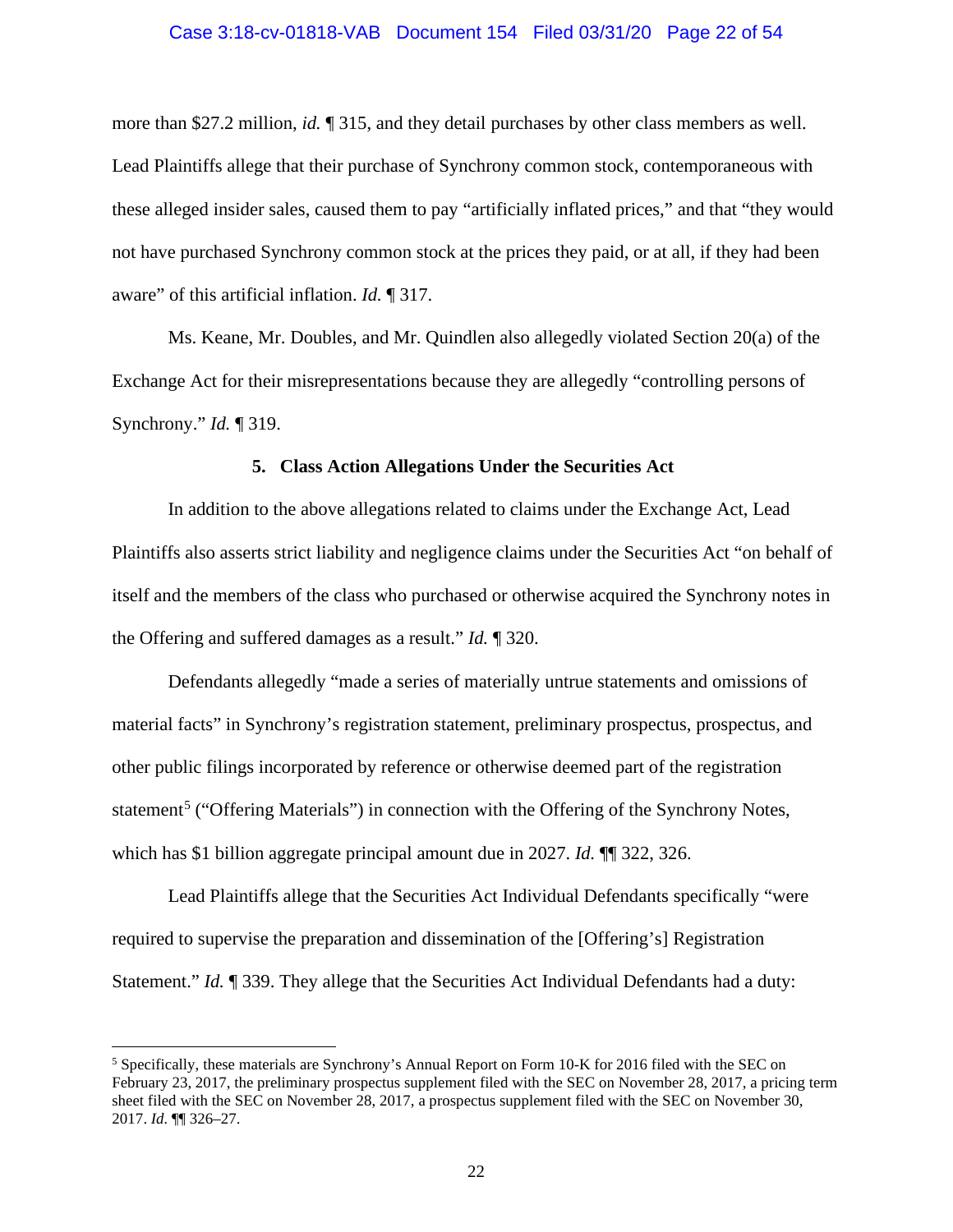(a) to disseminate promptly complete, accurate, and truthful information with respect to Synchrony; (b) to correct any previously issued statements from any source that had become materially misleading or untrue; and (c) to disclose any trends that would materially affect earnings and the present and future operating results of Synchrony, so that the market price of Synchrony's publicly traded securities would be based upon truthful and accurate information.

*Id.* ¶ 342.

On September 16, 2016, Synchrony allegedly filed with the Securities and Exchange

Commission ("SEC") the registration statement, which was signed by the Securities Act

Individual Defendants. *Id.* ¶ 324. The Offering allegedly was underwritten by Underwriter

Defendants. *Id.* ¶ 325.

Lead Plaintiffs allege that the Offering Materials contain the following statement:

Our business benefits from longstanding and collaborative relationships with our partners, including some of the nation's leading retailers and manufacturers with well-known consumer brands. We believe our partner-centric business model has been successful because it aligns our interests with those of our partners and provides substantial value to both our partners and our customers. Our partners promote our credit products because they generate increased sales and strengthen customer loyalty.

*Id.*  $\P$  353–55 (emphasis omitted). According to the Lead Plaintiffs, the preceding statement allegedly "materially misstated and omitted material facts sufficient to render them not misstated," because of their preceding allegations regarding Defendants' misrepresentations of Synchrony's underwriting practices and retail partner relationships. *Id.* ¶ 356.

Lead Plaintiffs highlight additional portions of Synchrony's 2016 Form 10-K as material misstatements, specifically where Synchrony allegedly emphasized its "stable asset quality;" that the "credit environment remained favorable during 2016;" and other remarks indicating Synchrony was "not anticipat[ing] making changes to [its] underwriting standards." *Id.* ¶ 357. Lead Plaintiffs also allege that the foregoing misstatements also "fail[ed] to disclose material,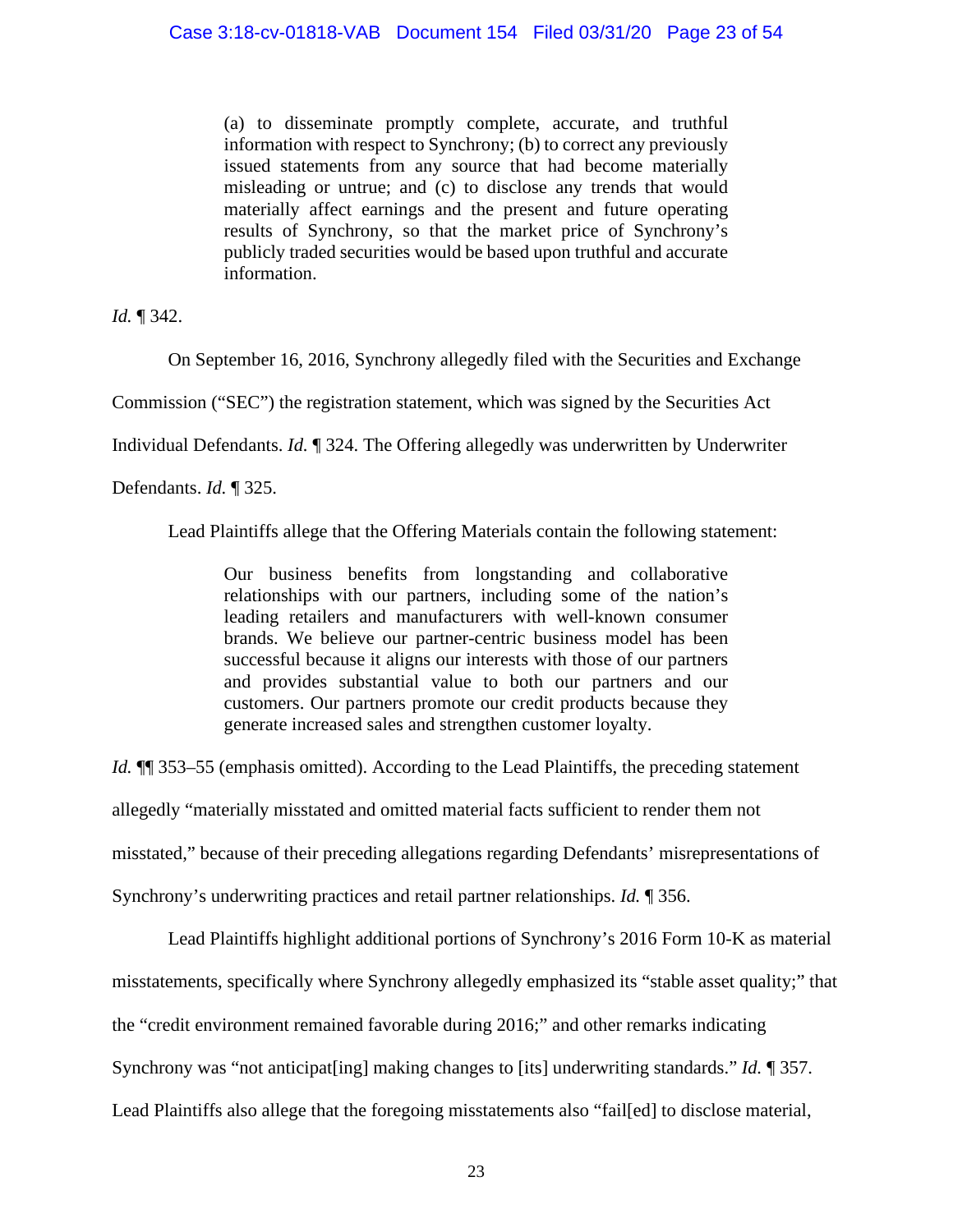#### Case 3:18-cv-01818-VAB Document 154 Filed 03/31/20 Page 24 of 54

non-public facts whose non-disclosure rendered" the statements "materially misstated." *Id.* ¶ 358; *see also id.* ¶¶ 358–59 (reiterating the misstatements at issue). Furthermore, Defendants allegedly failed to investigate, and did not possess reasonable grounds, for the beliefs that "the statements contained in the Offering Materials were accurate and complete and not misstated in all material aspects." *Id.* ¶ 361.

Lead Plaintiffs allege that there was a lack of due diligence on the part of Defendants, *id.*  ¶¶ 362, 364–67, and that had Defendants "exercised reasonable care, they would have known of the material misstatements and omissions alleged herein," *id.* ¶ 363.

For their claim under Section 11 of the Securities Act, Lead Plaintiffs allege that they suffered damages from their purchase of the Synchrony Notes, because the registration statement and other Offering Materials were "inaccurate and misleading." *Id.* ¶¶ 370–71. This claim is brought against the Defendants for their participation in the issuance of allegedly "materially untrue and misleading written statements to the investing public that were contained in the Offering Materials." *Id.* ¶ 375. The claim under Section 15 of the Securities Act is brought against the Securities Act Individual Defendants only, based on their positions as directors or senior officers of Synchrony. *Id.* ¶¶ 380–81.

Lead Plaintiffs also seek to bring their claims under the Securities Act as a class action under Rule 23 of the Federal Rules of Civil Procedure. *Id.* ¶¶ 384–89.

#### **B. Procedural History**

The Court assumes familiarity with the underlying procedural history. *See* Ruling and Order on Mots. to Appoint Lead Pl. and Lead Counsel at 4–7, ECF No. 59 (Feb. 5, 2019).

On February 5, 2019, the Court appointed APG as Lead Plaintiff and Bernstein Litowitz Berger & Grossman LLP as Lead Counsel for the Class. *Id.* at 13.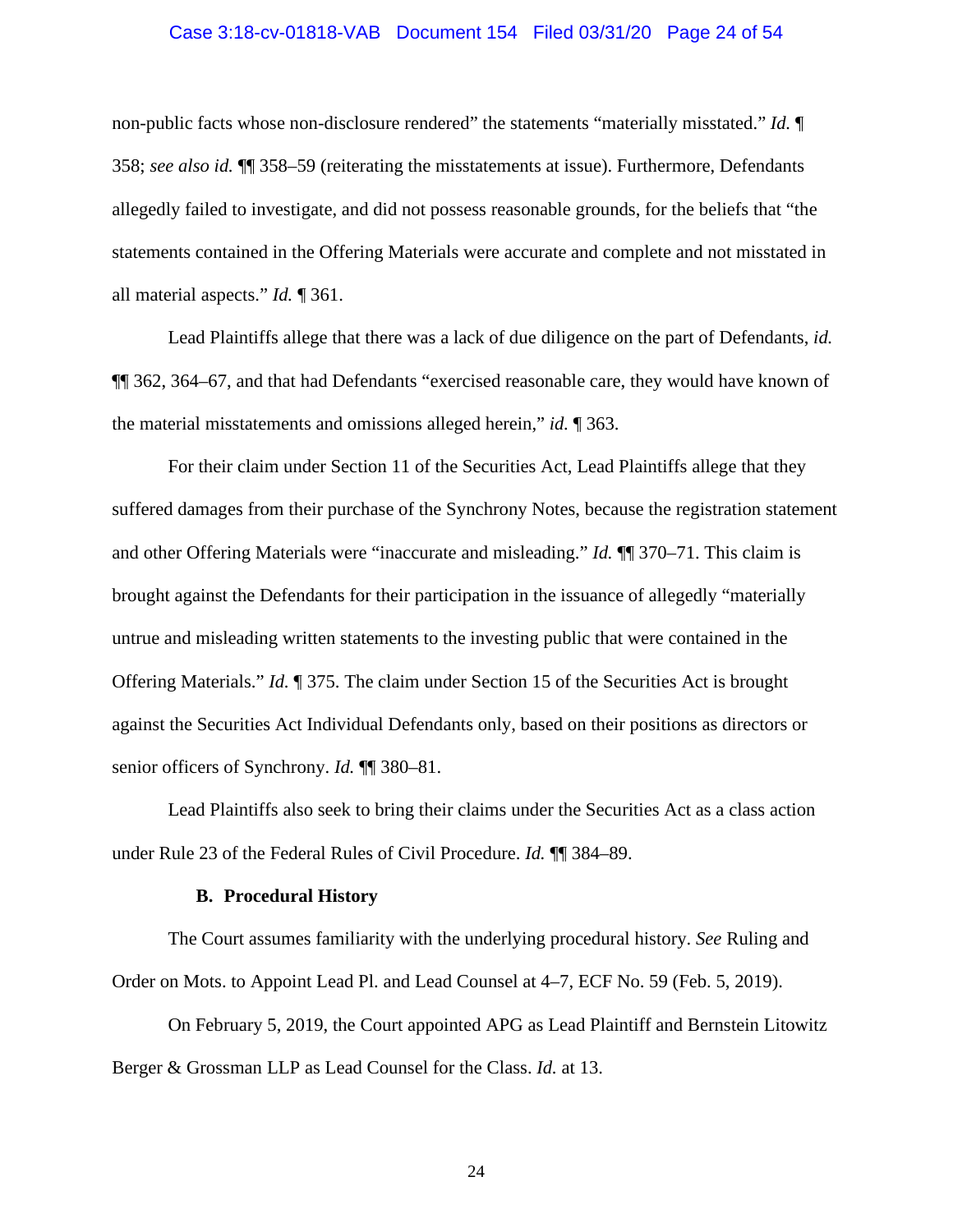## Case 3:18-cv-01818-VAB Document 154 Filed 03/31/20 Page 25 of 54

On March 25, 2019, the Court *sua sponte* ordered: (1) consolidation of the Derivative Actions with this action, the Securities Class Action; (2) assignment of any related actions that are "subsequently filed, removed, or transferred to this District to this Court;" and (3) consolidation of any related actions assigned to this Court with this action. Order, ECF No. 73 (Mar. 25, 2019) ("Consolidation Order"). As a result, two shareholder derivative actions brought on behalf of Synchrony by Jeffrey Gilbert and Maureen Aldridge ("Derivative Plaintiffs)— *Gilbert v. Keane et al.*, No. 3:19-cv-130, and *Aldridge v. Keane et al.*, No. 3:19-cv-369 ("Derivative Actions")—were consolidated with the Securities Class Action on the same day. Notice of Consolidation, ECF Nos. 74–75 (Mar. 25, 2019).

On April 5, 2019, Lead Plaintiffs filed their Amended Complaint. Am. Compl.

On April 12, 2019, Derivative Plaintiffs moved for relief from the Consolidation Order, and requested that the Court: (1) sever the Derivative Actions from the Securities Class Action or (2) separately consolidate the Derivative Actions under a new caption and appoint the Rosen Law Firm, P.A., and The Brown Law Firm, P.C., as Co-Lead Counsel. Mot. for Relief from Order for Consolidation and Appointment of Co-Lead Counsel for Pls. at 2–3, ECF No. 80 (Apr. 12, 2019) ("Mot. for Consolidation Relief").

On June 26, 2019, Defendants moved to dismiss the Amended Complaint. Mot. to Dismiss, ECF No. 98 (June 26, 2019). In addition to a supporting memorandum, Defs.' Mem. of Law in Supp. of Their Mot. to Dismiss the Am. Compl., ECF No. 99 (June 26, 2019) ("Defs.' Mem"), Defendants also filed eighty exhibits, ECF Nos. 99-1 to 99-80, which include transcripts of earnings calls, transcripts of industry conferences, and relevant journal or news articles, most of which were referenced in Lead Plaintiffs' Amended Complaint.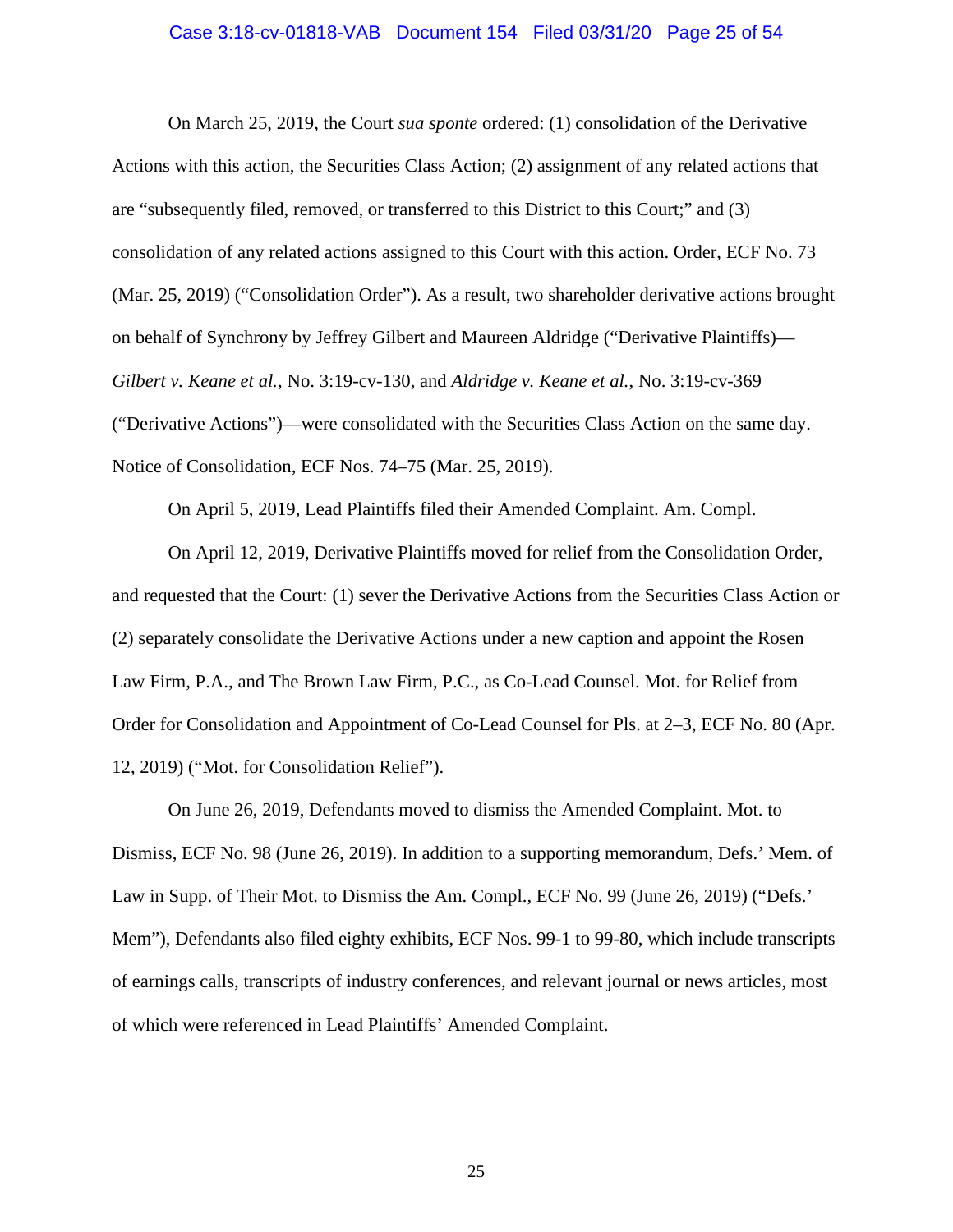## Case 3:18-cv-01818-VAB Document 154 Filed 03/31/20 Page 26 of 54

In addition, Defendants filed the following excerpted public disclosures, which were also filed with the SEC:

- Form 10-Qs,<sup>[6](#page-25-0)</sup> indicating Synchrony's quarterly reports from the third quarter of 2015, ECF No. 99-59, and the third quarter of 2016, ECF No. 99-10;
- Form 8-Ks,<sup>[7](#page-25-1)</sup> indicating Synchrony's current report from 2016, ECF No. 99-5, and 2017, ECF No. 99-66;
- 2015 Form 10-K,<sup>[8](#page-25-2)</sup> indicating Synchrony's 2015 annual report, ECF No. 99-62;
- 2016 Form 10-K, indicating Synchrony's 2016 annual report, ECF No. 99-24;
- 2017 Form 10-K, indicating Synchrony's 2017 annual report, ECF No. 99-40; and
- 2018 Form 10-K, indicating Synchrony's 2018 annual report, ECF No. 99-52.

On August 21, 2019, Lead Plaintiffs opposed the motion to dismiss. Pls.' Mem. of Law in Opp'n to Defs.' Mot. to Dismiss the Am. Compl., ECF No. 116 (Aug. 21, 2019) ("Pls.' Opp'n"). In support, Lead Plaintiffs filed twenty-nine exhibits, including the redacted Walmart Complaint, transcripts from various earnings call held by Capital One Financial Corporation and Discover Financial Services, and transcripts from Synchrony's presentations at certain industry

conferences. Exs., ECF Nos. 116-2 to 116-29.

<span id="page-25-0"></span><sup>6</sup> *See* Form 10-Q, *Securities and Exchange Commission*, available at https://www.sec.gov/fastanswers/answersform10qhtm.html (last visited Mar. 28, 2020) ("The federal securities laws require public companies to disclose information on an ongoing basis. For example, domestic issuers must submit annual reports on Form 10-K, quarterly reports on Form 10-Q, and current reports on Form 8-K for a number of specified events and must comply with a variety of other disclosure requirements. The Form 10-Q includes unaudited financial statements and provides a continuing view of the company's financial position during the year. The report must be filed for each of the first three fiscal quarters of the company's fiscal year." (hyperlinks omitted)).

<span id="page-25-1"></span><sup>7</sup> *See* Form 8-K, *Securities and Exchange Commission*, available at https://www.sec.gov/fastanswers/answersform8khtm.html (last visited Mar. 28, 2020) ("In addition to filing annual reports on Form 10- K and quarterly reports on Form 10-Q, public companies must report certain material corporate events on a more current basis. Form 8-K is the 'current report' companies must file with the SEC to announce major events that shareholders should know about." (hyperlinks omitted)).

<span id="page-25-2"></span><sup>8</sup> *See* Form 10-K, *Securities and Exchange Commission*, available at https://www.sec.gov/fast-answers/answersform10khtm.html (last visited Mar. 28, 2020) ("The federal securities laws require public companies to disclose information on an ongoing basis. . . . The annual report on Form 10-K provides a comprehensive overview of the company's business and financial condition and includes audited financial statements.").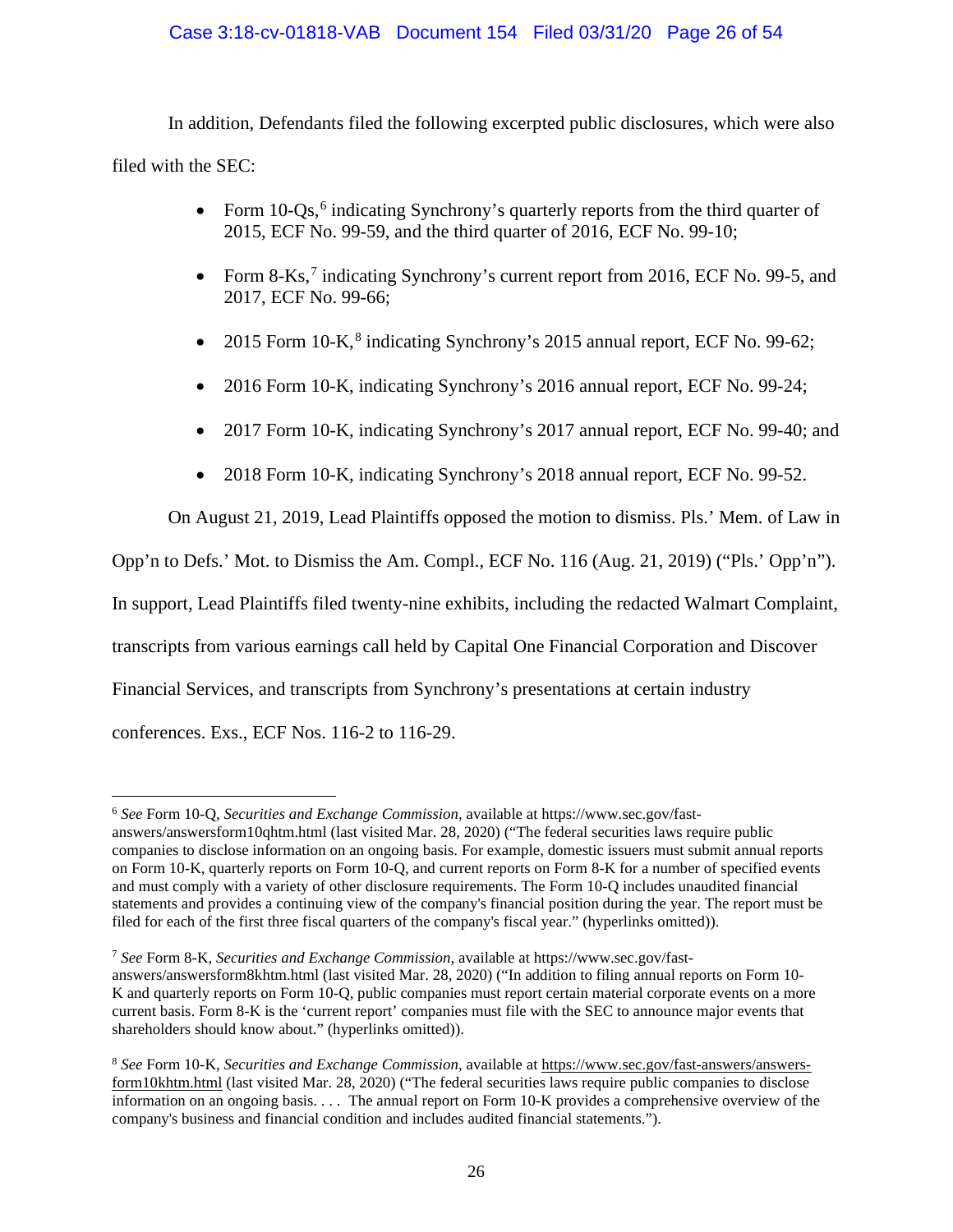#### Case 3:18-cv-01818-VAB Document 154 Filed 03/31/20 Page 27 of 54

On October 11, 2019, Defendants replied. Defs.' Reply Mem. of Law in Further Supp. of Their Mot. to Dismiss the Am. Compl., ECF No. 118 (Oct. 11, 2019) ("Defs.' Reply").

On October 24, 2019, Lead Plaintiffs filed a notice of additional authority concerning the decision in *Ontario Teachers' Pension Plan Board v. Teva Pharmaceutical Industries Ltd.*, No. 3:17-cv-558, 2019 WL 4674839 (D. Conn. Sept. 25, 2019). Pls.' Notice of Add'l Auth. in Further Opp'n to Defs.' Mot. to Dismiss, ECF No. 124 (Oct. 24, 2019) ("Pls.' Notice of Add'l

Auth.").

On November 1, 2019, Defendants responded. Defs.' Resp. to Pls.' Notice of Add'l Auth., ECF No. 126 (Nov. 1, 2019) ("Defs.' Resp. to Add'l Auth.").

On March 26, 2020, the Court held a hearing on Defendants' motion to dismiss and

Derivative Plaintiffs' motion for relief from consolidation.<sup>[9](#page-26-0)</sup> Minute Entry, ECF No. 151 (Mar. 26, 2020).

At that hearing, the Court separately granted Derivative Plaintiffs relief from

consolidation. Order, ECF No. 152 (Mar. 26, 2020). The Court severed the Derivative Actions from the Securities Class Action, and separately consolidated the Derivative Actions into their own action, under the caption of *In re Synchrony Financial Derivative Litigation*, with the lead case being No. 3:19-cv-130. *Id.*

<span id="page-26-0"></span><sup>9</sup> Also pending before the Court is Lead Plaintiffs' motion for a partial modification of the discovery stay imposed under the Private Securities Litigation Reform Act—Lead Plaintiffs request that the Court order Defendants to produce an unredacted copy of the complaint in *Walmart v. Synchrony Bank*, No. 5:18-cv-5216 (TLB) (W.D. Ark. 2018). Pls.' Mot. for Partial Modification of the PSLRA Discovery Stay, ECF No. 121 (Oct. 21, 2019) ("Pls.' Mot. to Modify PSLRA Discovery Stay"); Pls.' Mem. of Law in Supp. of Pls.' Mot. to Modify PSLRA Discovery Stay, ECF No. 122 (Oct. 21, 2019).

Defendants have opposed the modification of the discovery stay and argued that Lead Plaintiffs failed to demonstrate undue prejudice. Defs.' Mem. of Law in Opp'n to Pls.' Mot. to Modify PSLRA Discovery Stay, ECF No. 128 (Nov. 12, 2019).

The Court's disposition of Defendants' motion to dismiss renders this motion moot, and the Court will rule accordingly after the entrance of this ruling and order.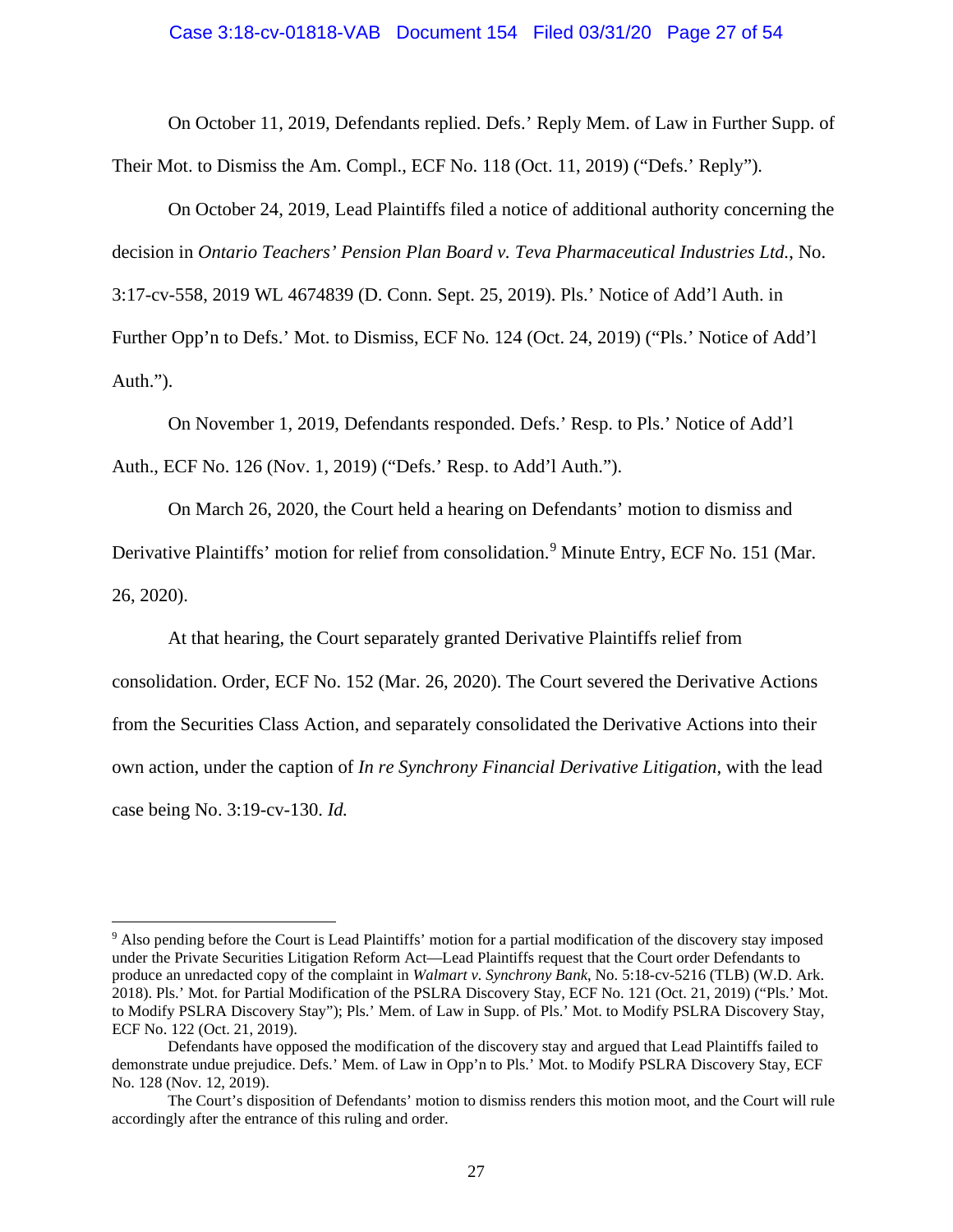The Court also amended the caption of this case, the Securities Class Action, No. 3:18 cv-1818, to *In re Synchrony Financial Securities Litigation*. Order, ECF No. 153 (Mar. 26, 2020).

#### **II. STANDARD OF REVIEW**

A complaint must contain a "short and plain statement of the claim showing that the pleader is entitled to relief." Fed. R. Civ. P. 8(a). Any claim that fails "to state a claim upon which relief can be granted" will be dismissed. Fed. R. Civ. P. 12(b)(6). When reviewing a complaint under Federal Rule of Civil Procedure 12(b)(6), the court takes all factual allegations in the complaint as true. *Iqbal*, 556 U.S. at 678*.* The court also views the allegations in the light most favorable to the plaintiff and draws all inferences in the plaintiff's favor. *Cohen v. S.A.C. Trading Corp.*, 711 F.3d 353, 359 (2d Cir. 2013); *see also York v. Ass'n of the Bar of the City of N.Y.*, 286 F.3d 122, 125 (2d Cir. 2002) ("On a motion to dismiss for failure to state a claim, we construe the complaint in the light most favorable to the plaintiff, accepting the complaint's allegations as true.")).

A court considering a motion to dismiss under Rule 12(b)(6) generally limits its review "to the facts as asserted within the four corners of the complaint, the documents attached to the complaint as exhibits, and any documents incorporated in the complaint by reference." *McCarthy v. Dun & Bradstreet Corp.*, 482 F.3d 184, 191 (2d Cir. 2007). A court may also consider "matters of which judicial notice may be taken" and "documents either in plaintiffs' possession or of which plaintiffs had knowledge and relied on in bringing suit." *Brass v. Am. Film Techs., Inc.*, 987 F.2d 142, 150 (2d Cir. 1993); *Patrowicz v. Transamerica HomeFirst, Inc.*, 359 F. Supp. 2d 140, 144 (D. Conn. 2005).

For most claims brought under sections 10(b) and 20(a) of the Exchange Act and SEC Rule 10b-5, the Private Securities Litigation Reform Act, 15 U.S.C. § 78u-4(b), imposes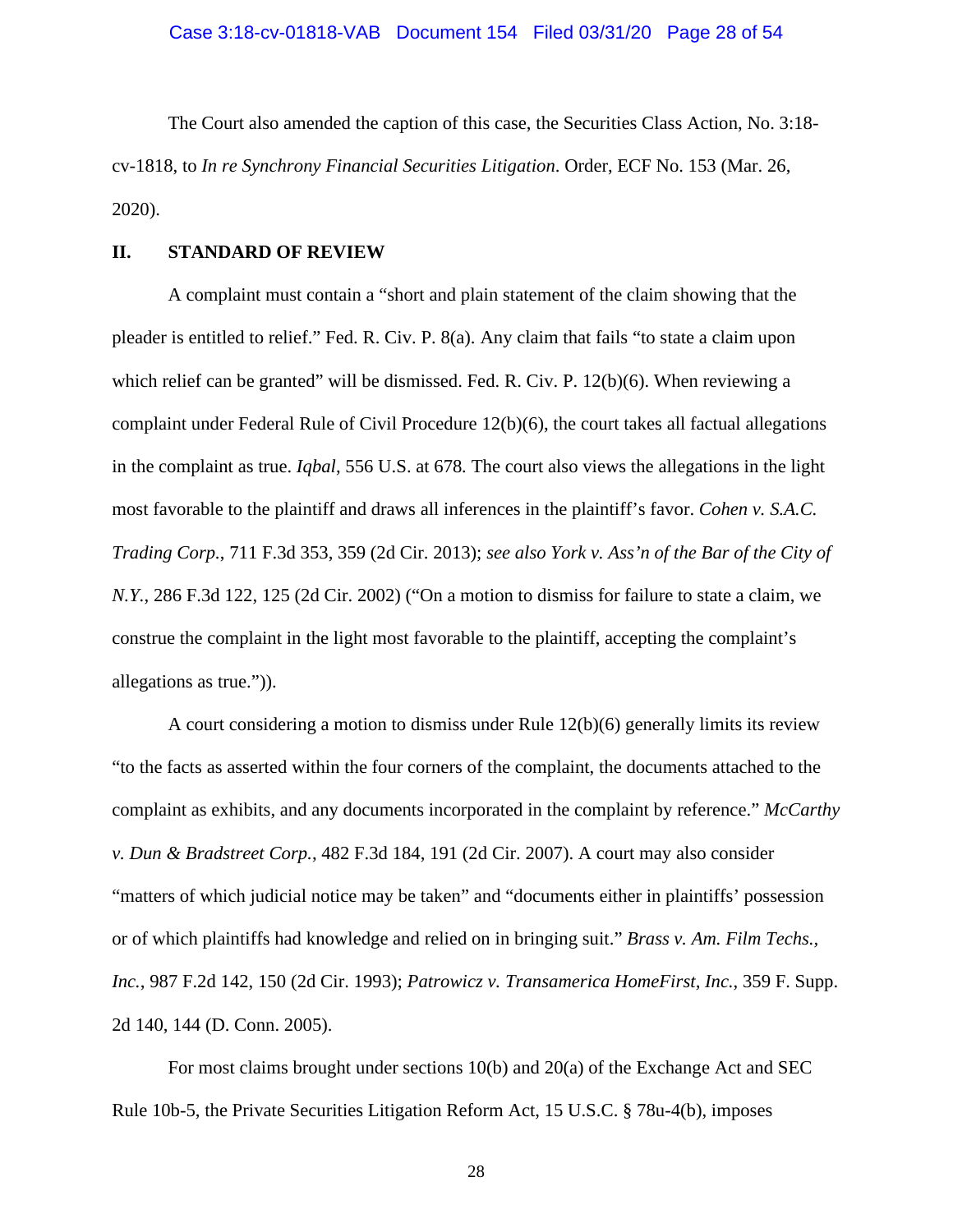#### Case 3:18-cv-01818-VAB Document 154 Filed 03/31/20 Page 29 of 54

heightened pleading requirements governed by the PSLRA or Rule 9(b) of the Federal Rules of Civil Procedure. *See Rombach v. Chang*, 355 F.3d 164, 170 (2d Cir. 2004) ("As the district court observed, the particularity requirement of Rule 9(b) applies to securities fraud claims brought under Section 10(b) and Rule 10b–5 . . . . The district court concluded that the same heightened pleading standard applies to securities claims brought under Section 11 and Section  $12(a)(2)$ when premised on averments of fraud. We agree."); *see also Fresno Cty. Emps.' Ret. Ass'n v. comScore, Inc*., 268 F. Supp. 3d 526, 535 (S.D.N.Y. 2017) ("A claim under Section 10(b) of the Exchange Act sounds in fraud and must meet the pleading requirements of Rule 9(b) of the Federal Rules of Civil Procedure and of the Private Securities Litigation Reform Act ("PSLRA"[.]")); *In re Initial Pub. Offering Sec. Litig*., 241 F. Supp. 2d 281, 334–35 (S.D.N.Y. 2003) ("Congress intended that the PSLRA supersede the Federal Rules only as to those elements which the PSLRA explicitly mentions (i.e., scienter and material misstatements and omissions). See S. Rep. No. 104–98, at 15. In all other respects, the Rules govern these pleadings.").

Under Rule 9(b), the complaint must "(1) specify the statements that the plaintiff contends were fraudulent, (2) identify the speaker, (3) state where and when the statements were made, and (4) explain why the statements were fraudulent." *In re Bank of Am. AIG Disclosure Sec. Litig*., 980 F. Supp. 2d 564, 570 (S.D.N.Y. 2013), *aff'd* 566 F. App'x 93 (2d Cir. 2014) (quoting *ATSI Commc'ns, Inc. v. Shaar Fund, Ltd*., 493 F.3d 87, 99 (2d Cir. 2007)); *see also*  Fed. R. Civ. P. 9(b) (requiring that a complaint that alleges fraud plead "the circumstances constituting fraud . . . with particularity.").

On the loss causation element of securities fraud claims, however, Plaintiffs must meet only Rule 8 pleading requirements. *See Dura Pharm., Inc. v. Broudo*, 544 U.S. 336, 338 (2005) ("We concede that the Federal Rules of Civil Procedure require only 'a short and plain statement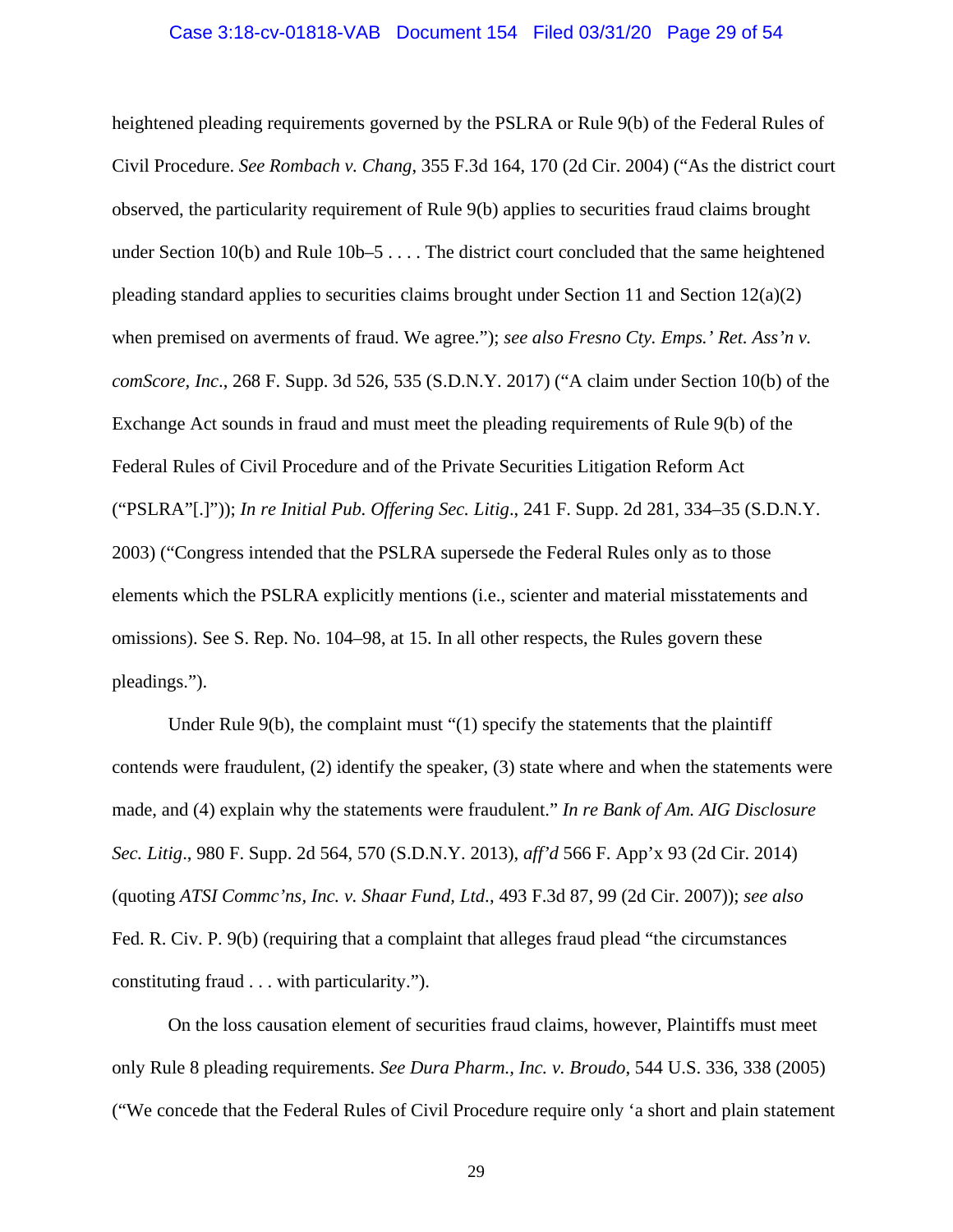#### Case 3:18-cv-01818-VAB Document 154 Filed 03/31/20 Page 30 of 54

of the claim showing that the pleader is entitled to relief.' Fed. Rule Civ. Proc. 8(a)(2). And we assume, at least for argument's sake, that neither the Rules nor the securities statutes impose any special further requirement in respect to the pleading of proximate causation or economic loss.").

#### **III. DISCUSSION**

Lead Plaintiffs assert five claims for relief: (1) violations of Section 10(b) of the Exchange Act, 15 U.S.C. § 78j(b), and SEC Rule 10b-5, 17 C.F.R. § 240.10b-5, against Synchrony, Ms. Keane, Mr. Doubles, and Mr. Quindlen; (2) violations of Section 20A of the Exchange Act, 15 U.S.C. § 78t-1, against Ms. Keane, Mr. Doubles, and Mr. Quindlen; (3) violations of Section 20(a) of the Exchange Act, 15 U.S.C. § 78t(a), against Ms. Keane, Mr. Doubles, and Mr. Quindlen; (4) violations of Section 11 of the Securities Act,15 U.S.C. § 77k, against Defendants; and (5) violations of Section 15 of the Securities Act, 15 U.S.C. § 77o, against the Securities Act Individual Defendants. The claims under Sections 11 and 15 are newly added claims purportedly brought by APG Fixed.

Defendants argue that the Amended Complaint should be dismissed for the following reasons: (1) Lead Plaintiffs fail to plead any actionable misrepresentation as of April 28, 2017; (2) they fail to plead a strong inference of scienter with respect to statements made before April 28, 2017; (3) they fail to plead an actionable misrepresentation after April 28, 2017; (4) they fail to plead particularized facts giving rise to a strong inference of scienter for statements made after April 28, 2017; (5) their insider trading claim under Section 20A fails, as does their claim under Section 20(a); and (6) the Amended Complaint fails to state a Securities Act claim.

The Court will address each of these issues in turn.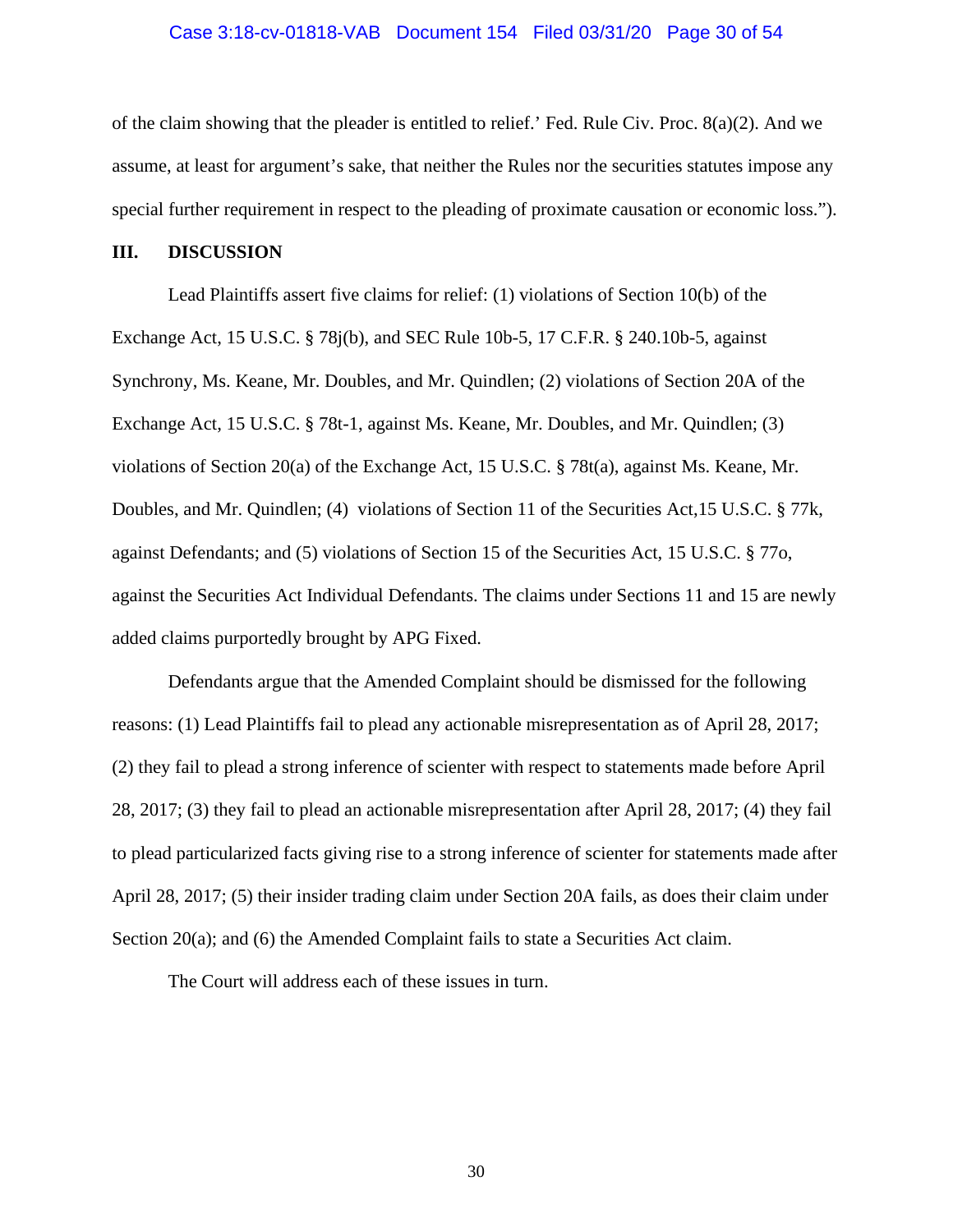## **A. Claims Under Section 10(b) of the Exchange Act and Rule 10b-5**

Section 10(b) of the Exchange Act makes it unlawful for "any person, directly or

indirectly. . ."

[t]o use or employ, in connection with the purchase or sale of any security . . . any manipulative or deceptive device or contrivance in contravention of such rules and regulations as the Commission may prescribe as necessary or appropriate in the public interest or for the protection of investors.

15 U.S.C. § 78j(b).

SEC Rule 10b-5 makes it unlawful for "any person, directly or indirectly . . .":

(a) To employ any device, scheme, or artifice to defraud,

(b) To make any untrue statement of a material fact or to omit to state a material fact necessary in order to make the statements made, in the light of the circumstances under which they were made, not misleading, or

(c) To engage in any act, practice, or course of business which operates or would operate as a fraud or deceit upon any person, in connection with the purchase or sale of any security.

17 C.F.R. § 240.10b-5.

"To state a cause of action under section 10(b) and Rule 10b-5, a plaintiff must plead

that the defendant made a false statement or omitted a material fact, with scienter, and that

plaintiff's reliance on defendant's action caused plaintiff injury." *Special Situations Fund III QP,* 

*L.P. v. Deloitte Touche Tohmatsu CPA, Ltd.*, 645 F. App'x 72, 74 (2d Cir. 2016) (quoting *San* 

*Leandro Emergency Med. Grp. Profit Sharing Plan v. Philip Morris Cos.*, 75 F.3d 801, 808 (2d

Cir. 1996)).

In monetary damages suits against non-controlling persons, plaintiffs first must specify

each allegedly misleading statement or omission. 15 U.S.C. §§ 78u-4(b)(1)(A)–(B). *Lentell v.* 

*Merrill Lynch & Co.*, 396 F.3d 161, 168 (2d Cir.2005) (internal citation omitted), *cert. denied*,

546 U.S. 935 (2005). Plaintiffs then must demonstrate that each misstatement is material. *In re*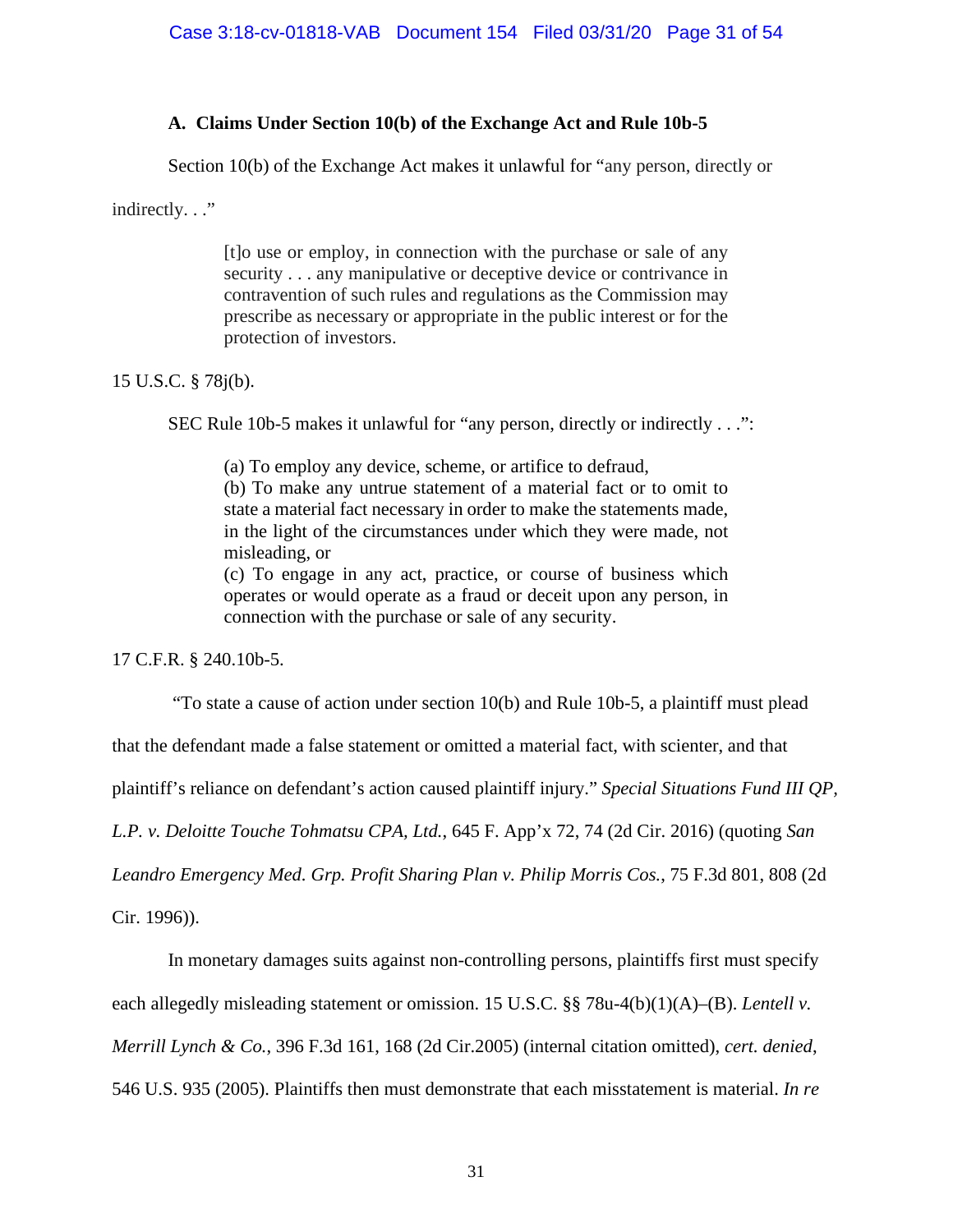#### Case 3:18-cv-01818-VAB Document 154 Filed 03/31/20 Page 32 of 54

*Initial Pub. Offering Sec. Litig.*, 399 F. Supp. 2d 298, 306 (S.D.N.Y. 2005) ("A plaintiff must allege a material misstatement . . . and that misstatement must be the cause of the plaintiff's loss . . . ."). "For an undisclosed fact to be material, 'there must be a substantial likelihood that the disclosure of the omitted fact would have been viewed by the reasonable investor as having significantly altered the 'total mix' of information made available." *Castellano v. Young & Rubicam, Inc.*, 257 F.3d 171, 180 (2d Cir. 2001) (quoting *Basic Inc. v. Levinson*, 485 U.S. 224, 231-32 (1988)).

Misstatements of corporate success come in two varieties: vague and inactionable puffery, and material misrepresentations of existing facts. *Novak v. Kasaks*, 216 F.3d 300, 315 (2d Cir. 2000) ("Here, the complaint alleges that the defendants did more than just offer rosy predictions; the defendants stated that the inventory situation was 'in good shape' or 'under control' while they allegedly knew that the contrary was true . . . . these statements were plainly false and misleading."). "[S]tatements containing simple economic projections, expressions of optimism, and other puffery are insufficient" to support a claim of securities fraud. *Id.*

By contrast, "defendants may be liable for misrepresentations of existing facts." *Id.* (citing *In re Prudential Sec. Inc. Ltd. Partnerships Litig.*, 930 F. Supp. 68, 74–75 (S.D.N.Y. 1996)). To withstand a motion to dismiss, Plaintiffs must plead more than a laggardly response to problems or lack of corporate skepticism. *Malin v. XL Capital Ltd.*, 499 F. Supp. 2d 117, 161 (D. Conn. 2007), *aff'd*, 312 F. App'x 400 (2d Cir. 2009) (dismissal of a second amended complaint where the defendants "should have been more alert and more skeptical, but nothing alleged indicates that management was promoting a fraud."). Rather, Plaintiffs must plead material misrepresentations, such as a failure "to timely disclose material data which resulted in misrepresentations of the defendant compan[y's] current finances where it was clearly pled that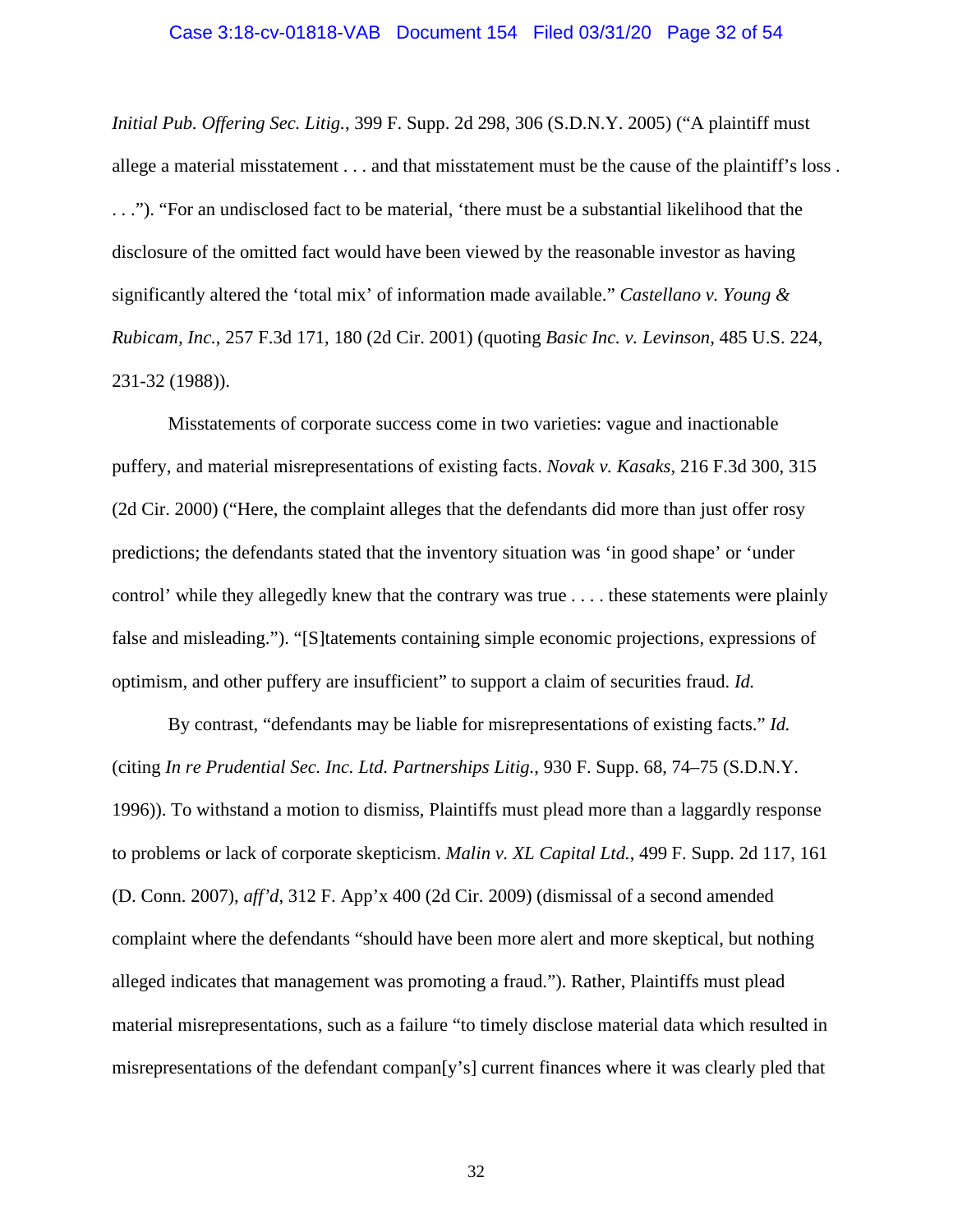### Case 3:18-cv-01818-VAB Document 154 Filed 03/31/20 Page 33 of 54

the defendants knew or should have known better." *In re DRDGOLD Ltd. Sec. Litig.*, 472 F. Supp. 2d 562, 572 (S.D.N.Y. 2007) (citing *Novak*, 216 F.3d at 311).

Plaintiffs also must meet the Private Securities Litigation Reform Act's heightened pleading standard by "stat[ing] the reason or reasons why the statement is misleading, and, if an allegation regarding the statement or omission is made on information and belief  $\dots$  stat[ing] with particularity all facts on which that belief is formed." 15 U.S.C.  $\S$  78u-4(b)(1)(B). If Plaintiffs' allegations are based on confidential sources, those individuals must be "described in the complaint with sufficient particularity to support the probability that a person in the position occupied by the source would possess the information alleged." *Emps.' Ret. Sys. of Gov't of the Virgin Islands v. Blanford*, 794 F.3d 297, 305 (2d Cir. 2015) (quoting *Novak*, 216 F.3d at 314).

Lead Plaintiffs allege that Synchrony, Ms. Keane, and Mr. Doubles

each made materially false and misleading statements and omissions concerning, among other things: (i) the quality of Synchrony's credit portfolio; (ii) Synchrony's purported "consistent" and "disciplined" approach to underwriting; and (iii) the strength of Synchrony's relationships with its key retail partners and purported lack of any pushback from them on Synchrony's changes to its credit approvals.

Am. Compl. ¶ 181.

Furthermore, Lead Plaintiffs allege that the statements described above

were also materially misleading for their failure to disclose the following material adverse facts: (i) in mid-2016, after years of approving risky subprime borrowers, Synchrony significantly tightened its underwriting standards; (ii) the tightened underwriting standards and resulting decline in subprime approvals created a conflict between Synchrony and its partners, including Walmart (then Synchrony's largest partner, with a customer base that included significant amounts of subprime customers); (iii) Walmart told Synchrony in 2017 to approve more borrowers; (iv) the conflict between Synchrony and Walmart jeopardized Walmart's renewal of its contract with Synchrony; (v) in the Fall of 2017, when Synchrony approached Walmart about renewing the Synchrony-Walmart contract, Walmart "balked" at the renewal; (vi) Walmart informed the Synchrony Board in 2017 of Walmart's concerns that Synchrony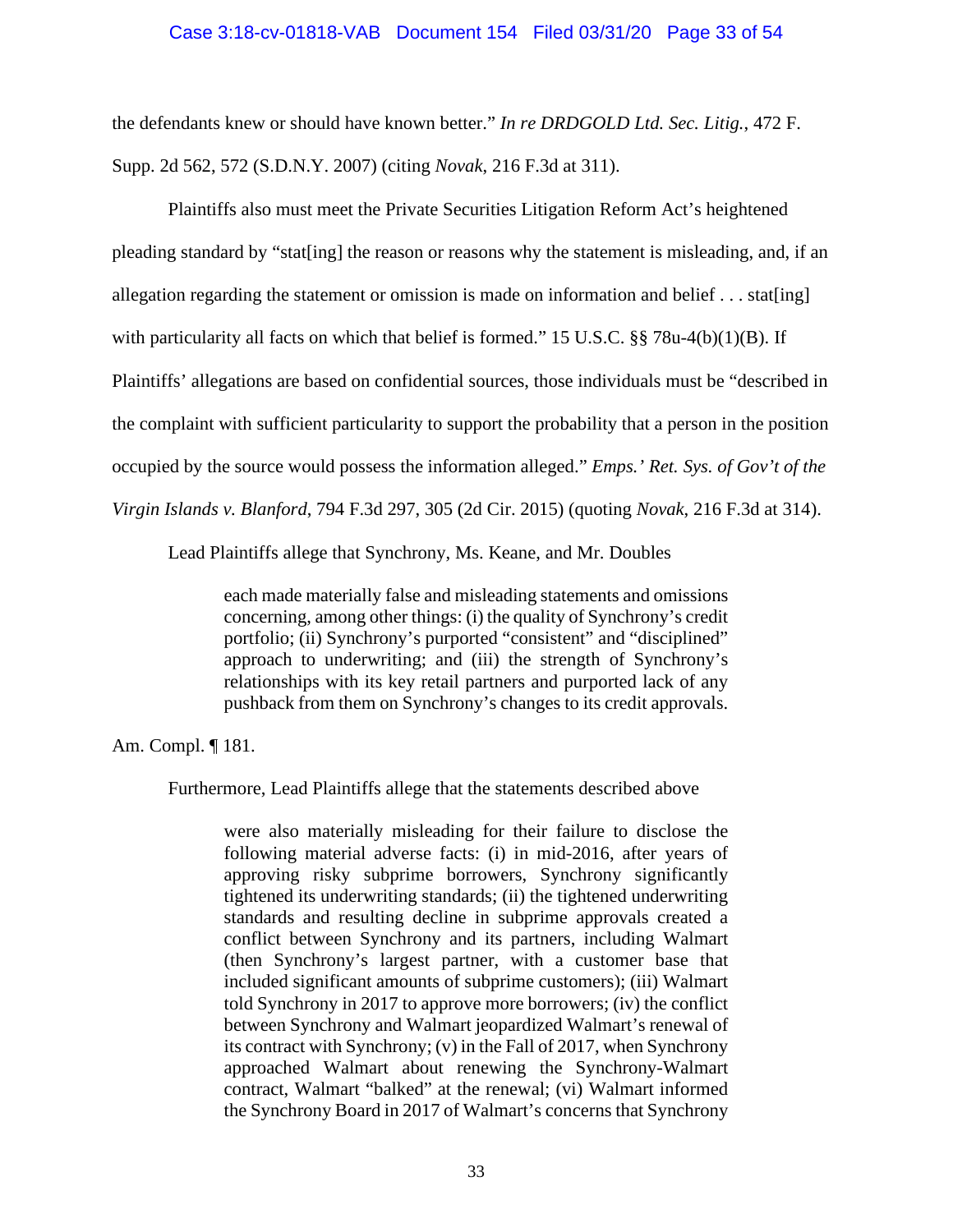needed to approve more customers and was keeping too much of the cards' revenue; and (vii) in 2017, Walmart issued a formal request for contract bids from other credit card companies.

*Id.* ¶ 208.

## **a. Alleged Misrepresentations Made Before April 28, 2017**

Defendants argue that Lead Plaintiffs "fail to adequately plead any actionable misrepresentation or scienter" for statements made between October 16, 2016 and April 28, 2017. Defs.' Mem. at 19.

Defendants first argue that the Amended Complaint relies on "improper puzzle pleading," and next contend that Lead Plaintiffs fail to plead the falsity of several statements related to historical financial numbers or "stable asset quality." *Id.* at 19–21. Specifically, Defendants point to statements related to net charge-offs and loan losses on October 21, 2016, January 20, 2017, February 23, 2017, and snippets from Synchrony's 3Q16 Form 10-Q and 2016 Form 10-K. *Id.* at 20–21.

Defendants also argue that Lead Plaintiffs fail to plead the falsity of any statements describing Synchrony's underwriting as "disciplined or "consistent." *Id.* at 21–22. According to Defendants, Lead Plaintiffs do not base these statements regarding "loosening," then "severe," "drastic," and "wholesale, broad-based" tightening in underwriting "on any facts, let alone particularized ones." *Id.* at 22.

Defendants further argue that Lead Plaintiffs do not plead any facts about when or how Synchrony allegedly loosened its underwriting standards before the Class Period, nor do they plead any facts supporting the contention that increased loan losses and net charge-offs announced in April 2017 resulted from allegedly loosened underwriting or that Synchrony tightened its underwriting as alleged. *Id.* at 22–23. Instead of identifying specific changes to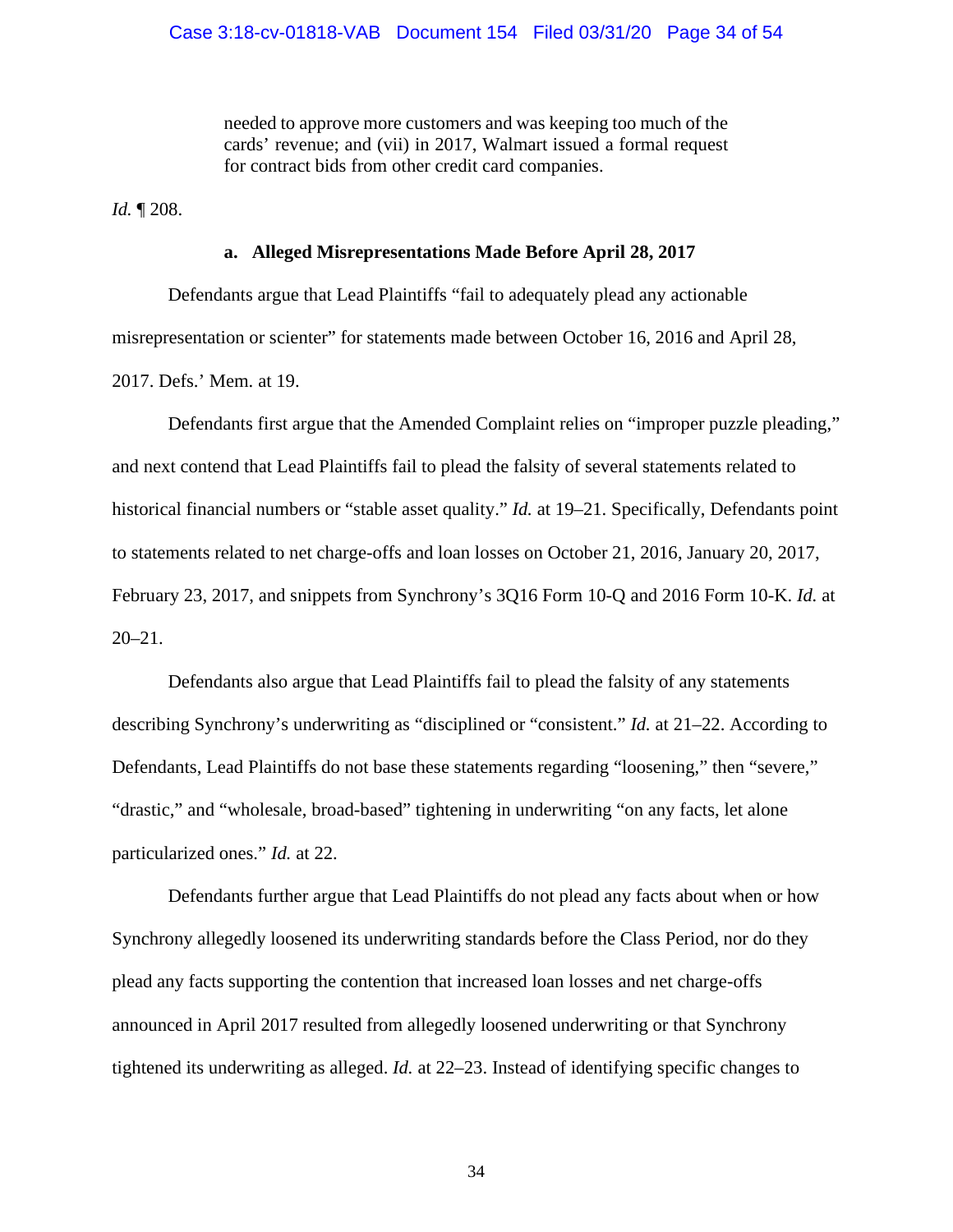#### Case 3:18-cv-01818-VAB Document 154 Filed 03/31/20 Page 35 of 54

Synchrony's underwriting evincing "drastic" tightening, Defendants contend that Lead Plaintiffs "rely on conclusory assertions and anecdotes from low-level FEs." *Id.* at 23.

Finally, Defendants argue that Lead Plaintiffs misrepresented Mr. Doubles's July 27, 2018 statement, and that it was not an admission of extensive underwriting changes, but rather one of the numerous disclosures by Defendants about "(i) ongoing tweaking of underwriting, and (ii) the refinements that had been and were being made." *Id.* at 25–26. Defendants submit that Lead Plaintiffs' "quibble with the adjectives used (or not used) does not and cannot state securities fraud," *id.* at 26, and that the post-April 28, 2017 statements must also separately be dismissed as instances of non-actionable puffery or statements of opinion, *id.* at 26–27.

In response, Lead Plaintiffs first contend that the Amended Complaint is not "puzzle pleading," because it "details specific false statements . . . and why each is materially false and misleading." Pls.' Opp'n at 16. Next, Lead Plaintiffs argue that Defendants' repeated denials of tightened underwriting and claims of "consistent" underwriting were materially false and misleading. *Id.* at 17–18. Lead Plaintiffs use statements made on or after April 28, 2017 statements that "admit" changes in underwriting—to support their "challenge [of] Defendants' [pre-April 28, 2017] denials that Synchrony had tightened underwriting." *Id.* at 18–19. Lead Plaintiffs contend they have sufficiently pled facts about Synchrony's earlier loosening, namely that "Synchrony loosened underwriting by expanding credit offerings, and net receivables, by converting [private label credit cards] into Dual Cards," which increases Synchrony's credit exposure without changing its opening FICO stratifications. *Id.* at 19–20 (citing Am. Compl. ¶¶  $9-10, 52-56$ ).

As for statements about net charge-offs and loan losses, Lead Plaintiffs contend that Defendants "later admitted to tightening underwriting in mid-2016," and that Walmart's complaint also alleged Synchrony exposed them to excess credit risk. *Id.* at 20. To support their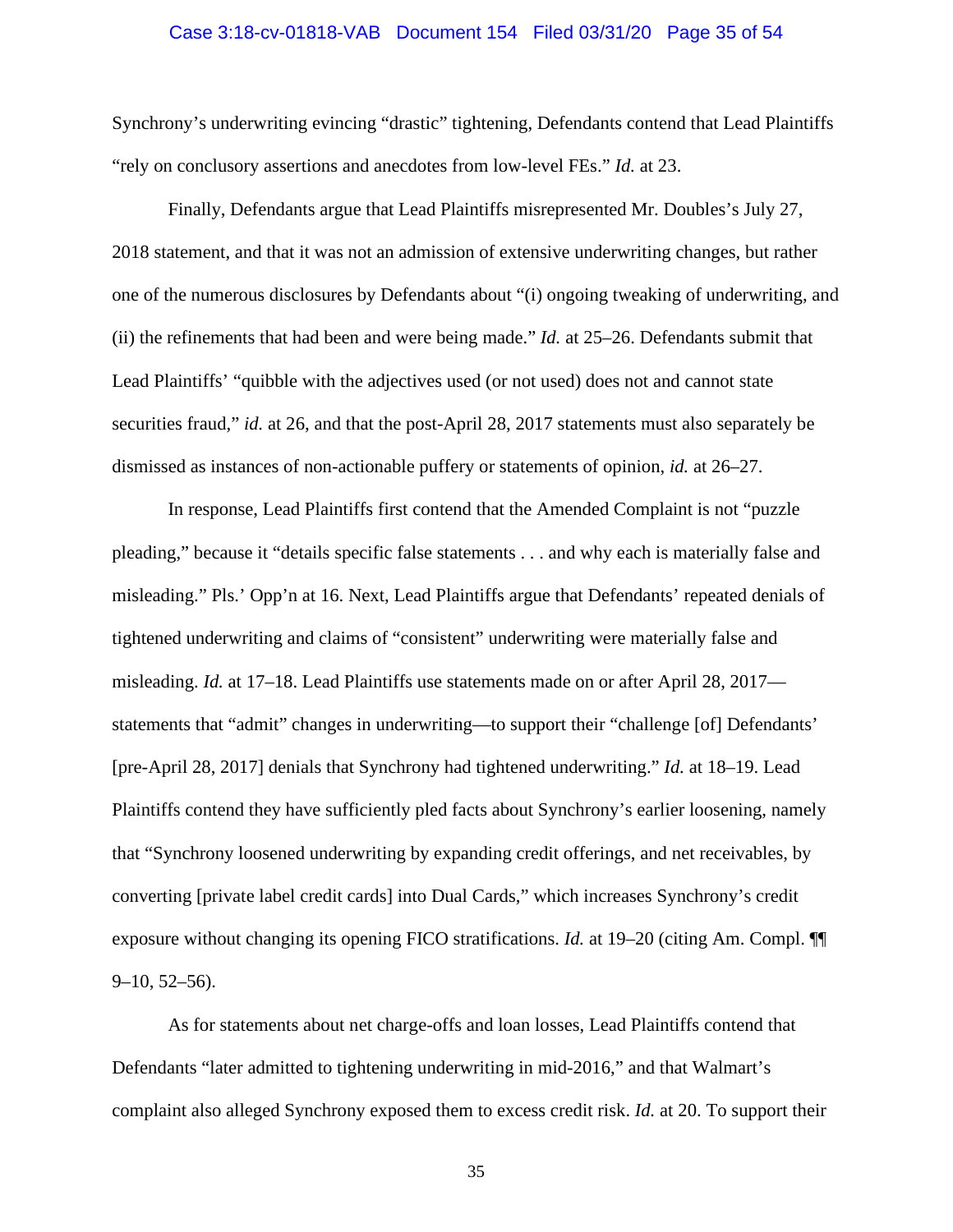#### Case 3:18-cv-01818-VAB Document 154 Filed 03/31/20 Page 36 of 54

allegations that the statements on October 27, 2016 and February 23, 2017 about net charge-off rates, loan loss provisions, and "stable asset quality" were "materially misleading when made," Lead Plaintiffs argue it is not "fraud by hindsight" because Synchrony contemporaneously claimed the favorability of the credit environment in 2016. *Id.* at 21–22.

Finally, Lead Plaintiffs contend that Defendants' denials of tightened underwriting and claims of "consistent" or "disciplined" underwriting were not puffery, "but misrepresentations of existing facts that were central to Synchrony's business." *Id.* at 22. According to Lead Plaintiffs, these statements "misleadingly failed to disclose Synchrony's need to tighten underwriting, Synchrony's risky underwriting of the Walmart portfolio, and the true NCOs and loan losses Synchrony faced." *Id.* at 23. The statements also are not opinions in Lead Plaintiffs' view; and if they were opinions, Lead Plaintiffs contend they are actionable. *Id.* at 24–25.

In reply, Defendants argue that Plaintiffs have failed to adequately allege fraud in the first portion of the Class Period. Defs.' Reply at 2–11.

The Court agrees.

"An alleged misrepresentation is material if 'there is substantial likelihood that a reasonable person would consider it important in deciding whether to buy or sell shares of stock.'" *Singh v. Cigna Corp.*, 918 F.3d 57, 63 (2d Cir. 2019) (citation omitted). A securities fraud plaintiff thus plausibly must allege that a statement would be misleading to a reasonable investor given the "total mix" of available information. *See Castellano*, 257 F.3d at 180 ("[T]here must be a substantial likelihood that the disclosure of the omitted fact would have been viewed by the reasonable investor as having significantly altered the 'total mix' of information made available." (citation and internal quotation marks omitted)). Lead Plaintiffs' allegations, although lengthy, fall into one of two categories: (1) Defendants drastically tightened their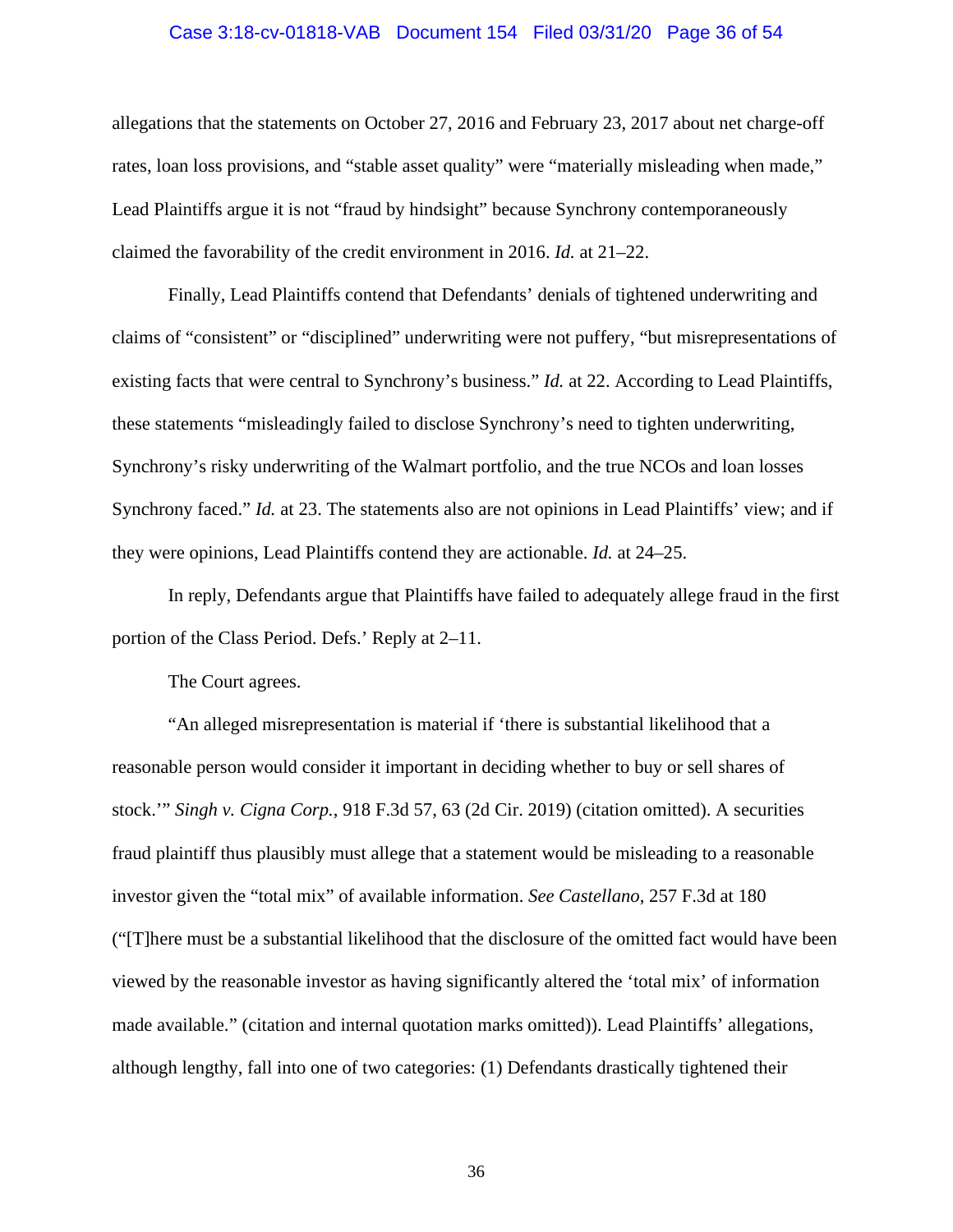#### Case 3:18-cv-01818-VAB Document 154 Filed 03/31/20 Page 37 of 54

underwriting in response to underwriting that was previously too lax; and (2) Defendants failed to disclose the tightening of underwriting as it occurred.

For the reasons explained below—namely, that Lead Plaintiffs have narrowly focused on select statements, to the exclusion of all of the publicly available information and disclosures the Court finds that Lead Plaintiffs have not met their heightened pleading burden with respect to statements made before April 28, 2017.

As an initial matter, "a material misstatement must be false at the time it was made." *In re Express Scripts Holdings Co. Secs. Litig.*, 773 F. App'x 9, 12 (2d Cir. 2019) (citation omitted). Whether a statement is misleading must be "evaluated not only by the literal truth of the statement but also by the context and manner of presentation." *Id.* (quoting *Singh*, 918 F.3d at 67) (quotation marks omitted).

Consequently, Lead Plaintiffs may not use Synchrony's disclosures or admissions on or after April 28, 2017, as evidence of earlier alleged misrepresentations, because they "cannot proceed with 'allegations of fraud by hindsight.'" *In re Express Scripts*, 773 F. App'x at 14 (quoting *Novak*, 216 F.3d at 309). Furthermore, statements are neither false or misleading if they "'are too general to cause a reasonable investor to rely on them' and 'lack the sort of definite projections that might require later correction.'" *Id.* at 12. In this case, Defendants' statements about Synchrony's "stable asset quality," "relatively stable" actual net charge-off rates, and "consistent," "disciplined" underwriting are not material misstatements that would mislead a reasonable investor in the "total mix" of available information.

"Corporate officials . . . are only responsible for revealing those material facts reasonably available to them." *Novak*, 216 F.3d at 309 (citing *Denny v. Barber*, 576 F.2d 465, 470 (2d Cir. 1978)). And even if statements about "stable asset quality," net charge-offs, and loan losses were misrepresentations or false, "meaningful cautionary language . . . can render omissions or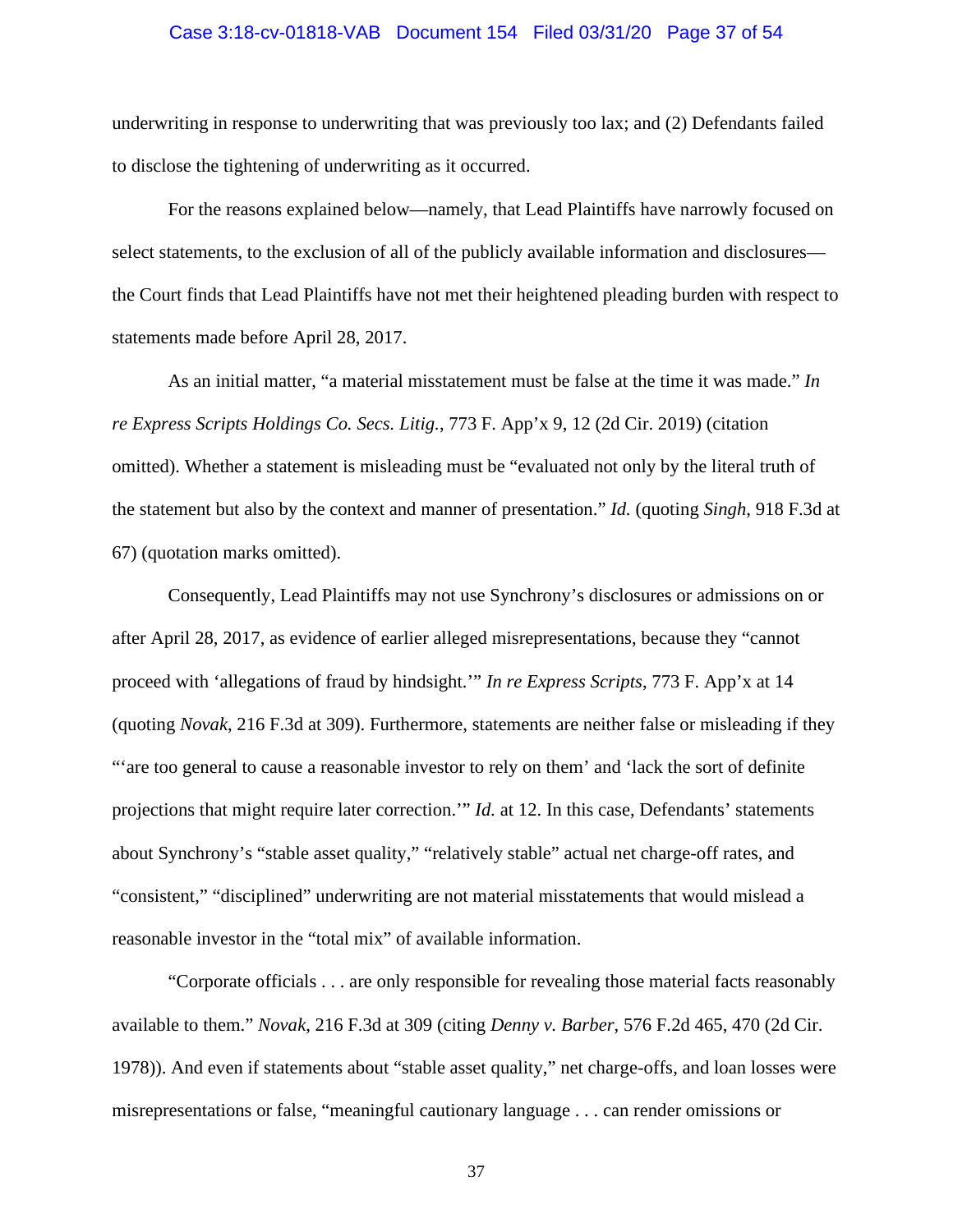#### Case 3:18-cv-01818-VAB Document 154 Filed 03/31/20 Page 38 of 54

misrepresentations immaterial." *In re Duane Reade Inc. Secs. Litig.*, No. 02 Civ. 6478 (NRB), 2003 WL 22801416, at \*5 (S.D.N.Y. Nov. 25, 2003) (citation omitted). Here, the underlying financial documents, when reviewed in their totality, provide "meaningful cautionary language."

As to Lead Plaintiffs' allegations that Defendants' statements about net charge-offs and loan losses were misrepresentations, they "must do more than allege that Defendants could not have actually believed that loan loss reserves were adequate because they later increased reserves." *Malin,* 499 F. Supp. 2d at 148 (collecting cases); *see also Denny*, 576 F.2d at 470 (dismissing Rule 10b-5 claim when plaintiff simply pointed to later disclosures as evidence of misstatements in the original disclosures).

As to Defendants' statements about "stable asset quality," Lead Plaintiffs have similarly failed to demonstrate that they were false. As one example, in Defendants' 2016 Form 10-K, ECF No. 99-24 at 73, "stable asset quality" is a heading, where the paragraph explains in greater detail Synchrony's actual net charge-off rates, and notes that these results were contingent on factors not yet known. *See, e.g.*, 2016 Form 10-K, ECF No. 99-24 at 40 (paragraph explaining in detail the heading "Our results of operations and growth depend on our ability to retain existing partners and attract new partners" (emphasis omitted)).

Indeed, Synchrony noted: "The underlying assumptions, estimates and assessments we use to provide for [loan] losses are updated periodically . . . Changes in [loan loss] estimates can significantly affect the allowance and provision for losses. It is possible that we will experience credit losses that are different from our current estimates." 2016 Form 10-K, ECF No. 99-24 at 104; *see id.* at 48 ("Changes in economic conditions . . . , both within and outside our control, may require an increase in the allowance for loan losses. We may underestimate our incurred losses and fail to maintain an allowance for loan losses sufficient to account for these losses." (emphasis omitted)).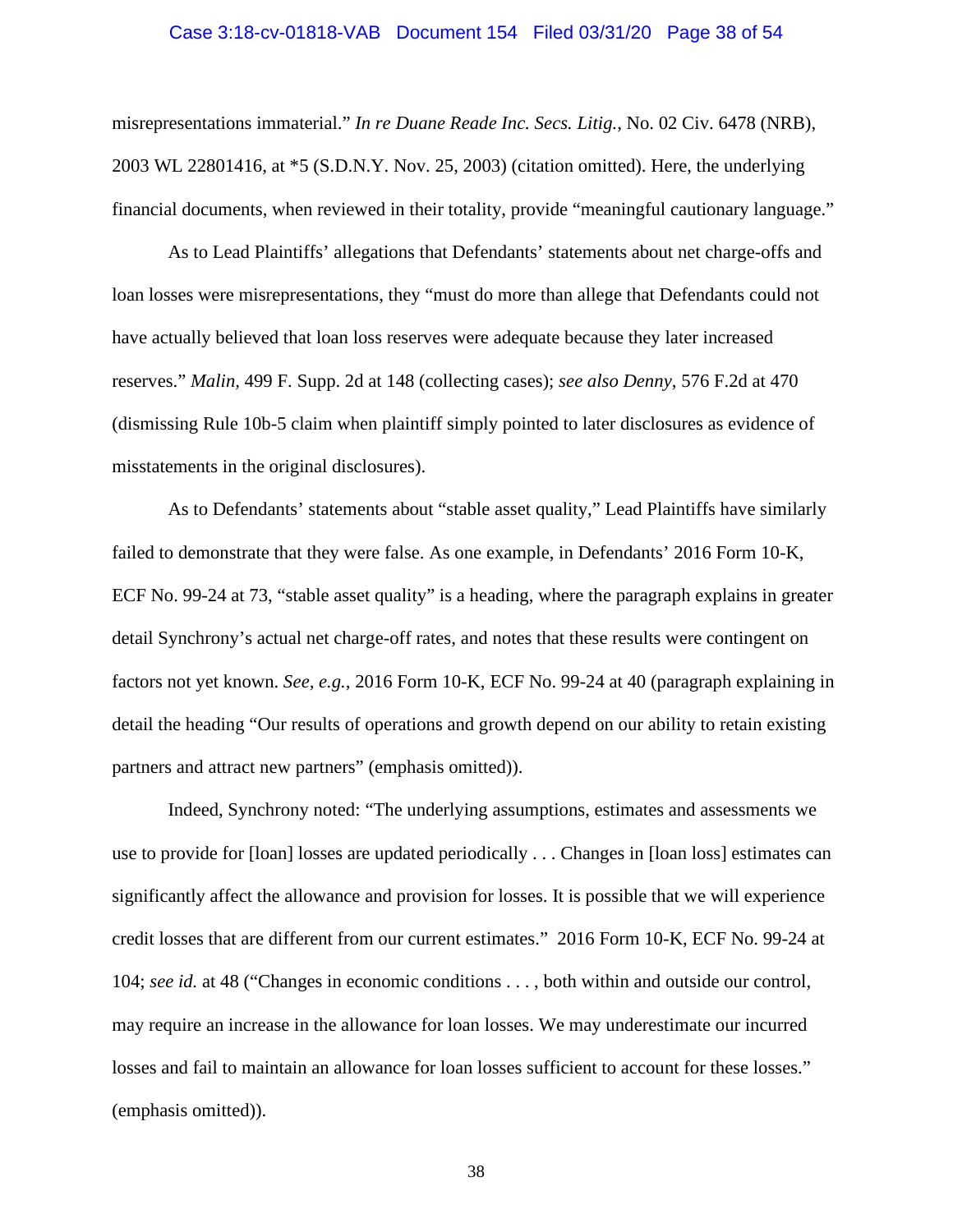#### Case 3:18-cv-01818-VAB Document 154 Filed 03/31/20 Page 39 of 54

As to Defendants' statements about "consistent" or "disciplined" underwriting, Lead Plaintiffs have failed to plead with particularity the falsity of these pre-April 28, 2017 statements. Preliminarily, these statements are "vague . . . generic statements [that] do not invite reasonable reliance." *Singh*, 918 F.3d at 60. And when viewed in the "total mix" of available information, these statements are insufficient to support Lead Plaintiffs' securities fraud claim.

Even as Defendants referred to their underwriting as "consistent" or "disciplined," Defendants also regularly disclosed on the earnings calls and in various documents that they consistently modified their underwriting standards based on the specific program and various factors. For example, during the conference call on December 7, 2016, in response to the analyst's question about Synchrony's credit underwriting, before Mr. Doubles referenced Synchrony's underwriting as "consistent," he also stated, *inter alia*, "We're always making tweaks and refinements and modifying the model a little bit." Ex. 19: Tr. Goldman Sachs Conference, ECF No. 99-19 (Dec. 7, 2016); *see also* 2015 Form 10-K, ECF No. 99-62 at 20 ("We periodically analyze performance trends of accounts originated at different score levels as compared to projected performance, and adjust the minimum score or the opening credit limit to manage risk."); 2016 Form 10-K, ECF No. 99-24 at 20 ("We periodically analyze performance trends of accounts originated at different score levels as compared to projected performance, and adjust the minimum score or the opening credit limit to manage risk. Different scoring models may be used depending upon bureau type and account source."); *id.* at 48 ("Our ability to manage credit risk and avoid high charge-off rates also may be adversely affected by economic conditions that may be difficult to predict, such as the recent financial crisis. . . . There can be no assurance that our credit underwriting and risk management strategies will enable us to avoid high charge-off levels or delinquencies, or that our allowance for loan losses will be sufficient to cover actual losses.").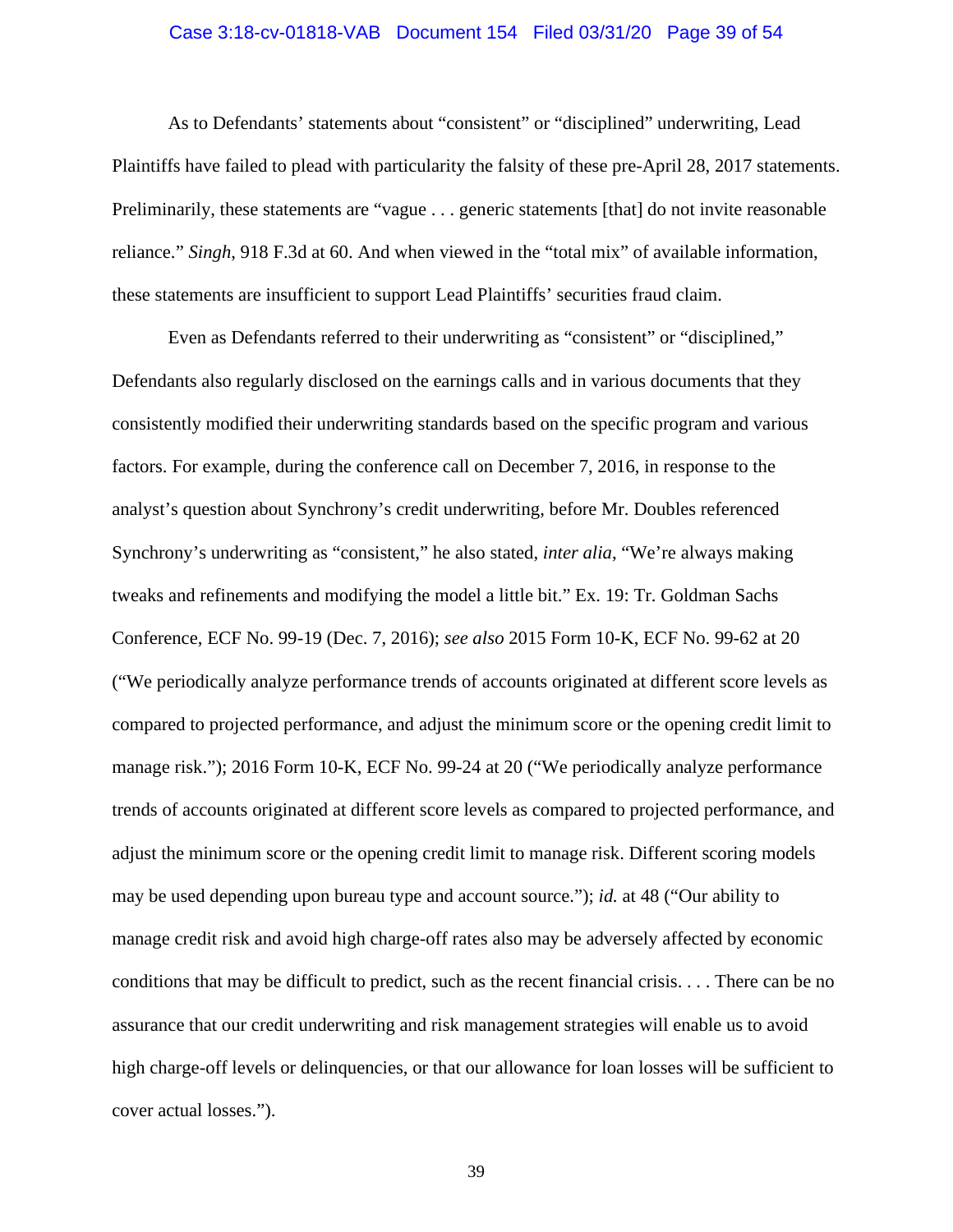#### Case 3:18-cv-01818-VAB Document 154 Filed 03/31/20 Page 40 of 54

As a result, Lead Plaintiffs have failed to allege that these statements—standing alone or viewed together with their other allegations—are material misrepresentations on which a reasonable investor would rely, given the broader context of all of the publicly disclosed information Synchrony made available to investors.

In any event, many of the cited statements, taken out of context from more extensive and detailed earnings calls or public disclosures, would constitute inactionable puffery or opinion. *See Rombach v. Chang*, 355 F.3d 164, 174 (2d Cir. 2004) ("[E]xpressions of puffery and corporate optimism do not give rise to securities violations."). "While certain statements, viewed in isolation, may be mere puffery, when the statements are made repeatedly in an effort to reassure the investing public about matters particularly important to the company and investors, those statements may become material to investors." *In re Signet Jewelers Ltd. Secs. Litig.*, No. 16 Civ. 6728 (CM), 2018 WL 6167889, at \*11 (S.D.N.Y. Nov. 26, 2018) (internal quotation marks and citations omitted). Here, though, as the Court has already outlined, the "total mix" of information would inform a reasonable investor that Defendants were consistently "modifying" their underwriting, even if many of the challenged statements about "consistent" and "disciplined" underwriting were made in direct response to analyst questions about Synchrony's underwriting and credit decisions.

Given the "total mix" of publicly available information and the immateriality of many of the statements, the Lead Plaintiffs have failed to allege plausibly that reasonable investors would have been misled by Defendants' statements, much of which was optimism or puffery.

Accordingly, all claims stemming from Defendants' alleged misstatements regarding Synchrony's net charge-off rates, loan losses, "stable asset quality," and "consistent," "disciplined" underwriting—essentially all pre-April 28, 2017 statements—will be dismissed.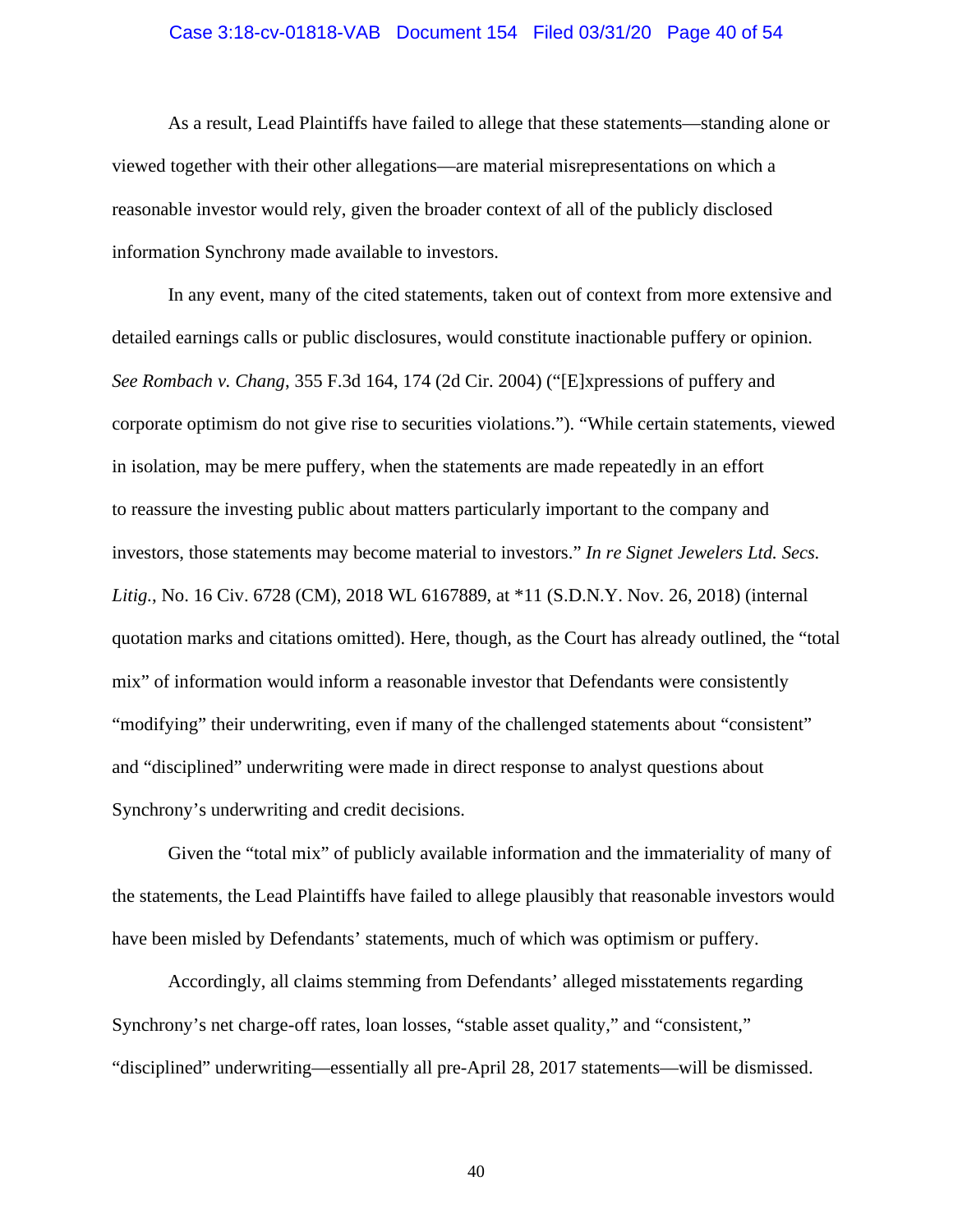#### **b. Alleged Misrepresentations Made on or After April 28, 2017**

With respect to statements made on or after April 28, 2017, Defendants first argue that Lead Plaintiffs fail again to adequately plead any actionable misrepresentation. Defs.' Mem. at 28. As Defendants view the law, "Second Circuit precedent precludes" Lead Plaintiffs' claim that "Synchrony had some duty to disclose a 'souring' of the Walmart relationship sooner." *Id.*

Defendants contend that Lead Plaintiffs fail to plead the falsity of "statements describing the nature of Synchrony's underwriting changes as 'surgical' or 'targeted;'" statements about alignment of Synchrony's interests with its retail partners; and statements about no "pushback" from retail partners on Synchrony's underwriting changes. *Id.* at 35–38. Defendants argue that Lead Plaintiffs mischaracterize or ignore the context of Ms. Keane's and Mr. Doubles's statements expressing confidence in renewals. *Id.* at 38–39. According to Defendants, none of the challenged statements about renewals were specific to Walmart; they also submit that Ms. Keane and Mr. Doubles "were not required to take a negative view of their business prospects or to accompany their disclosures with the particular pejorative favored by Plaintiffs with the benefit of hindsight." *Id.* at 40–41.

Finally, Defendants argue that they had no duty to disclose each step of the Walmart negotiations or to predict that Walmart would not renew, because the "discussions were ongoing." *Id.* at 41–43 (citation omitted). In Defendants' view, many of the challenged statements made post-April 28, 2017, are also "inactionable puffery on which no reasonable investor would rely, particularly given the context of Defendants' repeated warnings about intense competition for renewals." *Id.* at 43–44.

In response, Lead Plaintiffs argue that they have adequately pled the falsity of Defendants' statements that they were "confident" that retail partners would renew their contracts, and they were "not getting any pushback on credit" from retail partners. Pls.' Opp'n at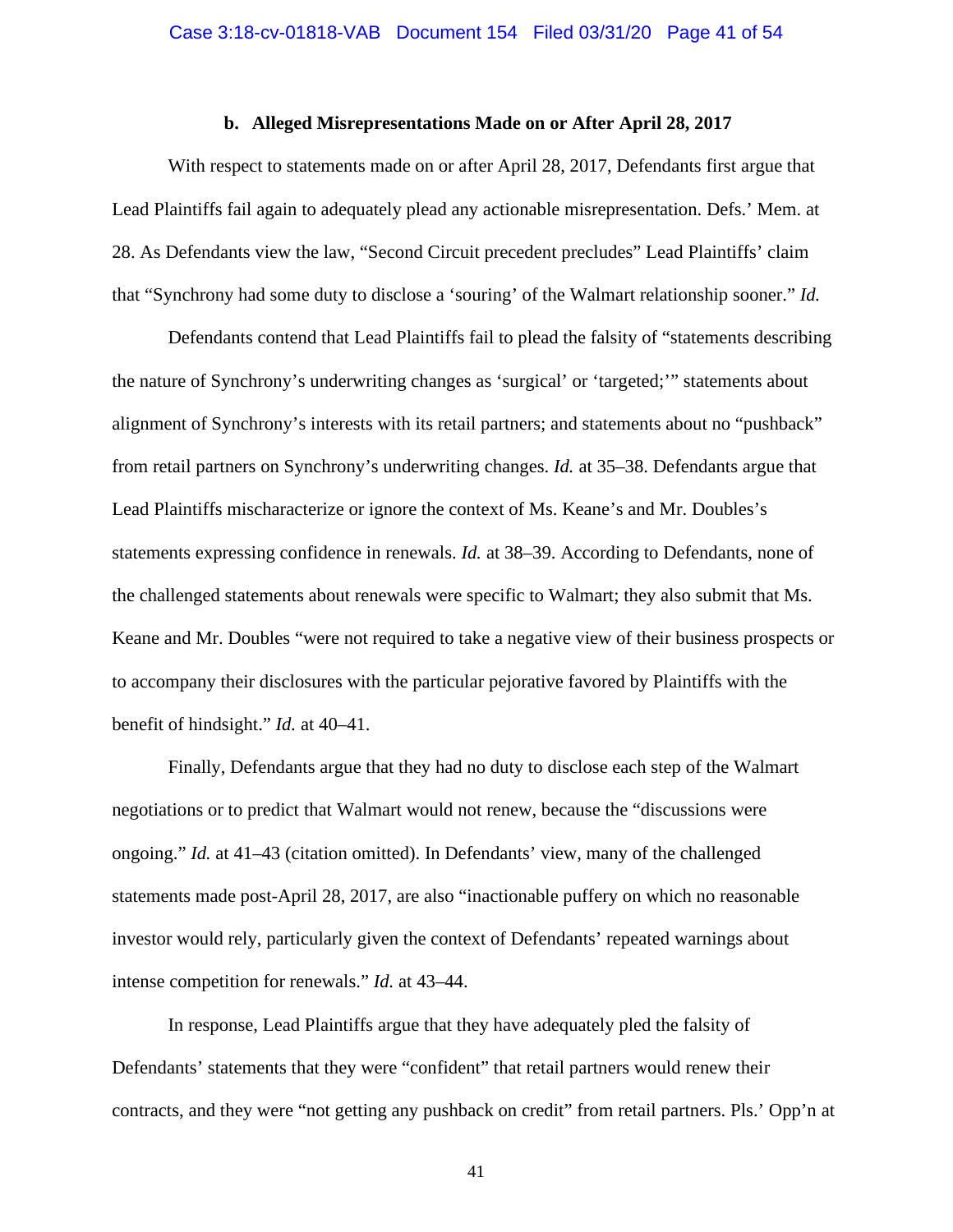#### Case 3:18-cv-01818-VAB Document 154 Filed 03/31/20 Page 42 of 54

30. They contend that they have adequately pled that Synchrony tightened its underwriting, "hid that tightening and its true scope from investors," and that retail partners, including Walmart, "pushed back on Synchrony's reduced credit approvals." *Id.* at 31. According to Lead Plaintiffs, contemporaneous facts corroborate this retail partner pushback, which further supports the falsity of Defendants' "partner-centric business model," because "[w]hen Synchrony attempted to mitigate downside on the Walmart portfolio by tightening underwriting, the Company further misaligned its interests from Walmart's." *Id.* at 32–34.

As for Defendants' statements about "surgical" underwriting changes, Lead Plaintiffs point to FEs who state "there was nothing surgical about" the "broad-based" changes. *Id.* at 34– 35. For example, on the commercial side, Lead Plaintiffs emphasize a new FICO cut-off score of 620, where previously there was no cut-off. *Id.* at 35.

According to Lead Plaintiffs, Defendants had a duty to disclose Walmart's pushback and the allegedly faltering contract renewal negotiations because these events were directly contrary to their contemporaneous public statements. *Id.* at 35–38. Based on the context, Lead Plaintiffs submit these statements and nondisclosures are not puffery or opinion, but material misrepresentations, especially because "the Walmart negotiations provided no basis for confidence." *Id.* at 38–41.

In reply, Defendants submit that many of the challenged statements constitute puffery or opinion, Defs.' Reply at 14–15, and regardless, they argue that Lead Plaintiffs have not identified any actionable misrepresentation—because the statements at issue were not false—nor did Defendants have a duty to disclose "every step of the Walmart negotiations or predict that Walmart would not renew," *id.* at 11–14 (internal quotation marks omitted).

The Court agrees.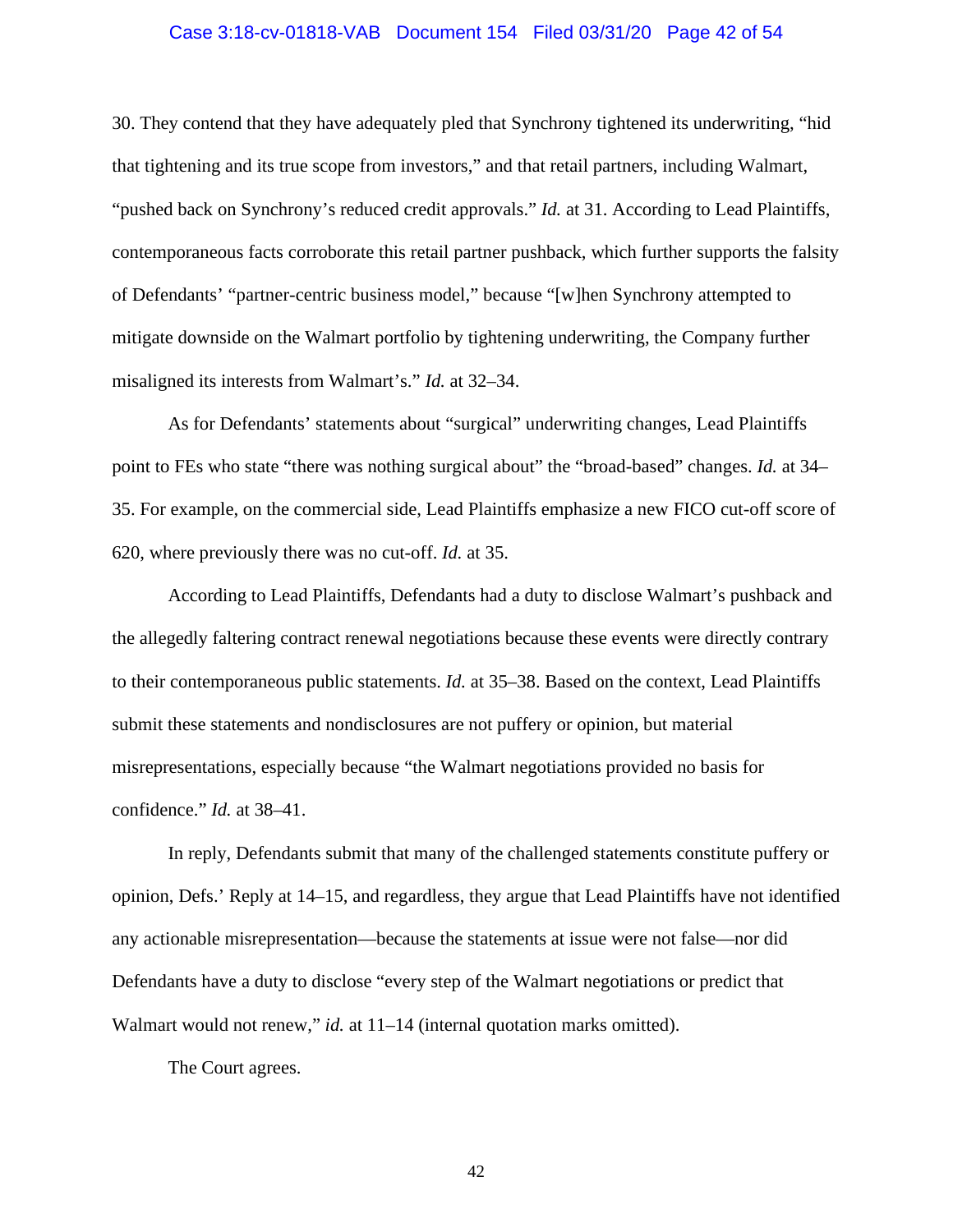#### Case 3:18-cv-01818-VAB Document 154 Filed 03/31/20 Page 43 of 54

"A duty to update may exist when a statement, reasonable at the time it is made, becomes misleading because of a subsequent event." *In re Int'l Bus. Machs. Corp. Sec. Litig.*, 163 F.3d 102, 110 (2d Cir. 1998). There is, however, "no duty to update vague statements of optimism or expressions of opinion," "statements [that] are not material," or statements that are "not forward looking and do[] not contain some factual representation that remains 'alive' in the minds of investors as a continuing representation." *Id.*

"A pure omission is actionable under securities laws only when the corporation is subject to a duty to disclose the omitted facts, and in and of themselves, Section 10(b) and Rule 10b-5 do not create an affirmative duty to disclose any and all material information." *In re Express Scripts Holdings Co. Secs. Litig.*, 773 F. App'x 9, 14 (2d Cir. 2019) (quoting *In re Vivendi, S.A. Sec. Litig.*, 838 F.3d 223, 239 (2d Cir. 2016)).

As an initial matter, Defendants' statements expressing confidence in partnership renewals, even Walmart's renewal, are not materially misleading, especially because Defendants warned about the increased competition for renewals. *See, e.g.*, Tr. Earnings Call, ECF No. Ex. 99-39 at 13 (Jan. 19, 2018) (Ms. Keane describing the environment around renewals as "competitive"); *see also Pipefitters Union Local 537 Pension Fund v. Am. Express Co.*, 773 F. App'x 630, 633 (2d Cir. 2019) ("To the extent these statements implicitly downplayed the risk that the non-renewal of the Costco Canada Agreement foretold the non-renewal of the Costco U.S. Agreement, such a connotation was "not sufficiently concrete, specific or material to impose a duty to update." (citing *In re Int'l Bus. Machs. Corp. Sec. Litig.*, 163 F.3d at 110). Here, Defendants' "statements 'suggest only hope that . . . the talks would go well' and 'did not become materially misleading when the talks did not go well.'" *In re Express Scripts*, 773 F. App'x at 13 (quoting *In re Time Warner Inc. Sec. Litig.*, 9 F.3d 259, 267 (2d Cir. 1993)).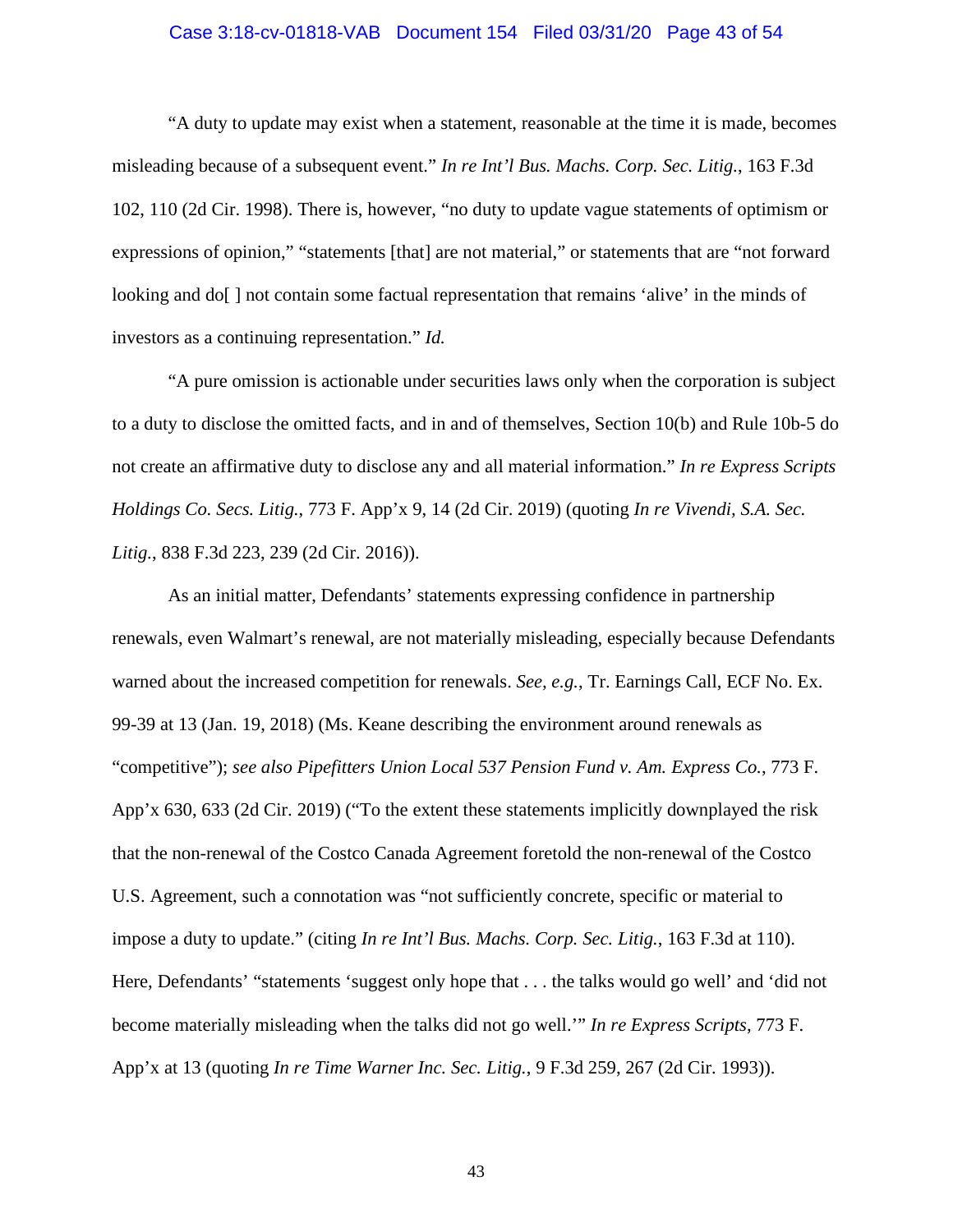#### Case 3:18-cv-01818-VAB Document 154 Filed 03/31/20 Page 44 of 54

As the Second Circuit recently noted in an analogous case: "[Lead Plaintiff] essentially argues that Defendants should have anticipated the outcome of the negotiations sooner or that the negotiations would deteriorate, but in the circumstances here, where the discussions were ongoing, Defendants did not have a duty to disclose more about the uncertain state of the negotiations." *Id.* at 14 (citation omitted). Similarly here, "[D]efendants' lack of clairvoyance [regarding the Walmart renewals] simply does not constitute securities fraud." *Acito v. IMCERA Grp., Inc.*, 47 F.3d 47, 53 (2d Cir. 1995). As a result, those alleged misstatements will not support a viable securities fraud claim.

Finally, no reasonable investor would be misled by Defendants' statements about their "completely aligned" interests with retail partners, because these are "vague . . . generic statements [that] do not invite reasonable reliance," *Singh*, 918 F.3d at 60, especially when viewed in the "total mix" of available information. *See, e.g.*, 2017 Form 10-K, ECF No. 99-40 at 50 (paragraphs explaining the heading "Competition in the consumer finance industry is intense"). In any event, these statements constitute inactionable puffery on which no reasonable investor would rely.

As for Defendants' statements regarding "surgical" changes to Synchrony's underwriting, Lead Plaintiffs also fail to allege that these statements—standing alone or viewed in the broader context of their other allegations—are material misrepresentations on which a reasonable investor would rely.

First, as discussed with respect to Defendants' statements about "consistent" or "disciplined" underwriting, *supra* above, Defendants regularly disclosed their constant modifications of underwriting standards. The use of "surgical" as a descriptor in this "total mix" of information is another example of a "vague" and "generic" statement that fails to invite reasonable reliance. *Singh*, 918 F.3d at 60.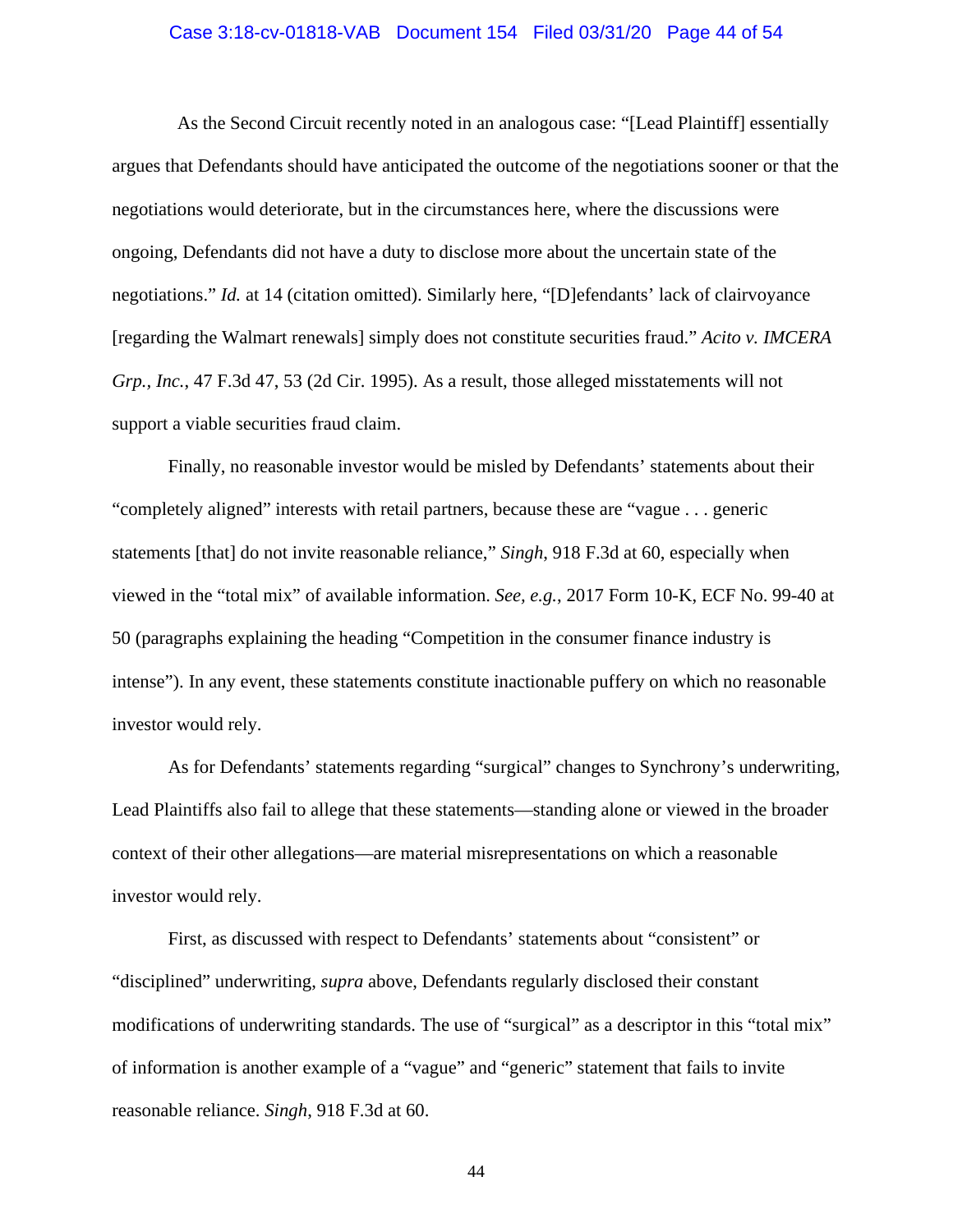#### Case 3:18-cv-01818-VAB Document 154 Filed 03/31/20 Page 45 of 54

Second, Mr. Doubles's statements on the July 27, 2018 earnings calls were not false or contradicted by the Walmart Complaint. Lead Plaintiffs emphasized as a misrepresentation Mr. Doubles's statement that Walmart's non-renewal was not due to Synchrony's tightened underwriting, Compl. ¶¶ 176, 246, yet their citing of the Walmart Complaint contradicts their allegation. According to Lead Plaintiffs, the November 1, 2018 Walmart Complaint claimed that "Synchrony . . . exposed [Walmart] to significant credit risk and . . . extended credit to riskier customers in the Walmart/Synchrony credit card program as compared to other programs." Compl. ¶¶ 177–78 (quoting Walmart Compl. ¶ 24). These allegations thus suggest that Walmart's non-renewal was due to Defendants' too-loose underwriting, and not stricter or tightened underwriting, as the Lead Plaintiffs allege. As a result, no reasonable investor would believe that Walmart's non-renewal was due to Synchrony's tightened underwriting.

Accordingly, all claims stemming from the alleged misrepresentations from any of Defendants' post-April 28, 2017 statements will be dismissed.

#### **c. Scienter and Loss Causation**

Because the Court will dismiss Lead Plaintiffs' claims based on their failure to allege a material misrepresentation, the Court will not reach the issues of scienter or loss causation. *See Gross v. GFI Grp., Inc.*, 784 F. App'x 27, 30 (2d Cir. 2019) (summary order) (affirming district court's judgment on the alternative grounds that the statements at issue did not "amount to a material misrepresentation or omission actionable under section 10(b)" (internal citation omitted)); *In re Ferrellgas Partners, L.P., Secs. Litig.*, No. 16 CIV. 7840 (RJS), 2018 WL 2081859, at \*16 (S.D.N.Y. Mar. 30, 2018), *aff'd*, 764 F. App'x 127 (2d Cir. 2019) (concluding that "Plaintiffs have not pleaded a material misstatement or omission, which alone warrants dismissal of their claim for securities fraud under Section 10(b) and Rule 10b-5," but also continuing to analyze scienter as "an alternate basis for dismissal"); *In re Barrick Gold Corp.*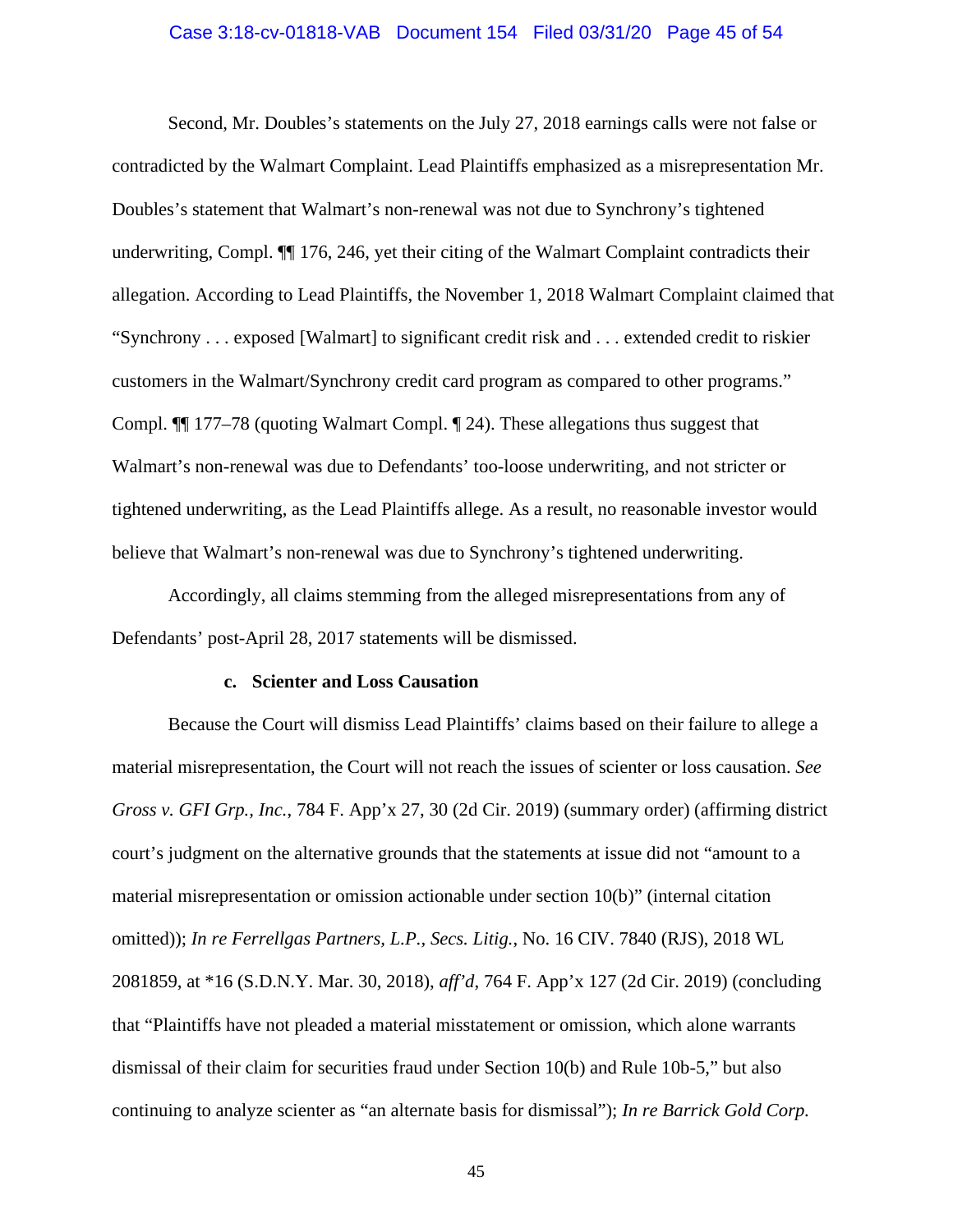## Case 3:18-cv-01818-VAB Document 154 Filed 03/31/20 Page 46 of 54

*Sec. Litig.*, 341 F. Supp. 3d 358 (S.D.N.Y. 2018) ("Given the foregoing, we need not address the parties' loss causation arguments."); *Gissin v. Endres*, 739 F. Supp. 2d 488, 515 n.167 (S.D.N.Y. 2010) ("Because plaintiffs have failed to allege adequate grounds for fraud . . . , I need not address either loss causation or reliance."); *Defer LP v. Raymond James Fin., Inc.*, 654 F. Supp. 2d 204, 219–20 (S.D.N.Y. 2009) (declining to address loss causation after finding "the complaint does not adequately allege that defendants made an actionable misstatement or material omission with scienter" (emphasis omitted)).

## **B. Claims Under Section 20A and 20(a) of the Exchange Act**

Section 20A of the Exchange Act "provides an express private right of action for those who trade contemporaneously with an inside trader." *Steginsky v. Xcelera Inc.*, 741 F.3d 365, 372 (2d Cir. 2014) (citing 15 U.S.C. § 78t-1). Liability under Section 20A first "requires an independent Securities Exchange Act violation." *Id.* (citing *Jackson Nat'l Life Ins. Co. v. Merrill Lynch & Co.*, 32 F.3d 697, 703 (2d Cir. 1994)).

Section 20(a) of the Exchange Act imposes liability on control persons. 15 U.S.C. §

78t(a). Section § 77o defines a control person as:

Every person who, by or through stock ownership, agency, or otherwise, or who, pursuant to or in connection with an agreement or understanding with one or more other persons by or through stock ownership, agency, or otherwise, controls any person liable under sections 77k or 77l of this title . . . unless the controlling person had no knowledge of or reasonable ground to believe in the existence of the facts by reason of which the liability of the controlled person is alleged to exist.

15 U.S.C. §§ 77o(a).

To establish the requisite state of mind for a control person, a plaintiff must plead "facts giving rise to a strong inference" that the control person "knowingly or recklessly failed (i) to conduct a reasonable investigation of the rated security with respect to the factual elements relied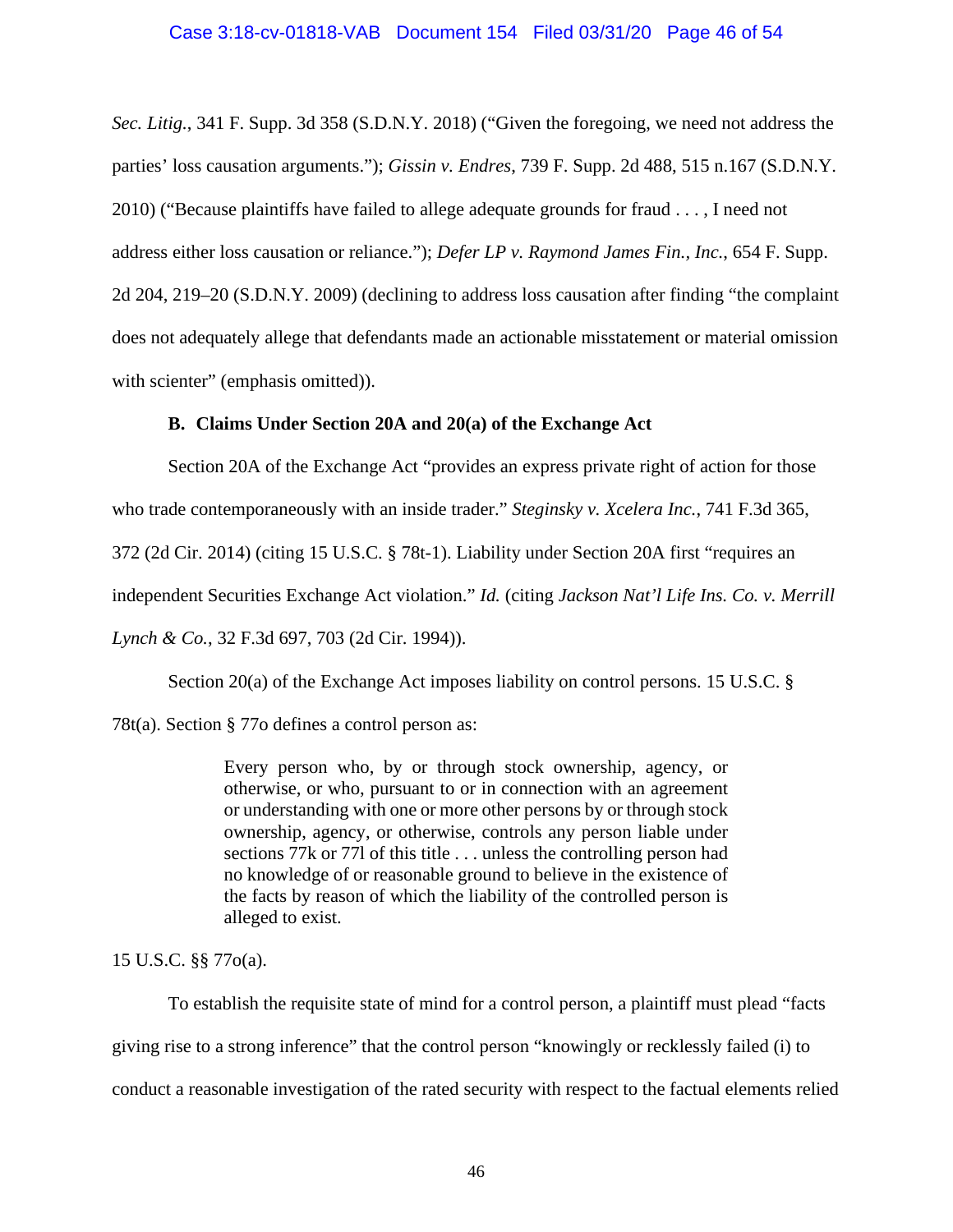#### Case 3:18-cv-01818-VAB Document 154 Filed 03/31/20 Page 47 of 54

upon by its own methodology for evaluating credit risk; or (ii) to obtain reasonable verification of such factual elements . . . from other sources . . . ." 15 U.S.C. § 78u-4(b)(2)(B). The control person will not be liable if he or she "acted in good faith and did not directly or indirectly induce the act or acts constituting the violation or cause of action." 15 U.S.C. § 78t(a).

Because the Court will dismiss Lead Plaintiffs' claims for primary violations of a securities law, specifically Section 10(b) of the Exchange Act and SEC Rule 10b-5, their derivative claims under Sections 20A and 20(a) claim must also be dismissed. [10](#page-46-0) *See Steginsky*, 741 F.3d at 372 ("§ 20A liability requires an independent Securities Exchange Act violation" (citing *Jackson Nat'l*, 32 F.3d at 703)); *One Commc'ns Corp. v. JP Morgan SBIC LLC*, 381 F. App'x 75, 82 (2d Cir. 2010) ("In order to establish a prima facie case of liability under § 20(a), a plaintiff must show, among other things, 'a primary violation by a control[] person.'" (quoting *Boguslavsky v. Kaplan*, 159 F.3d 715, 720 (2d Cir. 1998))).

Accordingly, the Court will dismiss Lead Plaintiffs' claims under Sections 20A and 20(a) in their entirety.

#### **C. Claims Under Sections 11 and 15 of Securities Act**

#### **a. Section 11 Claims**

Under Section 11 of the Securities Act, issuers and other signatories of a registration statement are liable for any "untrue statement of a material fact" or omission of "a material fact required to be stated therein or necessary to make the statements therein not misleading." 15 U.S.C. § 77k(a). "So long as a plaintiff establishes one of the three bases for liability under these provisions—(1) a material misrepresentation; (2) a material omission in contravention of an

<span id="page-46-0"></span> $10$  The Court also notes that no predicate violation of Section 10(b) or Rule 10b-5 was attributed to Mr. Quindlen, so Lead Plaintiffs' ability to plead a violation of Section 20(a) as to Mr. Quindlen would have further failed for this reason.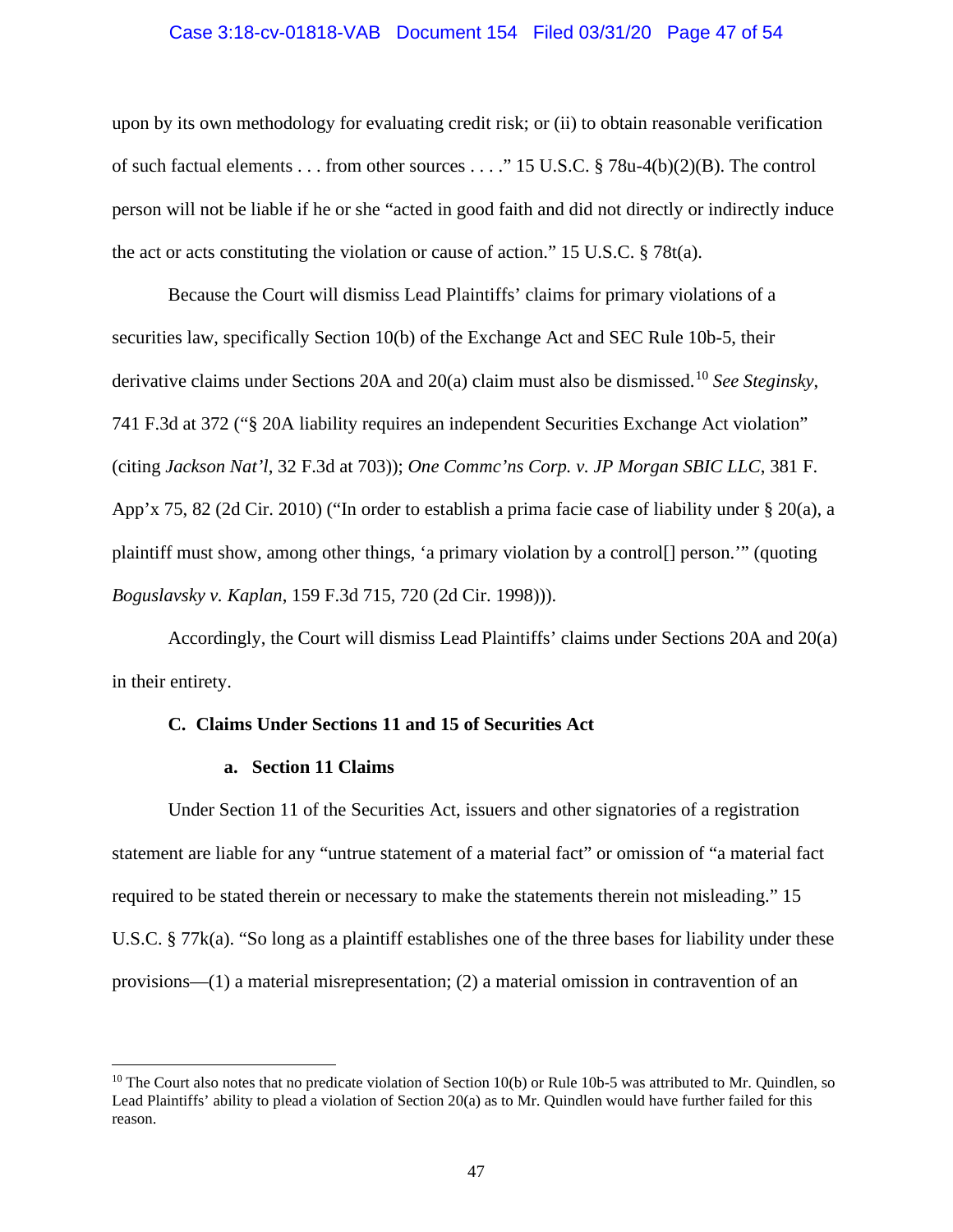#### Case 3:18-cv-01818-VAB Document 154 Filed 03/31/20 Page 48 of 54

affirmative legal disclosure obligation; or (3) a material omission of information that is necessary to prevent existing disclosures from being misleading—then, in a Section 11 case, 'the general rule [is] that an issuer's liability . . . is absolute.'" *Litwin v. Blackstone Grp., L.P.*, 634 F.3d 706, 715–16 (2d Cir. 2011) (citations omitted).

Defendants argue that Lead Plaintiffs have failed to plead any actionable misstatement in the Offering Materials, and that Lead Plaintiffs' challenge to the "recycled" allegations is timebarred for their failure to file suit within one year of Defendants' disclosures on April 28, 2017. Defs.' Mem. at 52–53. In addition, they contend that Lead Plaintiffs' claims must be dismissed for the additional reason that they "fail to plead a domestic transaction as required to overcome the presumption against the extraterritorial application of the federal securities laws." *Id.* at 53.

According to Defendants' view of the law, to satisfy *Morrison v. National Australia Bank, Ltd.*, 561 U.S. 247, 267 (2010), Lead Plaintiffs "must allege facts indicating that irrevocable liability was incurred or that title was transferred within the United States." Defs.' Mem. at 54 (quoting *Absolute Activist Value Master Fund Ltd. v. Ficeto*, 677 F.3d 60, 62 (2d Cir. 2012)). Finally, Defendants contend that APG Fixed—as the plaintiff "seeking to serve as a representative party on behalf of a class"—failed to file the sworn certification required by the PSLRA. *Id.* (quoting 15 U.S.C. § 77z-1(a)(2)(A)).

In response, Lead Plaintiffs emphasize as alleged omitted facts the statements that occurred prior to the Offering on December 1, 2017. Pls.' Opp'n at 51–53. They contend that even after April 28, 2017, Defendants still "repeatedly, falsely reassured investors that Synchrony's changes to underwriting were 'very targeted,'" which they allege was not corrected until July 27, 2018, when Defendants allegedly "admitted to broad-based changes." *Id.* at 53. Lead Plaintiffs next submit that their purchases of the Synchrony Notes were "domestic" and submit additional facts in a supporting declaration and exhibit. *Id.* at 53–54 (citing Ex. 26: Van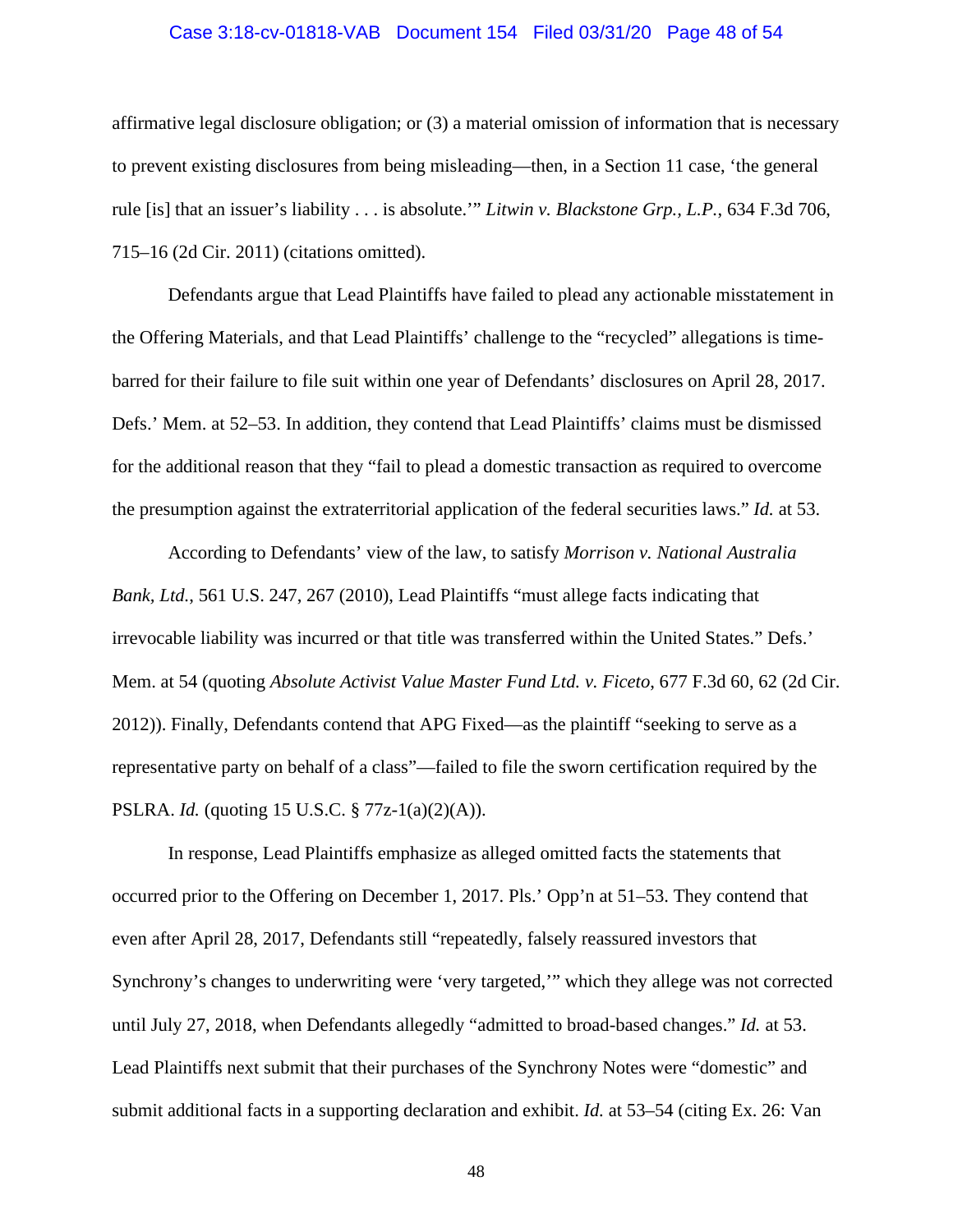#### Case 3:18-cv-01818-VAB Document 154 Filed 03/31/20 Page 49 of 54

Lidth De Jeude Decl., ECF No. 116-26 (Aug. 21, 2019)). Finally, to overcome Defendants' arguments about Lead Plaintiffs' PSLRA certification, Lead Plaintiffs contend "that purported deficiency has been cured" by their exhibits here, or alternatively, they request leave to amend to include the certification. *Id.* at 55.

Defendants first reply that "the one misstatement [Lead Plaintiffs] press[] as actionable . . . is puffery and not an actionable misstatement." Defs.' Reply at 19. Second, Defendants argue that these claims are time-barred because the Amended Complaint alleges that Defendants "admitted" on April 28, 2017 that the statements at issue were false. *Id.* (citing Compl. ¶¶ 204– 05). According to Defendants, "a statement can only be actionable based on facts that existed at the time it was made (not ones that subsequently came into existence), and even one alleged 'admission' of wrongdoing is sufficient to start the limitations period." *Id.* (citations omitted). Third, Defendants argue that Lead Plaintiffs' improper attempt to amend the Amended Complaint with a declaration and supporting exhibits still fails to plead a domestic transaction. *Id.* at 20.

The Court agrees, at least in part.

"The same course of conduct that would support a Rule 10b-5 claim may as well support a Section 11 claim . . . [but] claims that do rely upon averments of fraud are subject to the test of Rule 9(b)." *Rombach*, 355 F.3d at 171. Although APG Fixed "expressly disavows and disclaims any allegations of fraud," Compl. ¶ 321, the Court finds that "the wording and imputations of the complaint are classically associated with fraud," *Rombach*, 355 F.3d at 172.

As the Court has already detailed above, Lead Plaintiffs have failed to plead any actionable misrepresentation, because they have failed to establish that a reasonable investor, attuned to the "total mix" of information, would be misled by any of the alleged misstatements.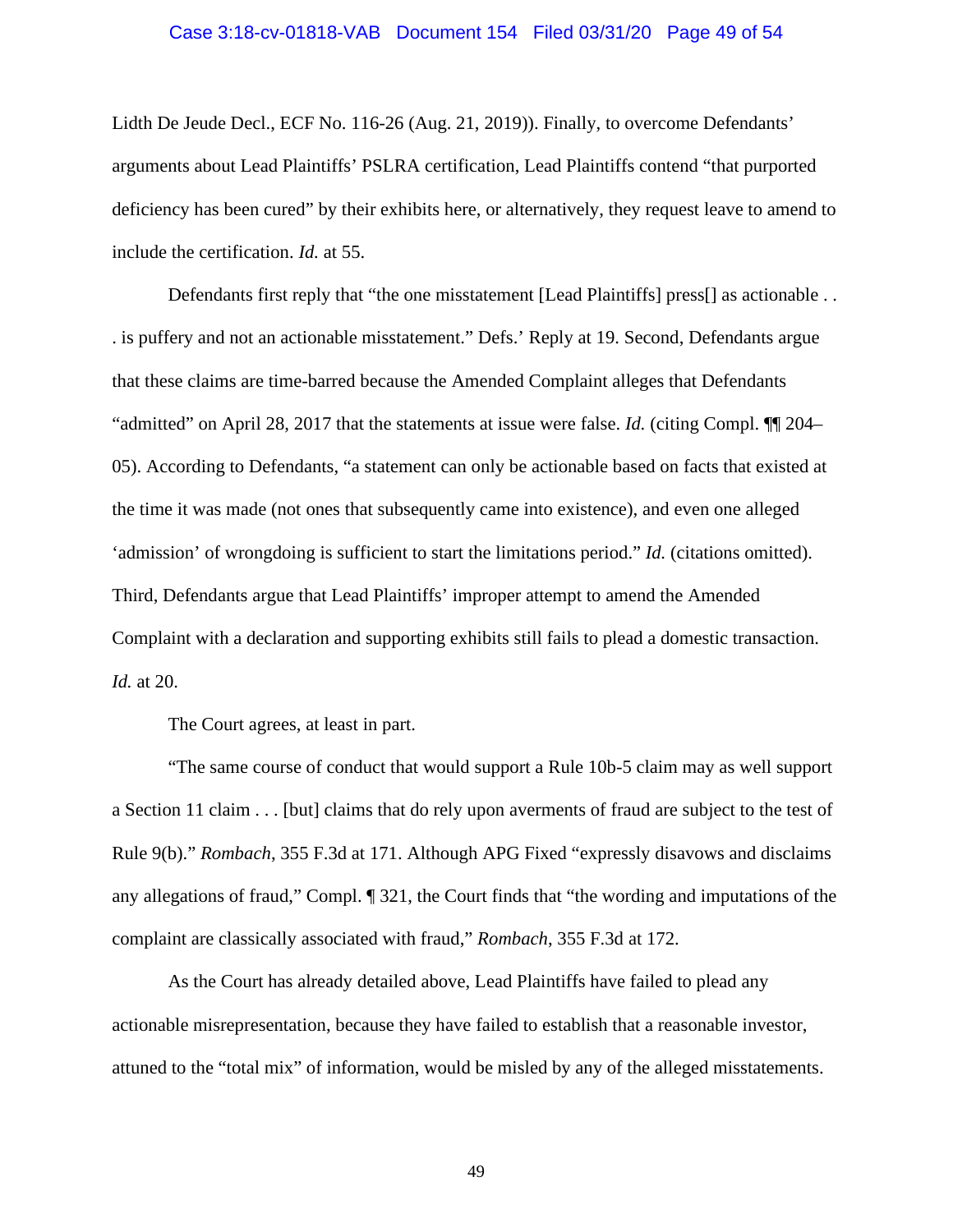## Case 3:18-cv-01818-VAB Document 154 Filed 03/31/20 Page 50 of 54

Here, regarding the Section 11 claims, Lead Plaintiffs point to the following passage, which appears numerous times in the Offering Materials:

> Our business benefits from longstanding and collaborative relationships with our partners, including some of the nation's leading retailers and manufacturers with well-known consumer brands. We believe our partner-centric business model has been successful because *it aligns our interests with those of our partners*  and provides substantial value to both our partners and our customers. Our partners promote our credit products because they generate increased sales and strengthen customer loyalty.

Compl. ¶¶ 353–55 (emphasis in original). Lead Plaintiffs contend that these statements, along with other statements already discussed and rejected as misrepresentations, made the registration statement and other Offering Materials "inaccurate and misleading." *Id.* ¶¶ 370–71.

The Second Circuit in *Rombach* rejected a similar attempt to characterize allegations as sounding in negligence, when the plaintiffs referred to the registration statement as "inaccurate and misleading," containing "untrue statements of material facts," and issuing "materially false and misleading written statements." 355 F.3d at 172 (emphasis omitted). Consequently, Lead Plaintiffs here have also failed to "differentiate their asserted negligence claims from the fraud claims which permeate the Complaint." *In re Ultrafem Inc. Secs. Litig.*, 91 F. Supp. 2d 678, 690 (S.D.N.Y. 2000).

The Court has already detailed why the cited language—Defendants' alleged "touting" of Synchrony's "partner-centric model" that "aligns" its interests with its partners, Pls.' Opp'n at 51—fails to rise to the level of a material misrepresentation. Even in the context of Walmart, this language is, at best, inactionable puffery. Significantly, Lead Plaintiffs do not plead any new alleged misstatements that have not already been rejected by the Court.

Furthermore, claims under Section 11 "are subject to a one-year statute of limitations which commences upon 'the discovery of the untrue statement or the omission, or after such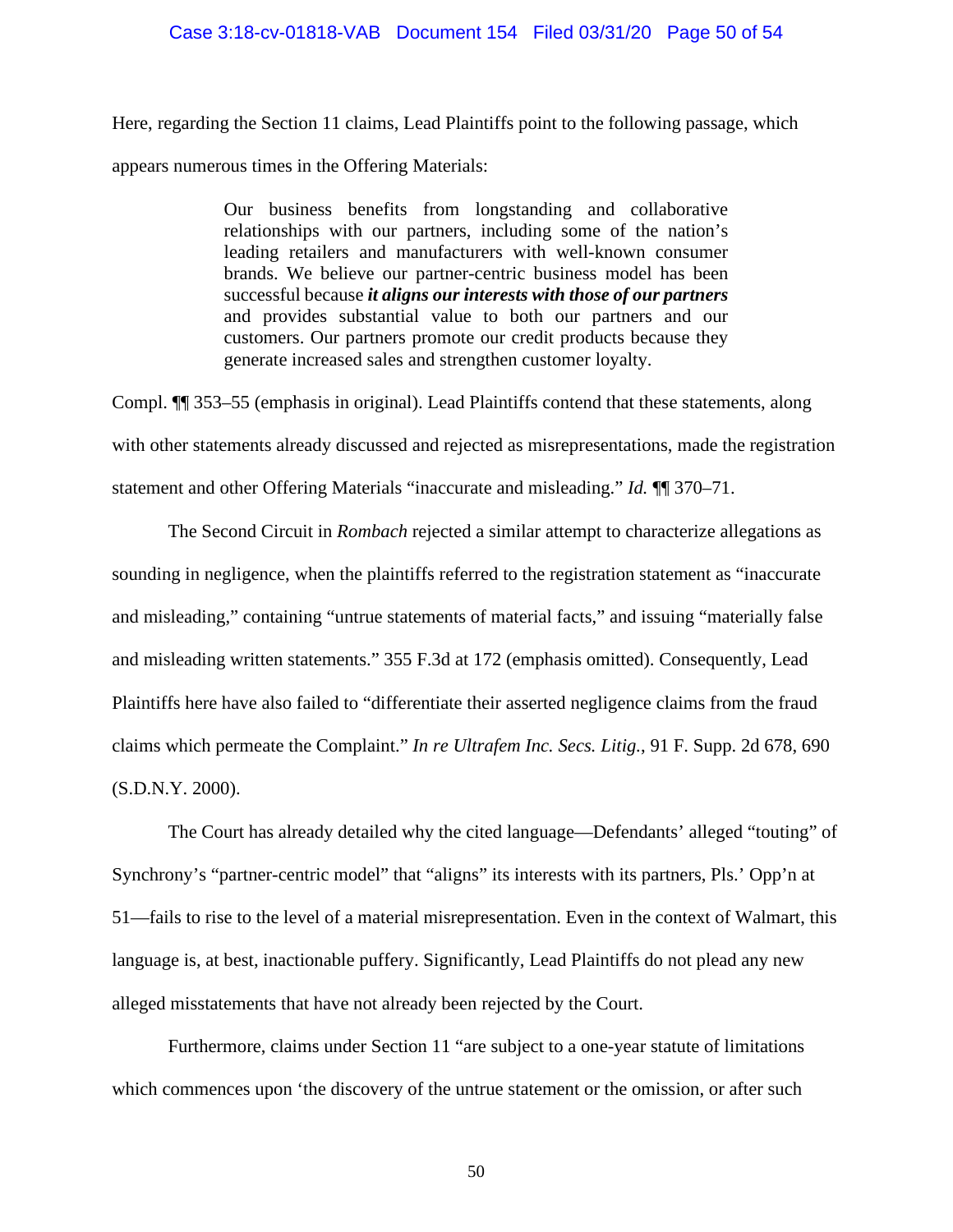#### Case 3:18-cv-01818-VAB Document 154 Filed 03/31/20 Page 51 of 54

discovery should have been made by the exercise of reasonable diligence.'" *Freidus v. Barclays Bank PLC*, 734 F.3d 132, 138 (2d Cir. 2013) (quoting 15 U.S.C. § 77m). According to Lead Plaintiffs' Amended Complaint, "the truth began to partially emerge," *see* Compl. at 32 (formatting from heading omitted), when Defendants made their "first partial corrective disclosure on April 28, 2017," *id.* ¶ 100; *see also id.* ¶ 289 (referencing the "partial disclosure" on April 28, 2017 again).

Lead Plaintiffs' attempt to argue that "the April 28, 2017 partial corrective disclosure did not trigger the statute of limitations" because of "continuing fraud" is unavailing, *see* Pls.' Opp'n at 53 (citing nonbinding precedent), because their own allegations establish that this corrective disclosure date is the date on which they had "actual or constructive notice of the claim," *Amorosa v. AOL Time Warner, Inc.*, 409 F. App'x 412, 416 (2d Cir. 2011). Here, the Section 11 claim was not brought until Lead Plaintiffs' filed their Amended Complaint on April 5, 2019, which is more than a year after the "first partial corrective disclosure on April 28, 2017"—"when Lead Plaintiffs had constructive notice of their claims." Compl. ¶ 100; *Freidus*, 734 F.3d at 138. Consequently, the Section 11 claim is also time-barred.

As a result, the Court will dismiss Lead Plaintiffs' Section 11 claim, and will not address Defendants' arguments regarding the pleading of a domestic transaction<sup>[11](#page-50-0)</sup> or the filing of a sworn certification by APG Fixed.

<span id="page-50-0"></span>**<sup>11</sup>** The Court does note that the facts that purportedly support the establishment of a domestic transaction were not properly included in the Amended Complaint, nor was leave sought to add these allegations. In any event, leave to amend Plaintiffs' pleading would be futile for the reasons discussed below.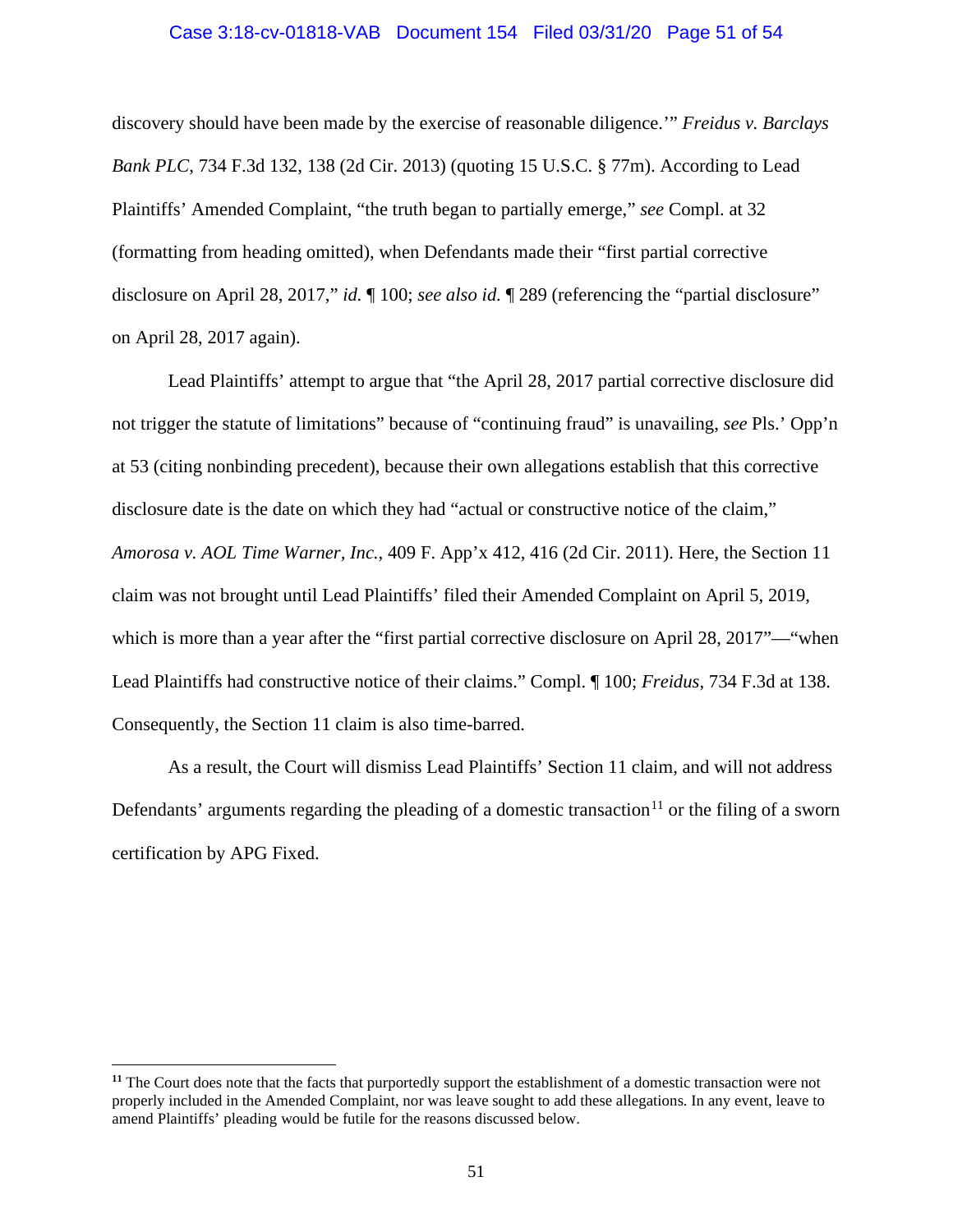#### **b. Section 15 Claims**

Section 15 of the Securities Act imposes liability on control persons for a violation of Section 11. 15 U.S.C. § 77 $o(a)$ . Because a Section 15 claim is "necessarily predicated on a primary violation of securities law," *Shetty v. Trivago N.V.*, -- F. App'x --, 2019 WL 6834250 (2d Cir. Dec. 16, 2019) (quoting *Rombach*, 355 F.3d at 177–78), and the Court has found that Lead Plaintiffs failed to plead such a primary violation of the Section 11, the Court will dismiss the Section 15 claim as well.

Accordingly, all of Lead Plaintiff's claims will be dismissed.

#### **D. Lead Plaintiffs' Leave to Amend**

Under Federal Rule of Civil Procedure 15(a), "A party may amend its pleading once as a matter of course within: (A) 21 days after serving it, or (B) if the pleading is one to which a responsive pleading is required, 21 days after service of a responsive pleading or 21 days after service of a motion under Rule 12(b), (e), or (f), whichever is earlier." Fed. R. Civ. P. 15(a)(2). "In all other cases, a party may amend its pleading only with the opposing party's written consent or the court's leave. The court should freely give leave when justice so requires." Fed. R. Civ. P.  $15(a)(2)$ .

Under Rule 15, the decision to grant leave to amend is within the discretion of the court, but the court must give some "justifying reason" for denying leave. *Foman v. Davis*, 371 U.S. 178, 182 (1962). Reasons for denying leave to amend include "undue delay, bad faith or dilatory motive on the part of the movant, repeated failure to cure deficiencies by amendments previously allowed, undue prejudice to the opposing party by virtue of allowance of the amendment, [or] futility of amendment[.]" *Id.*; *see also Lucente v. Int'l Bus. Machines Corp.*, 310 F.3d 243, 258 (2d Cir. 2002) (noting leave to amend may be denied when amendment is "unlikely to be productive," such as when an amendment is "futile" and "could not withstand a motion to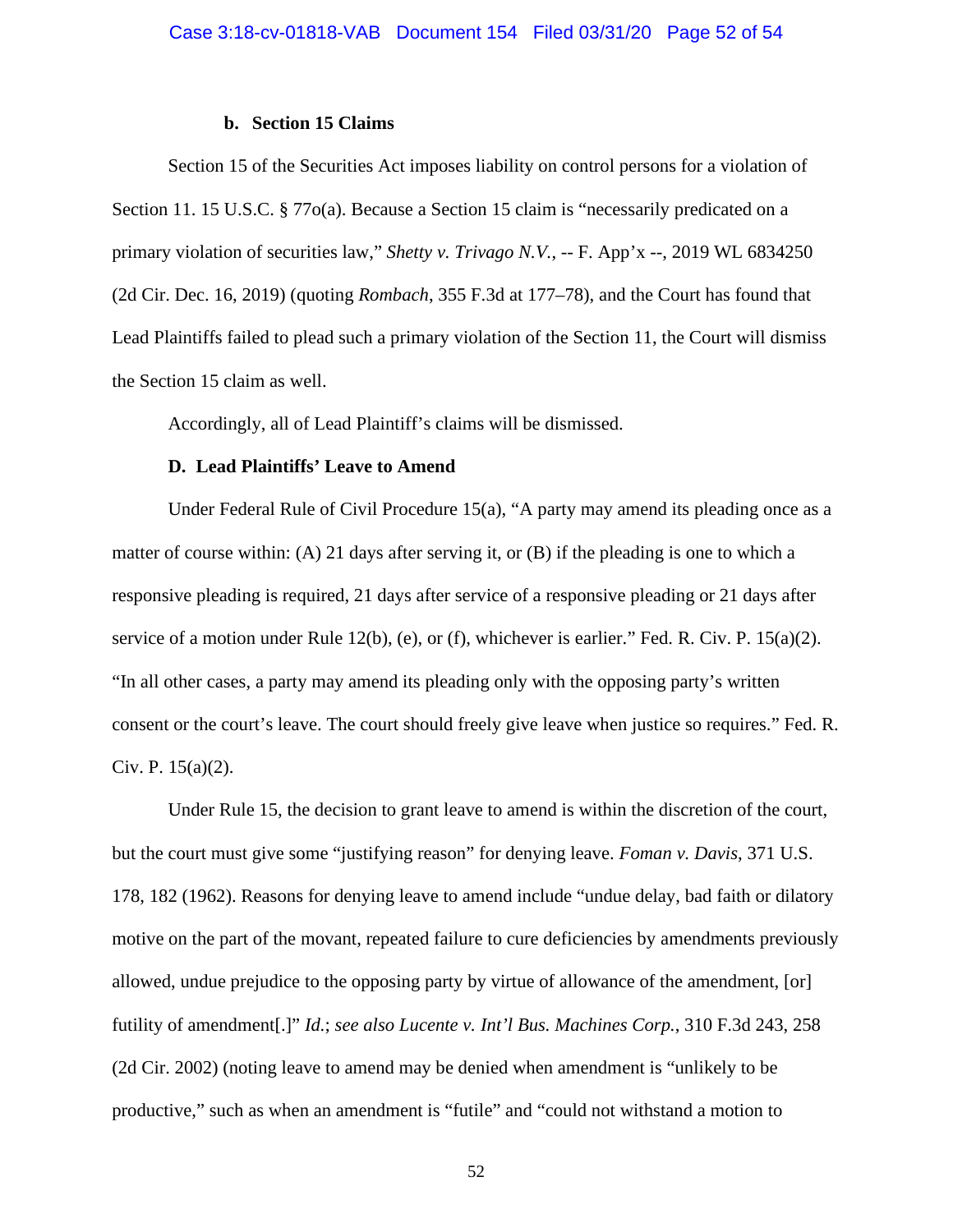#### Case 3:18-cv-01818-VAB Document 154 Filed 03/31/20 Page 53 of 54

dismiss pursuant to Fed. R. Civ. P. 12(b)(6)." (internal citation omitted)); *Park B. Smith, Inc. v. CHF Indus. Inc.*, 811 F. Supp. 2d 766, 779 (S.D.N.Y. 2011) ("While mere delay absent a showing of bad faith or undue prejudice, is not enough for a district court to deny leave to amend, the longer the period of an unexplained delay, the less will be required of the nonmoving party in terms of a showing of prejudice." (internal quotation marks omitted)).

Despite their extensive allegations, the Lead Plaintiffs' claims lack a strong basis in law or fact for the reasons detailed above, making any further amendment futile. Indeed, Lead Plaintiffs have already had an opportunity to amend their complaint with greater specificity. *Compare* Compl, ECF No. 1 (totaling twenty-seven pages), *with* Am. Compl., ECF No. 78 (totaling 123 pages).

As a result, having found that Lead Plaintiffs have failed to plausibly allege that any statement would be misleading to a reasonable investor given the "total mix" of available information, and finding now that no further amendment could alter this "total mix" of information based on their purported claims, the Court will dismiss this case with prejudice. *Cf. ATSI Commc'ns, Inc.*, 493 F.3d at 109 ("District courts typically grant plaintiffs at least one opportunity to plead fraud with greater specificity when they dismiss under Rule  $9(b) \ldots$ [plaintiff here] was given that opportunity." (internal citation omitted)); *see Ia. Pub. Emps.' Ret. Sys. v. Deloitte & Touche LLP*, 558 F. App'x 138, 140 (2d Cir. 2014) (agreeing with the district court that "leave to amend would have been futile" for plaintiff's claims under Section 10(b) and SEC Rule 10b-5); *Lucente v. Int'l Bus. Machines Corp.***,** 310 F.3d 243, 258 (2d Cir. 2002) ("An amendment to a pleading is futile if the proposed claim would not withstand a motion to dismiss pursuant to Fed. R. Civ. P. 12(b)(6)." (citation omitted)); *Acito v. IMCERA Group, Inc.*, 47 F.3d 47, 55 (2d. Cir 1995) ("One good reason to deny leave to amend is when such leave would be futile." (citation omitted)); *Ruffolo v. Oppenheimer & Co.*, 987 F.2d 129, 131 (2d Cir.